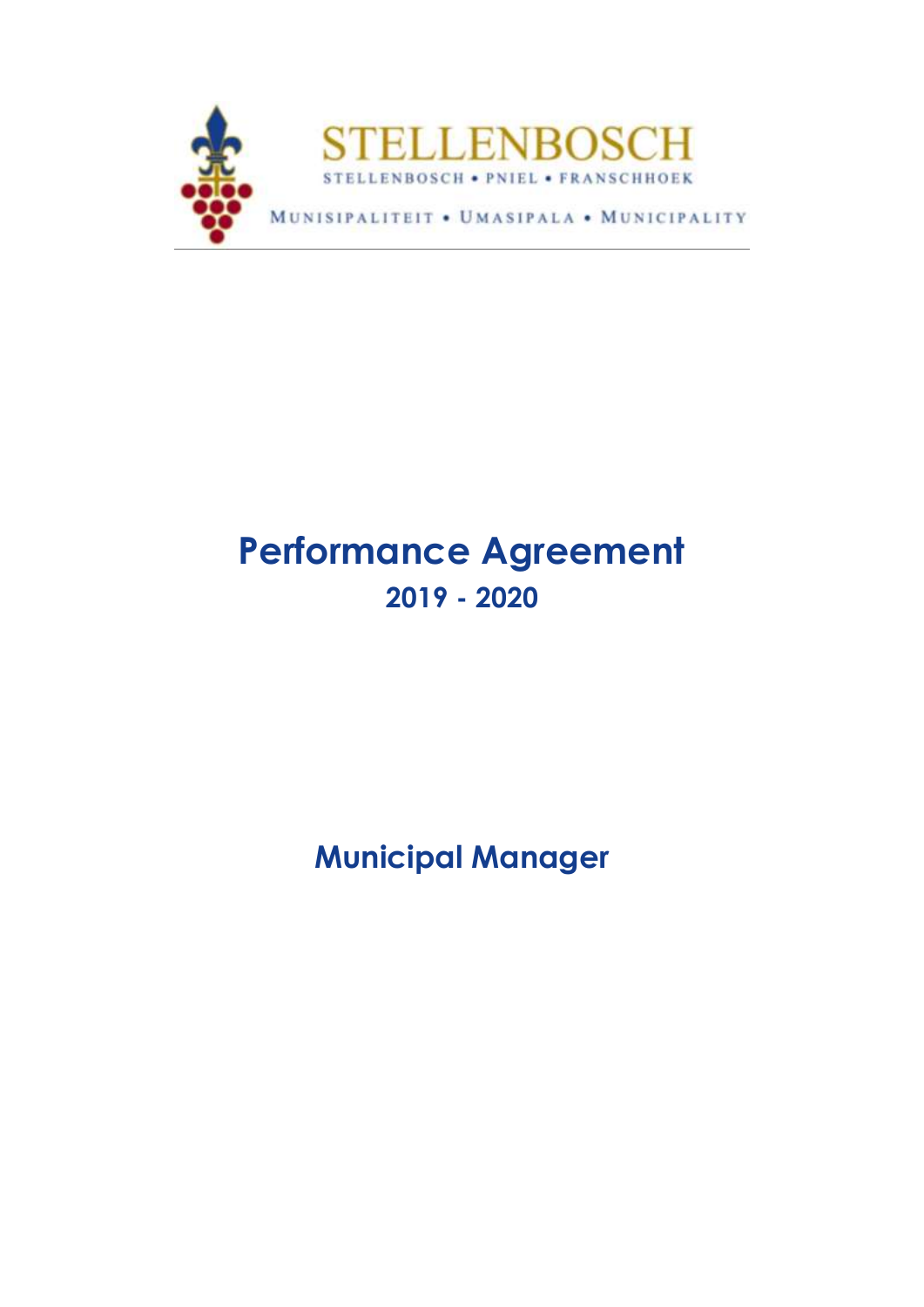## PERFORMANCE AGREEMENT

# MADE AND ENTERED INTO BY AND BETWEEN STELLENBOSCH MUNICIPALITY HEREBY REPRESENTED BY:

# THE EXECUTIVE MAYOR **Cllr Adv Gesie Van Deventer (**herein and after referred as Employer**)**

AND

Municipal Manager **Ms Geraldine Mettler (**herein and after referred as Employee**)**

FOR THE FINANCIAL YEAR:

**01 JULY 2019 - 30 JUNE 2020**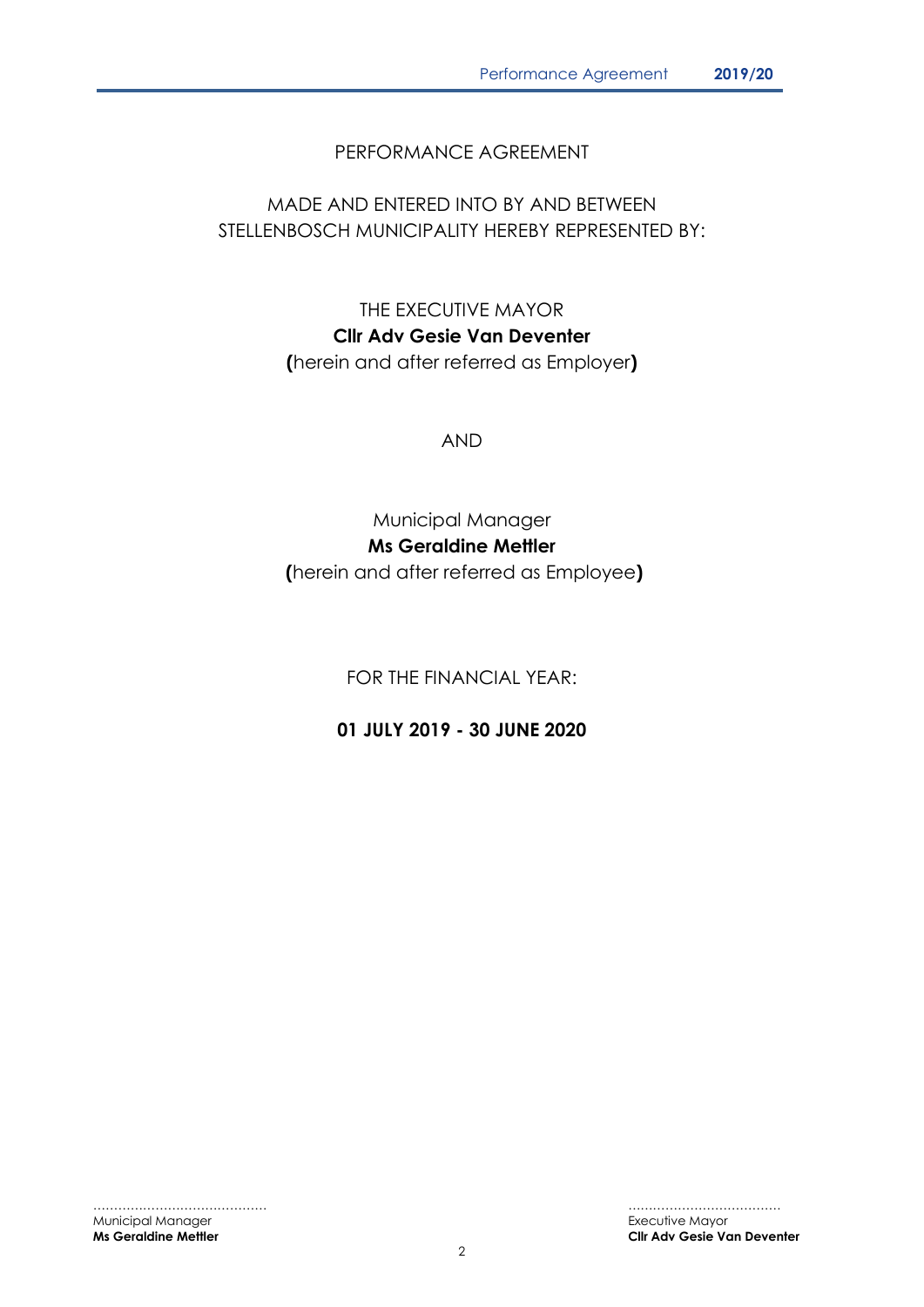## **Table of Contents**

| 1. |  |
|----|--|
| 2. |  |
| 3. |  |
| 4. |  |
| 5. |  |
| 6. |  |
| 7. |  |
| 8. |  |
| 9. |  |
|    |  |
|    |  |
|    |  |
|    |  |
|    |  |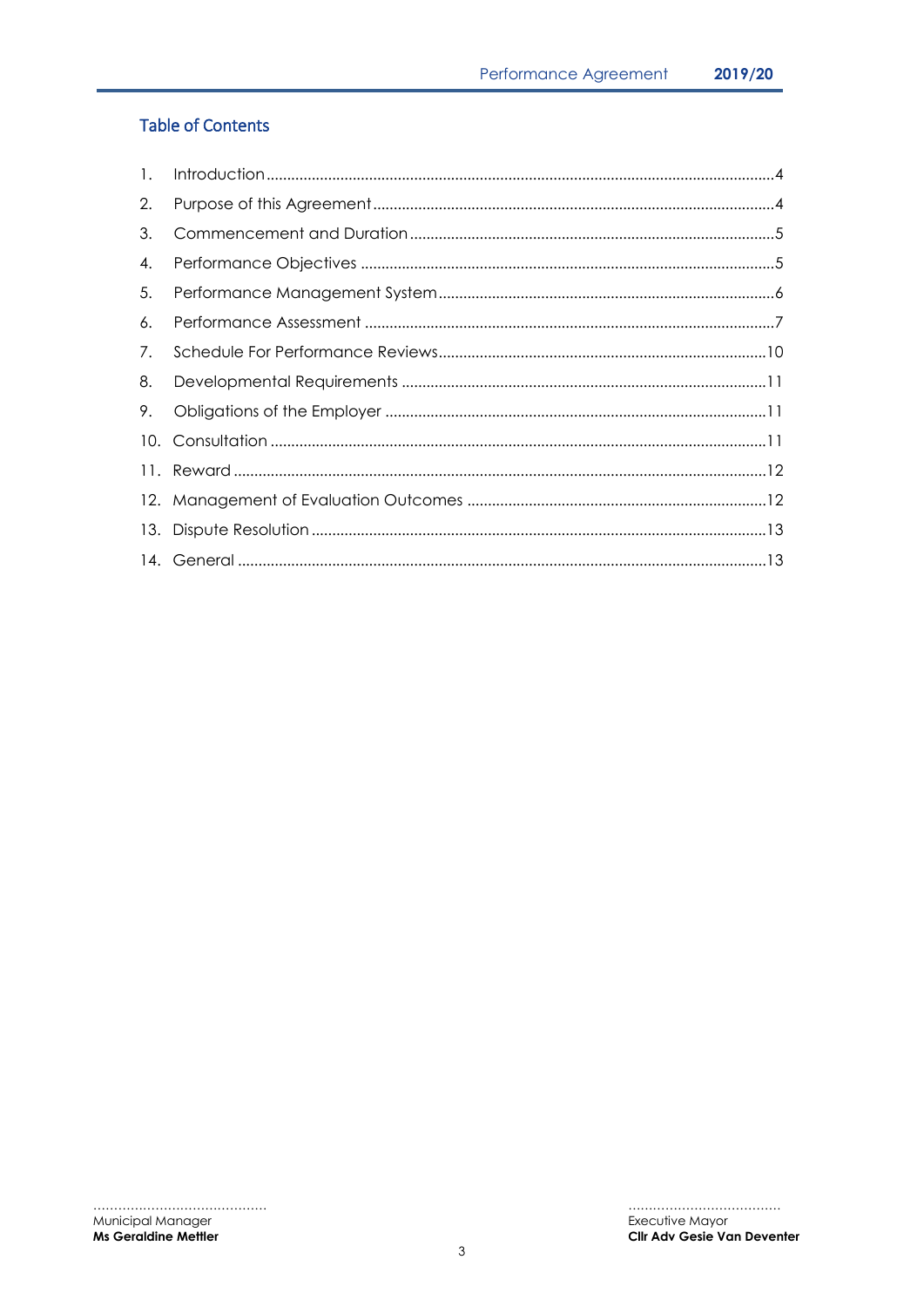### <span id="page-3-0"></span>**1. INTRODUCTION**

- 1.1 The Employer, duly represented by **Cllr Adv Gesie Van Deventer**, in her capacity as the Executive Mayor has entered into a contract of employment with the Employee, **Ms Geraldine Mettler**, in terms of section 57(1)(a) of the Local Government: Municipal Systems Act 32 of 2000 ("the Systems Act"). The Employer and the Employee are hereinafter referred as "the Parties";
- 1.2 Section 57(1)(b) of the Systems Act, read with the Contract of Employment concluded between the parties, requires the Parties to conclude an annual performance agreement;
- 1.3 The Parties wish to ensure that they are clear about the goals to be achieved, and secure the commitment of the Employee to a set of outcomes that will promote local government policy goals;
- 1.4 The Parties wish to ensure that there is compliance with Sections 57(4B) and 57(5) of the Systems Act;
- 1.5 In this Agreement, the followings terms will have the meaning ascribed thereto:
	- 1.5.1 "this Agreement" means the performance agreement between the Employer and the employee and the Annexures thereto;
	- 1.5.2 "the Executive Mayor" means the **EXECUTIVE MAYOR** elected in terms of Section 55 of the Local Government: Municipal Structures Act 117 of 1998 ("the Structures Act") as represented by its chairperson, the Executive Mayor;
	- 1.5.3 "the Employee" means the **MUNICIPAL MANAGER** appointed in terms of Section 54 (A) and 56 of the Systems Act;
	- 1.5.4 "the Employer" means **STELLENBOSCH MUNICIPALITY**; and
	- 1.5.5 "The Parties" means the Employer and Employee.

#### <span id="page-3-1"></span>**2. PURPOSE OF THIS AGREEMENT**

- 2.1 To comply with the provisions of Section 57(1)(b), (4B) and (5) of the Systems Act as well as the Contract of Employment entered into between the Parties;
- 2.2 To specify objectives and targets established for the Employee and to communicate to the Employee the Employer's expectations of the Employee's performance targets and accountabilities;
- 2.3 To specify accountabilities as set out in the Performance Plan (Annexure A);
- 2.4 To monitor and measure performance against set targeted outputs and outcomes;
- 2.5 To establish a transparent and accountable working relationship;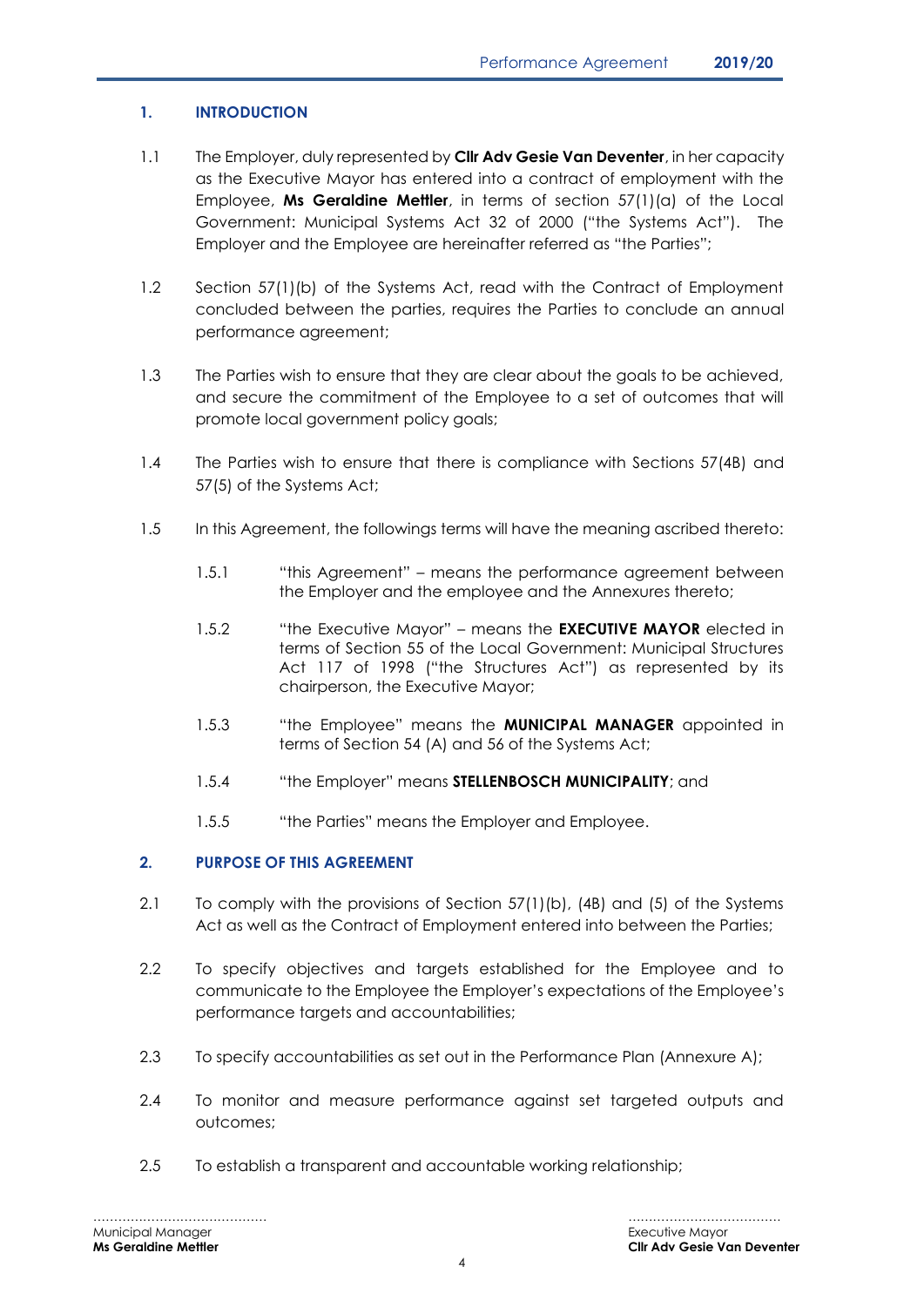- 2.6 To appropriately reward the employee in accordance with section 11 of this agreement; and
- 2.7 To give effect to the Employer's commitment to a performance-orientated relationship with the Employee in attaining improved service delivery.

#### <span id="page-4-0"></span>**3. COMMENCEMENT AND DURATION**

- 3.1 This Agreement will commence on **01 July 2019** and will remain in force until **30 June 2020** where-after a new Performance Agreement shall be concluded between the parties for the next financial year or any portion thereof;
- 3.2 The Parties will conclude a new Performance Agreement that replaces this Agreement at least once a year by not later than 31st of July of the succeeding financial year;
- 3.3 This Agreement will terminate on the termination of the Employee's contract of employment for any reason; and
- 3.4 The content of this Agreement may be revised at any time during the abovementioned period to determine the current applicability of the matters previously agreed upon.

#### <span id="page-4-1"></span>**4. PERFORMANCE OBJECTIVES**

- 4.1 The Performance Plan (Annexure A) sets out
	- 4.1.1 The performance objectives and targets that must be met by the Employee;
	- 4.1.2 The time frames within which those performance objectives and targets must be met; and
	- 4.1.3 The core competency requirements (Annexure B definitions) as the management skills regarded as critical to the position held by the Employee.
- 4.2 The performance objectives and targets reflected in Annexure A are set by the Employer in consultation with the Employee and based on the Integrated Development Plan, Service Delivery and Budget Implementation Plan (SDBIP) and the Budget of the Employer, and shall include:
	- 4.2.1 Key objectives that describe the main tasks that need to be done;
	- 4.2.2 Key performance indicators (KPIs) that provide the details of the evidence that must be provided to show that a key objective has been achieved;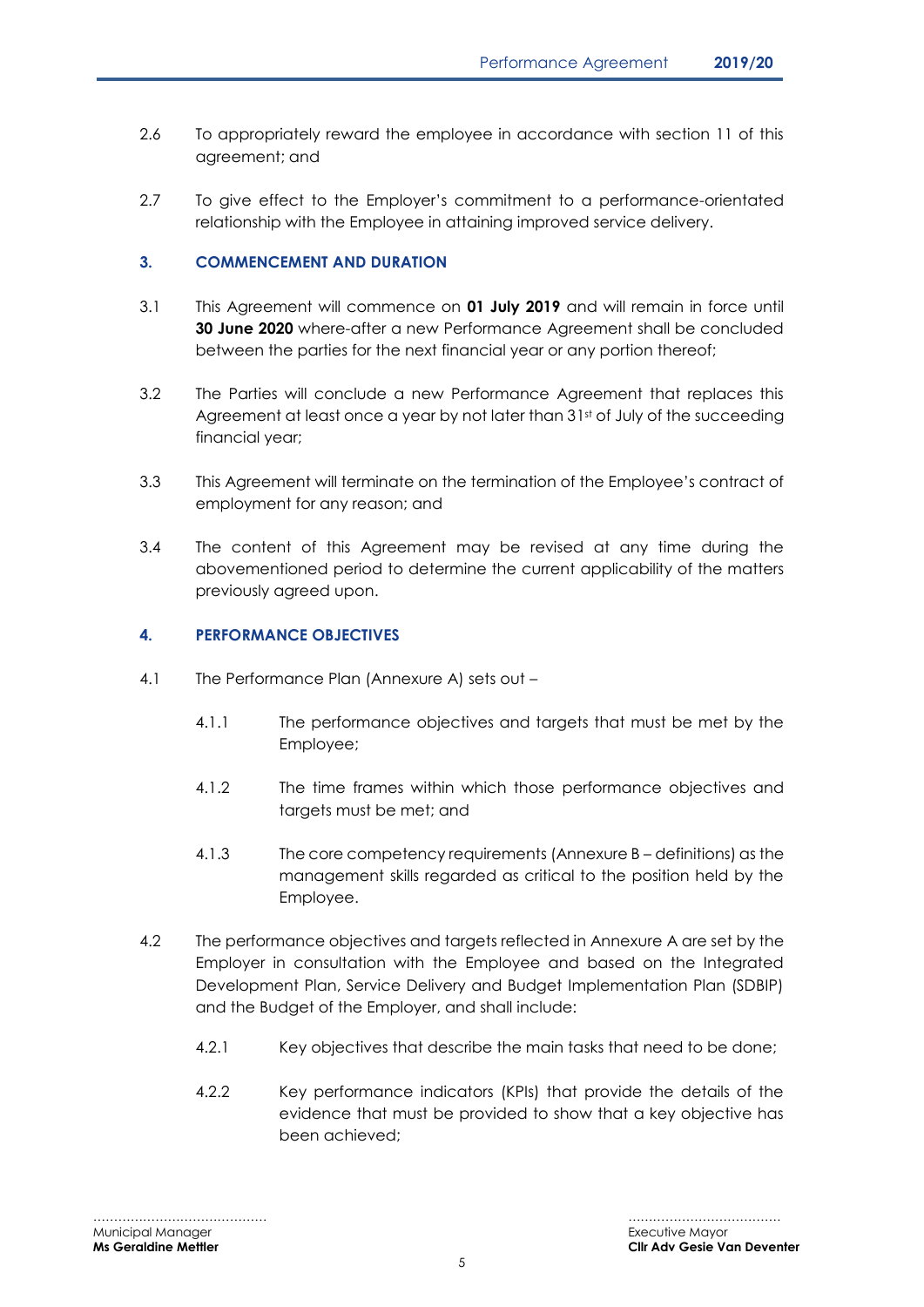- 4.2.3 Target dates that describe the timeframe in which the targets must be achieved; and
- 4.2.4 Weightings showing the relative importance of the key objectives to each other.
- 4.3 The Personal Development Plan (Annexure C) sets out the Employee's personal development requirements in line with the objectives and targets of the Employer; and
- 4.4 The Employee's performance will, in addition, be measured in terms of contributions to the goals and strategies set out in the Employer's Integrated Development Plan.

#### <span id="page-5-0"></span>**5. PERFORMANCE MANAGEMENT SYSTEM**

- 5.1 The Employee agrees to participate in the performance management system that the Employer adopted for the employees of the Employer;
- 5.2 The Employee accepts that the purpose of the performance management system will be to provide a comprehensive system with specific performance standards to assist the employees and service providers to perform to the standards required;
- 5.3 The Employer will consult the Employee about the specific performance standards and targets that will be included in the performance management system applicable to the Employee;
- 5.4 The Employee undertakes to actively focus on the promotion and implementation of the Strategic Focus Areas (SFAs) (including special projects relevant to the employee's responsibilities) within the local government framework;
- 5.5 The criteria upon which the performance of the Employee shall be assessed shall consist of two components, SFAs and Competency Framework requirements as per the Local Government: Regulations on Appointment and Conditions of Employment of Senior Managers, both of which shall be contained in the Performance Agreement;
- 5.6 The Employee's assessment will be based on his performance in terms of the outputs / outcomes (KPIs) identified as per attached Performance Plan (Annexure A), which are linked to the SFAs applicable to the Employee, and will constitute 80% of the overall assessment result as per the weightings agreed to between the Employer and Employee.

| <b>Strategic Focus Areas</b>         |
|--------------------------------------|
| SFA 1 – Valley of Possibility        |
| SFA 2 - Green and Sustainable Valley |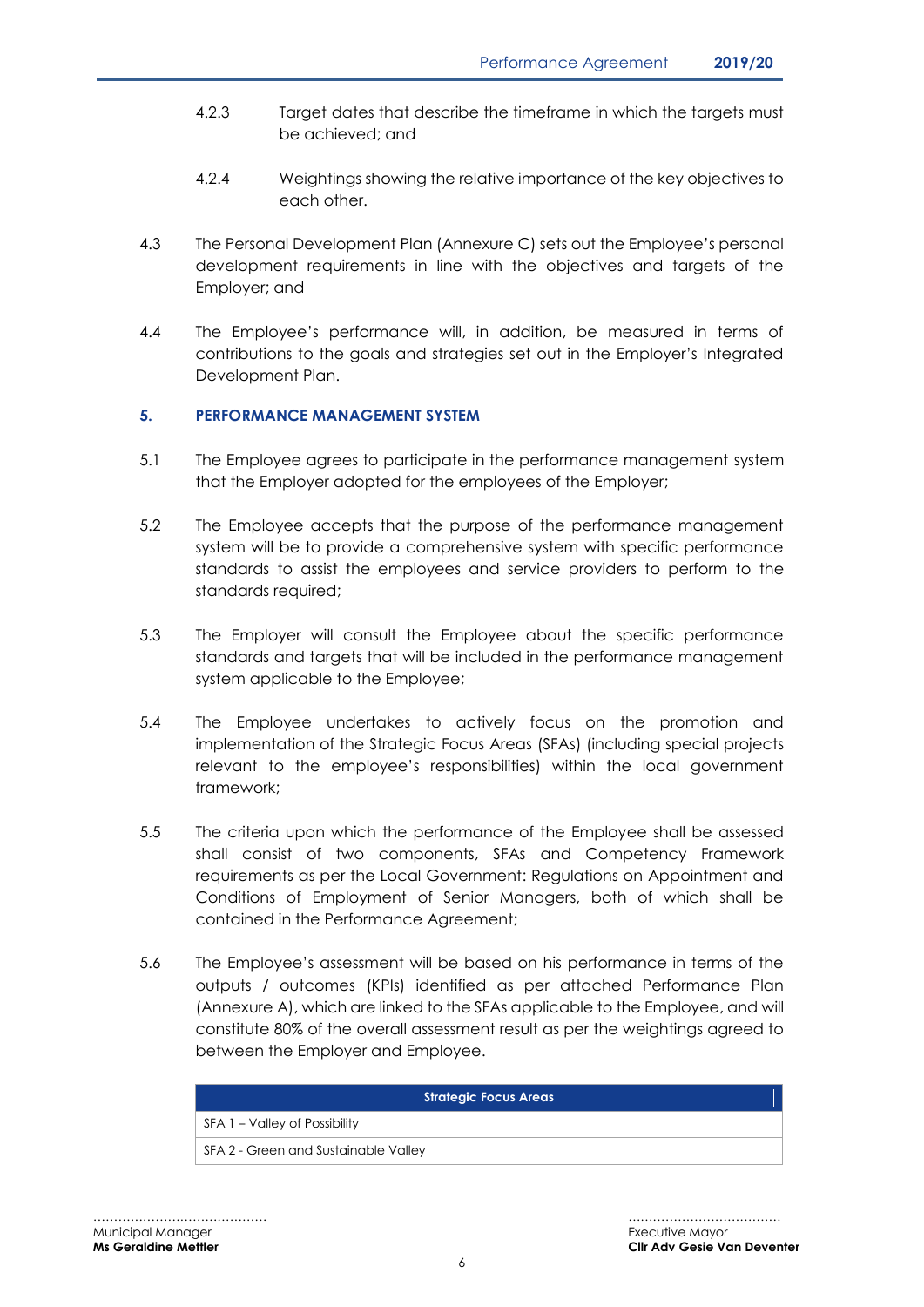|                          | <b>Strategic Focus Areas</b>           |
|--------------------------|----------------------------------------|
| SFA 3 - Safe Valley      |                                        |
| SFA 4 - Dignified Living |                                        |
|                          | SFA 5 - Good Governance and Compliance |

5.7 The competency requirements for senior managers as per Regulation 9 of Local Government: Regulations on Appointment and Conditions of Employment of Senior Managers will make up the other 20% of the Employee's assessment score. The competencies will be assessed every six (6) months (January and July).

|     | <b>Leading and Core Competencies</b>    |                                                                    |  |  |  |  |  |  |  |  |
|-----|-----------------------------------------|--------------------------------------------------------------------|--|--|--|--|--|--|--|--|
|     |                                         | Impact and influence<br>$\bullet$                                  |  |  |  |  |  |  |  |  |
| 1.  | Strategic direction and leadership      | Institutional performance management<br>$\bullet$                  |  |  |  |  |  |  |  |  |
|     |                                         | Strategic planning and management<br>٠                             |  |  |  |  |  |  |  |  |
|     |                                         | Organisational awareness<br>٠                                      |  |  |  |  |  |  |  |  |
|     |                                         | Human capital planning and development<br>$\bullet$                |  |  |  |  |  |  |  |  |
| 2.  | People management                       | Diversity management<br>$\bullet$<br>Employee relations management |  |  |  |  |  |  |  |  |
|     |                                         | ٠<br>Negotiation and dispute management<br>$\bullet$               |  |  |  |  |  |  |  |  |
|     |                                         | Programme and project planning and<br>$\bullet$                    |  |  |  |  |  |  |  |  |
|     |                                         | implementation                                                     |  |  |  |  |  |  |  |  |
| 3.  | Programme and project                   | Service delivery management<br>$\bullet$                           |  |  |  |  |  |  |  |  |
|     | management                              | Program and project monitoring and<br>٠                            |  |  |  |  |  |  |  |  |
|     |                                         | evaluation                                                         |  |  |  |  |  |  |  |  |
|     | Financial management                    | Budget planning and execution<br>٠                                 |  |  |  |  |  |  |  |  |
| 4.  |                                         | Financial strategy and delivery<br>$\bullet$                       |  |  |  |  |  |  |  |  |
|     |                                         | Financial reporting and delivery<br>$\bullet$                      |  |  |  |  |  |  |  |  |
|     |                                         | Change vision and strategy<br>$\bullet$                            |  |  |  |  |  |  |  |  |
| 5.  | Change leadership                       | Process design and improvement<br>$\bullet$                        |  |  |  |  |  |  |  |  |
|     |                                         | Change impact monitoring and evaluation<br>$\bullet$               |  |  |  |  |  |  |  |  |
|     |                                         | Policy formulation<br>$\bullet$                                    |  |  |  |  |  |  |  |  |
| 6.  | Governance leadership                   | Risk and compliance management<br>$\bullet$                        |  |  |  |  |  |  |  |  |
|     |                                         | Cooperative governance<br>$\bullet$                                |  |  |  |  |  |  |  |  |
| 7.  | Moral competence                        | Core Competency<br>$\bullet$                                       |  |  |  |  |  |  |  |  |
| 8.  | Planning and organising                 | Core Competency<br>$\bullet$                                       |  |  |  |  |  |  |  |  |
| 9.  | Analysis and innovation                 | Core Competency                                                    |  |  |  |  |  |  |  |  |
| 10. | Knowledge and information<br>management | Core Competency                                                    |  |  |  |  |  |  |  |  |
| 11. | Communication                           | Core Competency                                                    |  |  |  |  |  |  |  |  |
| 12. | Results and quality focus               | Core Competency<br>٠                                               |  |  |  |  |  |  |  |  |

### <span id="page-6-0"></span>**6. PERFORMANCE ASSESSMENT**

- 6.1 The Performance Plan (Annexure A) to this Agreement sets out
	- 6.1.1 The standards and procedures for evaluating the Employee's performance; and
	- 6.1.2 The intervals for the evaluation of the Employee's performance.
- 6.2 Despite the establishment of agreed intervals for evaluation, the Employer may in addition review the Employee's performance at any stage while the contract of employment remains in force;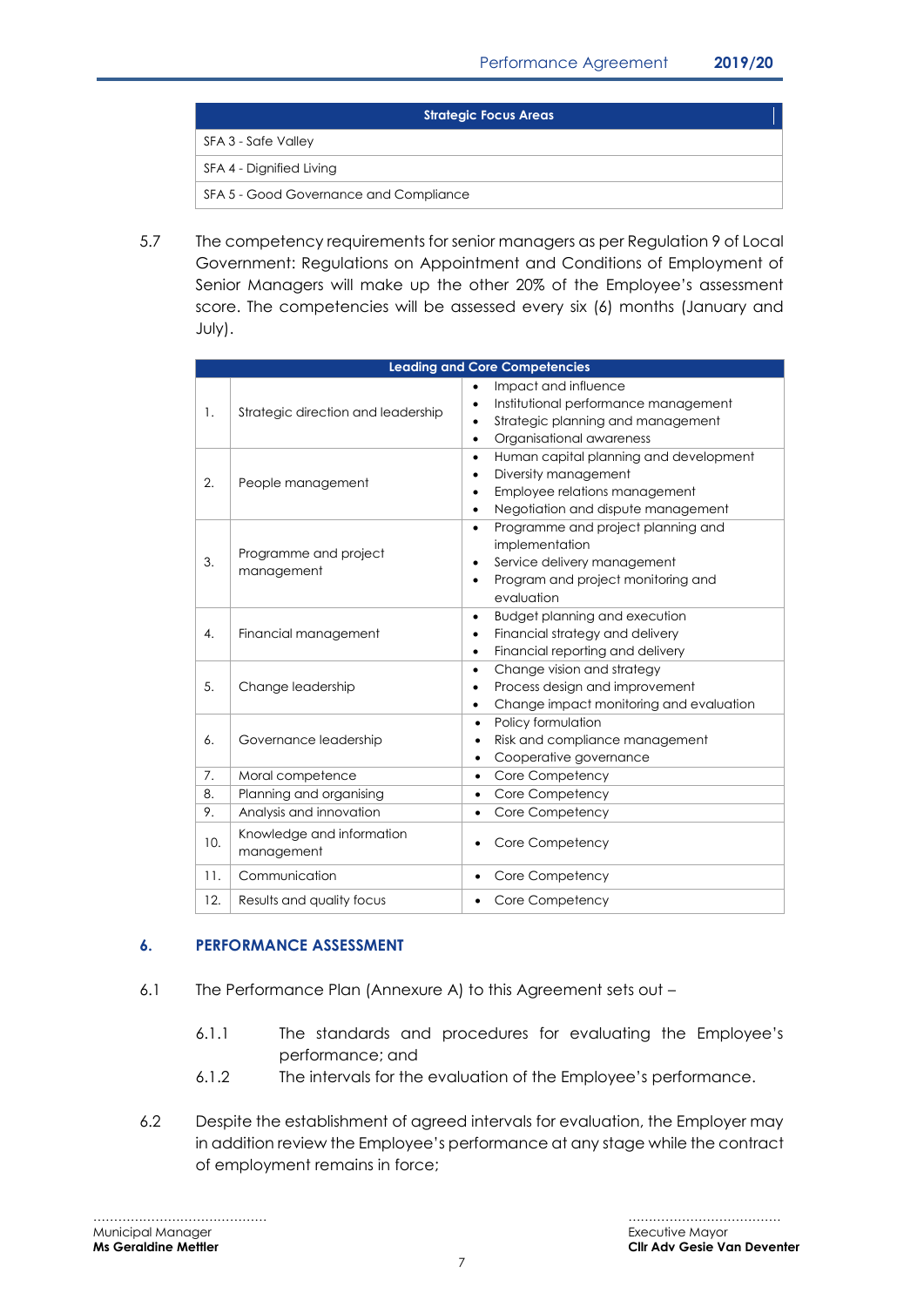- 6.3 Personal growth and development needs identified during any performance review discussion must be documented in a Personal Development Plan as well as the actions agreed to and implementation must take place within set time frames;
- 6.4 The Employee's performance will be measured in terms of contributions to the goals and strategies set out in the Employer's Integrated Development Plan (IDP) as described in 6.6 – 6.12 below;
- 6.5 The Employee will submit quarterly performance reports (SDBIP) and a comprehensive annual performance report at least one week prior to the performance assessment meetings to the Evaluation Panel Chairperson for distribution to the panel members for preparation purposes;
- 6.6 Assessment of the achievement of results as outlined in the performance plan:
	- 6.6.1 Each KPI or group of KPIs shall be assessed according to the extent to which the specified standards or performance targets have been met and with due regard to ad-hoc tasks that had to be performed under the KPI;
	- 6.6.2 A rating on the five-point scale shall be provided for each KPI or group of KPIs which will then be multiplied by the weighting to calculate the final score;
	- 6.6.3 The Employee will submit his self-evaluation to the Employer prior to the formal assessment;
	- 6.6.4 In the instance where the employee could not perform due to reasons outside the control of the employer and employee, the KPI will not be considered during the evaluation. The employee should provide sufficient evidence in such instances; and
	- 6.6.5 An overall score will be calculated based on the total of the scores calculated above.
- 6.7 Assessment of the Competencies:
	- 6.7.1 Each Competency shall be assessed in terms of the description provided in (Annexure B);
	- 6.7.2 A rating shall be provided for each Competency which will then be multiplied by the weighting to calculate the final score; and
	- 6.7.3 An overall score will be calculated based on the total of the scores calculated above.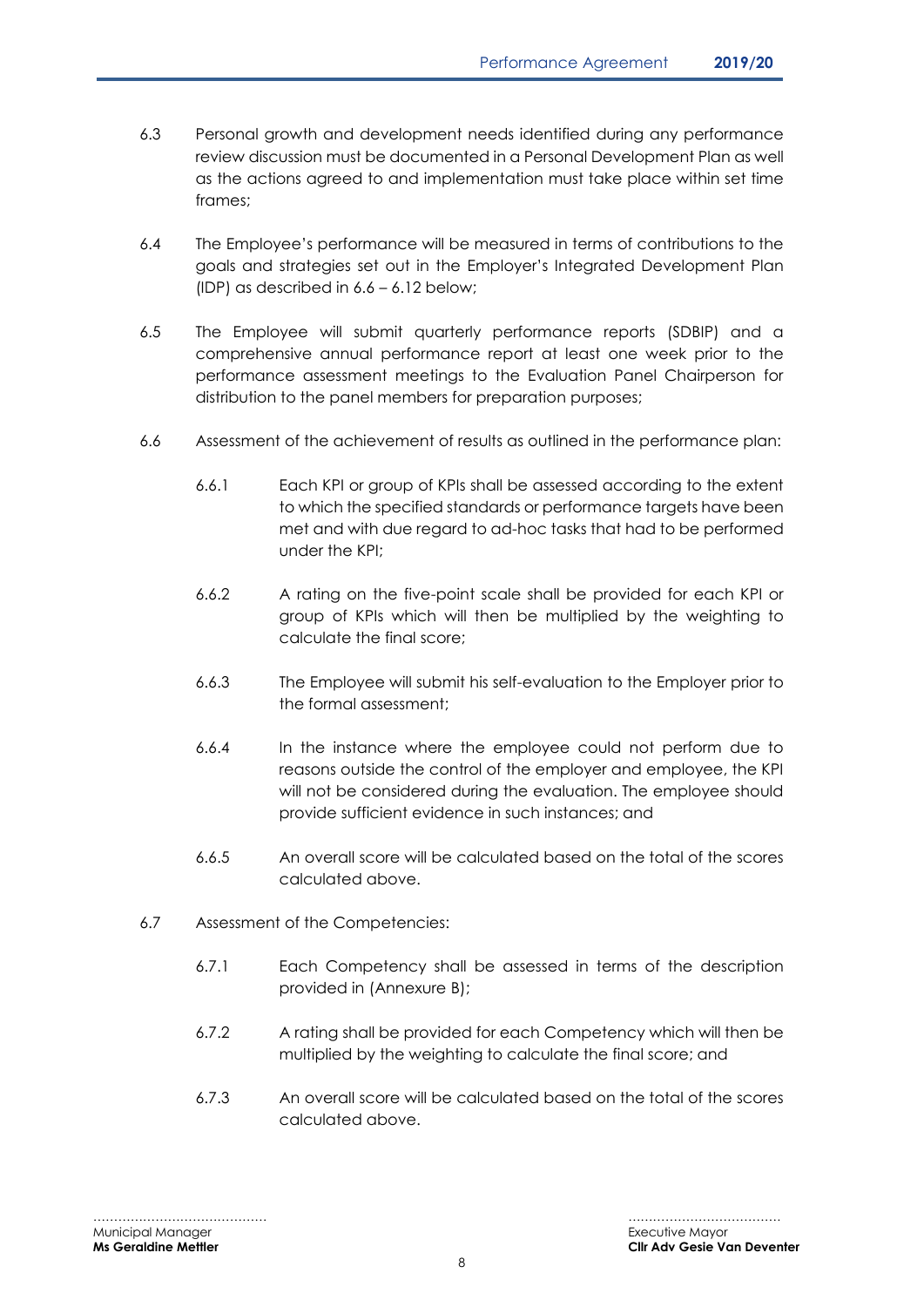- 6.8 Overall rating
	- 6.8.1 An overall rating is calculated by adding the overall scores as calculated in 6.6.5 and 6.7.3 above; and
	- 6.8.2 Such overall rating represents the outcome of the performance appraisal.
- 6.9 The assessment of the performance of the Employee will be based on the following rating scales for SFAs and Competencies respectively:
	- 6.9.1 Rating scale for SFAs as mentioned in paragraph 5.6:

| <b>Level</b> | <b>Terminology</b>                                 | <b>Description</b>                                                                                                                                                                                                                                                                                                                                                                                                                                                     |
|--------------|----------------------------------------------------|------------------------------------------------------------------------------------------------------------------------------------------------------------------------------------------------------------------------------------------------------------------------------------------------------------------------------------------------------------------------------------------------------------------------------------------------------------------------|
| 5            | Outstanding<br>performance                         | Performance far exceeds the standard expected of an<br>employee at this level. The appraisal indicates that the<br>Employee has achieved above fully effective results against all<br>performance criteria and indicators as specified in the PA and<br>Performance plan and maintained this in all areas of<br>responsibility throughout the year.                                                                                                                    |
| 4            | Performance<br>significantly above<br>expectations | Performance is significantly higher than the standard expected<br>in the job. The appraisal indicates that the Employee has<br>achieved above fully effective results against more than half of<br>the performance criteria and indicators and fully achieved all<br>others throughout the year.                                                                                                                                                                       |
| 3            | <b>Fully effective</b>                             | Performance fully meets the standards expected in all areas of<br>the job. The appraisal indicates that the Employee has fully<br>achieved effective results against all significant performance<br>criteria and indicators as specified in the PA and Performance<br>Plan.                                                                                                                                                                                            |
| $\mathbf{2}$ | Not fully effective                                | Performance is below the standard required for the job in key<br>areas. Performance meets some of the standards expected for<br>the job. The review/assessment indicates that the employee<br>has achieved below fully effective results against more than<br>half the key performance criteria and indicators as specified in<br>the PA and Performance Plan.                                                                                                         |
|              | Unacceptable<br>performance                        | Performance does not meet the standard expected for the job.<br>The review/assessment indicates that they employee has<br>achieved below fully effective results against almost all the<br>performance criteria and indicators as specified in the PA and<br>Performance Plan. The employee has failed to demonstrate<br>the commitment or ability to bring performance up to the level<br>expected in the job despite management efforts to encourage<br>improvement. |

#### 6.9.2 Rating scale for Competencies -as mentioned in paragraph 5.7:

| Level | Achievement Levels | <b>Description</b>                                                                                                                                                                   |
|-------|--------------------|--------------------------------------------------------------------------------------------------------------------------------------------------------------------------------------|
|       | Superior           | Has a comprehensive understanding of local government<br>operations, critical in shaping strategic direction and change,<br>develops, and applies comprehensive concepts and methods |
|       | Advanced           | Develops and applies complex concepts, methods and<br>understanding.                                                                                                                 |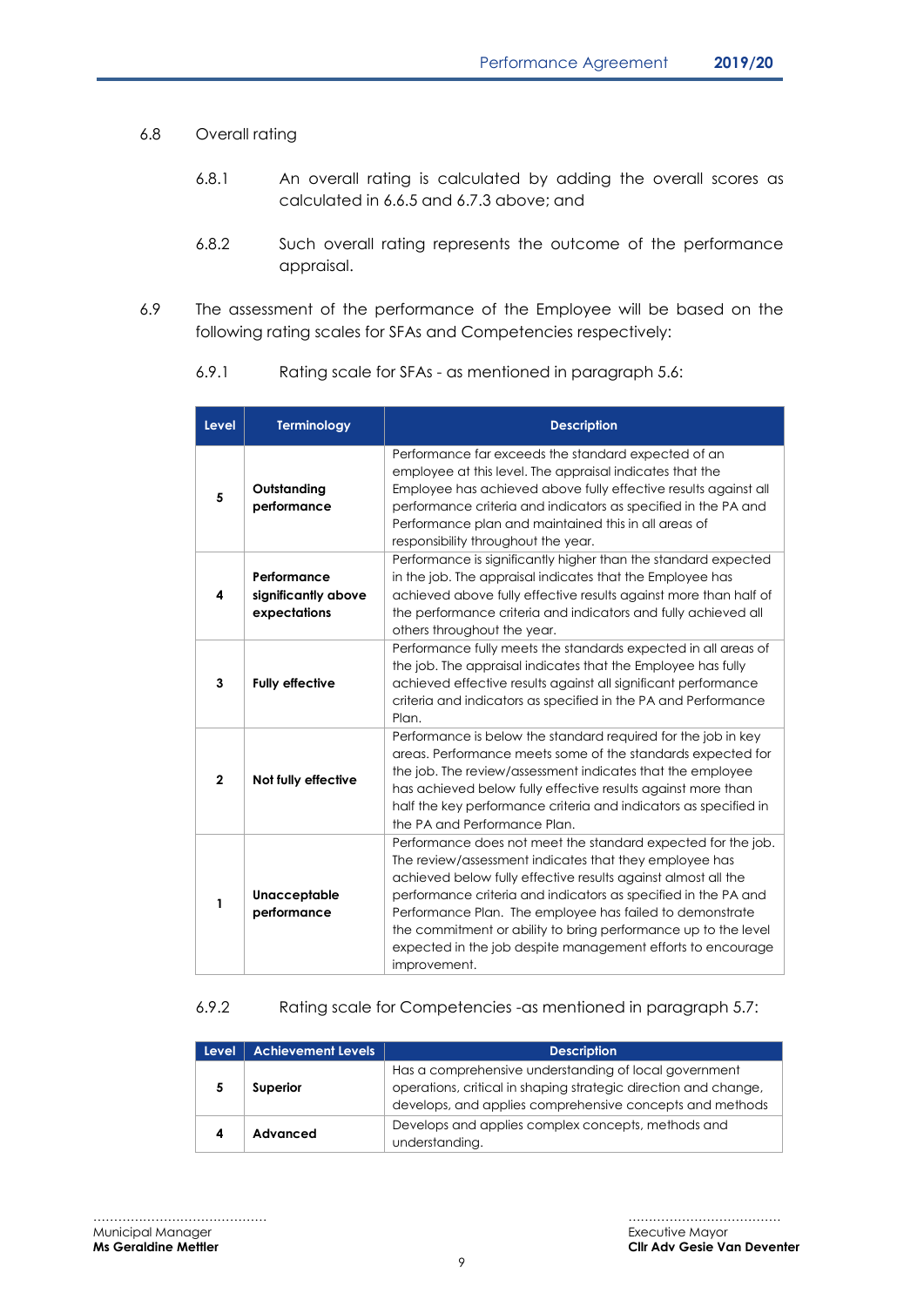| Level | <b>Achievement Levels</b> | <b>Description</b>                                                                                                                                     |
|-------|---------------------------|--------------------------------------------------------------------------------------------------------------------------------------------------------|
|       |                           | Effectively directs and leads a group and executes in-depth<br>analyses                                                                                |
| 3     | Competent                 | Develops and applies more progressive concepts, methods<br>and understanding. Plans and guides the work of others and<br>executes progressive analyses |
| າ     | <b>Basic</b>              | Applies basic concepts, methods, and understanding of local<br>government operations, but requires supervision and<br>development intervention         |
|       | <b>Sub Standard</b>       | Applies little to no basic concepts, methods, and<br>understanding of local government operations.                                                     |

- 6.10 For purposes of evaluating the performance of the Employee for the year-end reviews, an evaluation panel constituted of the following persons will be established–
	- 6.10.1 Executive Mayor;
	- 6.10.2 Mayor from another municipality;
	- 6.10.3 Chairperson of the Performance Audit Committee or in his/her absence thereof, the Chairperson of the Audit Committee; and
	- 6.10.4 The Member of the Mayoral Committee (Portfolio Chairperson).
	- 6.10.5 A Member of a ward committee as nominated by the Executive Mayor.
- 6.11 The Executive Mayor will evaluate the performance of the Employee as at the end of the 1st, and 3rd quarters; and
- 6.12 The Executive Mayor will give performance feedback to the Employee within five (5) working days after each quarterly and annual assessment meeting.

### <span id="page-9-0"></span>**7. SCHEDULE FOR PERFORMANCE REVIEWS**

7.1 The performance of the Employee in relation to his performance agreement shall be reviewed on the following dates.

| Quarter | <b>Review Period</b> | Review to be completed by          |  |  |  |  |
|---------|----------------------|------------------------------------|--|--|--|--|
|         | July - September     | October / November 2019 (Informal) |  |  |  |  |
|         | October – December   | January / February 2020 (Formal)   |  |  |  |  |
|         | January – March      | April / May 2020 (Informal)        |  |  |  |  |
|         | April - June         | After the receipt of the AG's      |  |  |  |  |
|         |                      | Management Report                  |  |  |  |  |

- 7.2 The Employer shall keep a record of the mid-year and year-end assessment meetings;
- 7.3 Performance feedback shall be based on the Employer's assessment of the Employee's performance;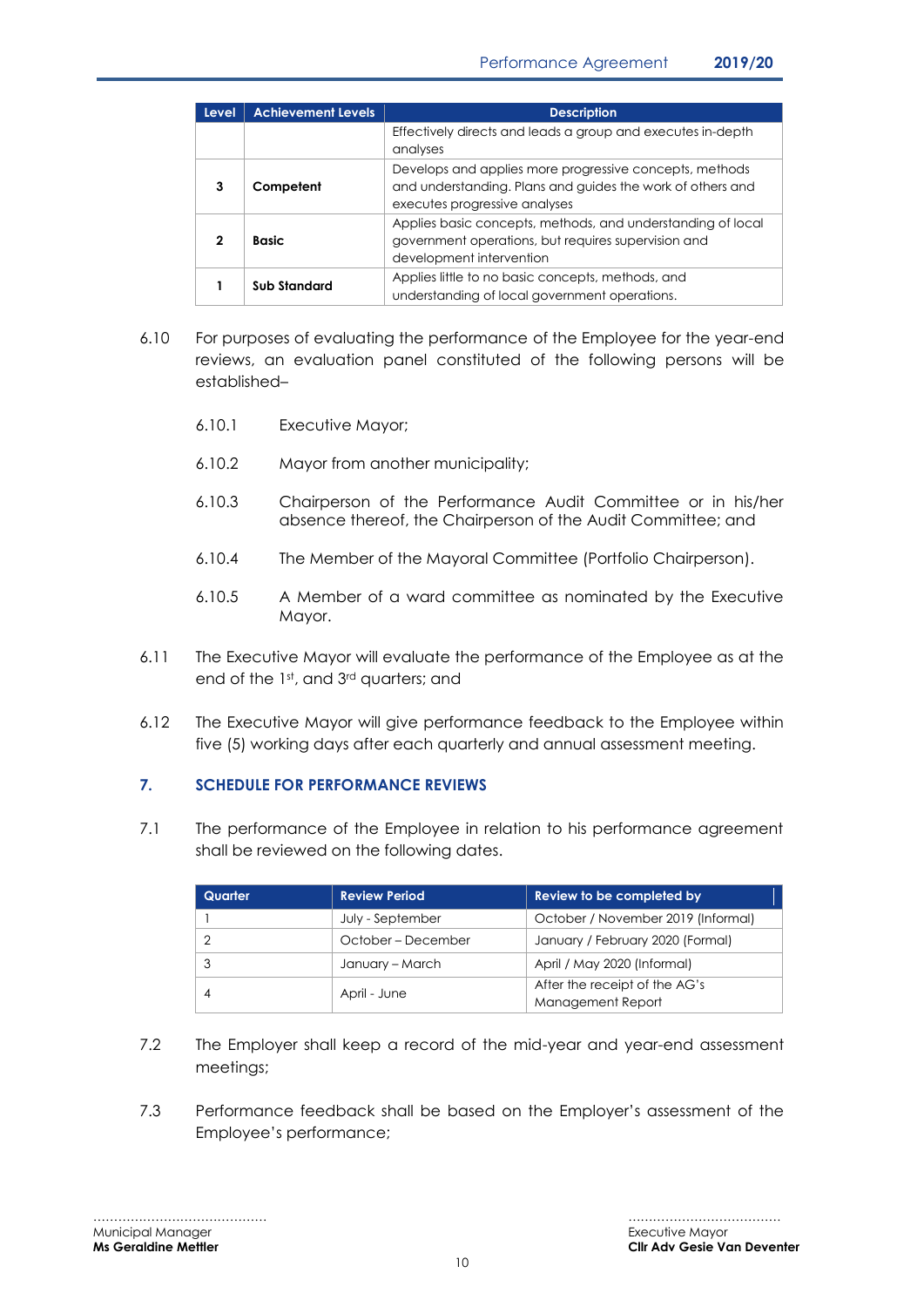- 7.4 The Employer will be entitled to review and make reasonable changes to the provisions of Annexure A from time to time for operational reasons. The Employee will be fully consulted before any such change is made; and
- 7.5 The Employer may amend the provisions of Annexure A whenever the performance management system is adopted, implemented, and/or amended as the case may be. In that case, the Employee will be fully consulted before any such change is made.

#### <span id="page-10-0"></span>**8. DEVELOPMENTAL REQUIREMENTS**

8.1 The Personal Development Plan (PDP) for addressing developmental gaps is attached as Annexure C. Such Plan may be implemented and/or amended as the case may be after each assessment. In that case, the Employee will be fully consulted before any such change or plan is made.

#### <span id="page-10-1"></span>**9. OBLIGATIONS OF THE EMPLOYER**

- 9.1 The Employer shall-
	- 9.1.1 Create an enabling environment to facilitate effective performance by the employee;
	- 9.1.2 Provide access to skills development and capacity building opportunities;
	- 9.1.3 Work collaboratively with the Employee to solve problems and generate solutions to common problems that may impact on the performance of the Employee;
	- 9.1.4 On the request of the Employee delegate such powers reasonably required by the Employee to enable him to meet the performance objectives and targets established in terms of this Agreement; and
	- 9.1.5 Make available to the Employee such resources as the Employee may reasonably require from time to time assisting him to meet the performance objectives and targets established in terms of this Agreement.

#### <span id="page-10-2"></span>**10. CONSULTATION**

- 10.1 The Employer agrees to consult the Employee timeously where the exercising of its powers will have amongst others-
	- 10.1.1 A direct effect on the performance of any of the Employee's functions;
	- 10.1.2 Commit the Employee to implement or to give effect to a decision made by the Employer; and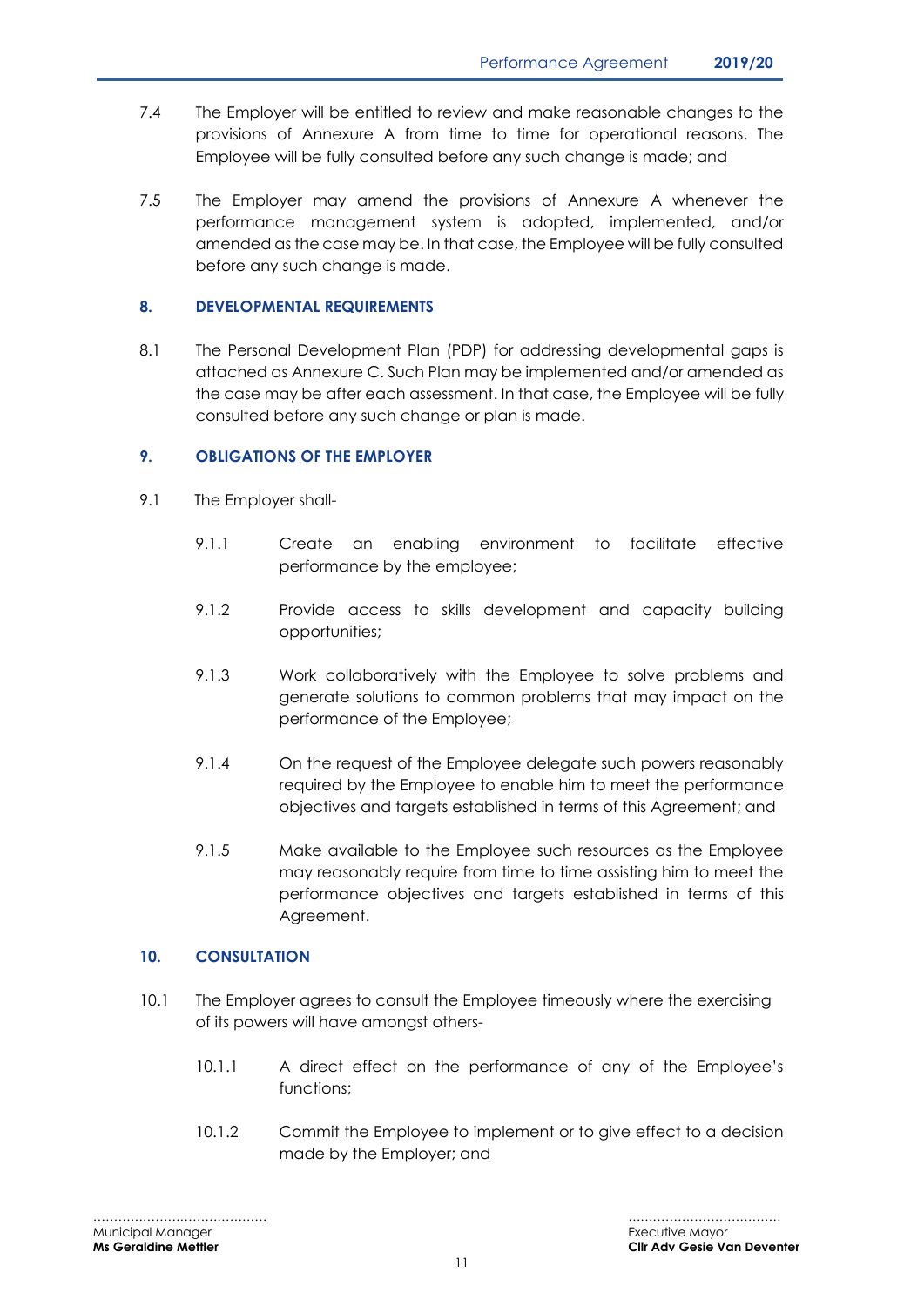- 10.1.3 A substantial financial effect on the Employer.
- 10.2 The Employer agrees to inform the Employee of the outcome of any decisions taken pursuant to the exercise of powers contemplated in clause 12.1 as soon as is practicable to enable the Employee to take any necessary action with delay.

#### <span id="page-11-0"></span>**11. REWARD**

- 11.1 The evaluation of the Employee's performance will form the basis for rewarding outstanding performance or correcting unacceptable performance;
- 11.2 The payment of the performance bonus is determined by the performance score obtained during the  $4<sup>th</sup>$  quarter and as informed by the quarterly performance assessments;
- 11.3 A performance bonus of between 5% to 14% of the all- inclusive annual remuneration package may be paid to the Employee in recognition of outstanding performance to be constituted as follows:

| <b>Performance Rating</b> |                         | <b>Bonus Calculation</b> |  |  |  |  |  |
|---------------------------|-------------------------|--------------------------|--|--|--|--|--|
| $0\% - 64\%$              | Poor Performance        | 0% of total package      |  |  |  |  |  |
| 65% - 69%                 | Average Performance     | 5% of total package      |  |  |  |  |  |
| 70% - 74%                 | <b>Fair Performance</b> | 9% of total package      |  |  |  |  |  |
| 75% - 79%                 | Good Performance        | 11% of total package     |  |  |  |  |  |
| $80\% - 100\%$            | Excellent Performance   | 14% of total package     |  |  |  |  |  |

- 11.4 In the event of the Employee terminating his services during the validity period of this Agreement, the Employee's performance will be evaluated for the portion during which he was employed and he will be entitled to a pro-rata performance bonus based on his evaluated performance for the period of actual service; and
- 11.5 The Employer will submit the total score of the annual assessment and of the Employee, to full Council for purposes of recommending the bonus allocation.

#### <span id="page-11-1"></span>**12. MANAGEMENT OF EVALUATION OUTCOMES**

- 12.1 Where the Employer is, any time during the Employee's employment, not satisfied with the Employee's performance with respect to any matter dealt with in this Agreement, the Employer will give notice to the Employee to attend a meeting;
- 12.2 The Employee will have the opportunity at the meeting to satisfy the Employer of the measures being taken to ensure that his performance becomes satisfactory and any programme, including any dates, for implementing these measures;
- 12.3 Where there is a dispute or difference as to the performance of the Employee under this Agreement, the Parties will confer with a view to resolving the dispute or difference; and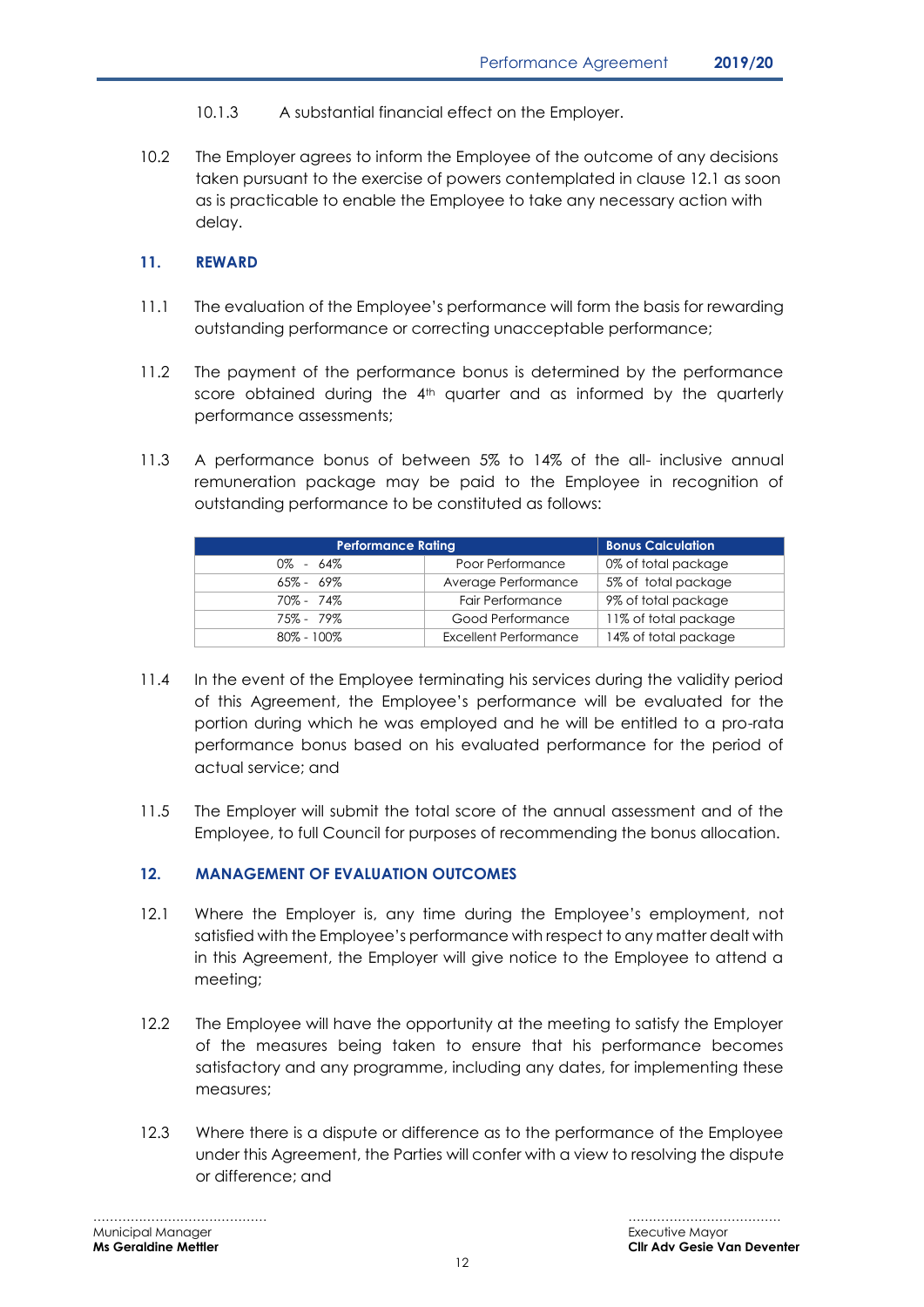- 12.4 In the case of unacceptable performance, the Employer shall
	- 12.4.1 Provide systematic remedial or developmental support to assist the Employee to improve his performance; and
	- 12.4.2 After appropriate performance counselling and having provided the necessary guidance and/or support as well as reasonable time for improvement in performance, the Employer may consider steps to terminate the contract of employment of the Employee on grounds of unfitness or incapacity to carry out his or her duties.

#### <span id="page-12-0"></span>**13. DISPUTE RESOLUTION**

- 13.1 In the event that the Employee is dissatisfied with any decision or action of the Employer in terms of this Agreement, or where a dispute or difference arises as to the extent to which the Employee has achieved the performance objectives and targets established in terms of this Agreement, the Employee may within 3 (three) business days, meet with the Employer with a view to resolving the issue. The Employer will record the outcome of the meeting in writing;
- 13.2 If the Parties cannot resolve the issues within 10 (ten) business days, an independent arbitrator, acceptable to both parties, shall be appointed to resolve the matter within 30 (thirty) business days; and
- 13.3 In the event that the mediation process contemplated above fails, the relevant clause of the Contract of Employment together with the relevant laws and regulations shall apply.

### <span id="page-12-1"></span>**14. GENERAL**

- 14.1 The contents of this agreement and the outcome of any review conducted in terms of Annexure A may be made available to the public by the Employer; and
- 14.2 Nothing in this agreement diminishes the obligations, duties, or accountabilities of the Employee in terms of his contract of employment, or the effects of existing or new regulations, circulars, policies, directives, or other instruments.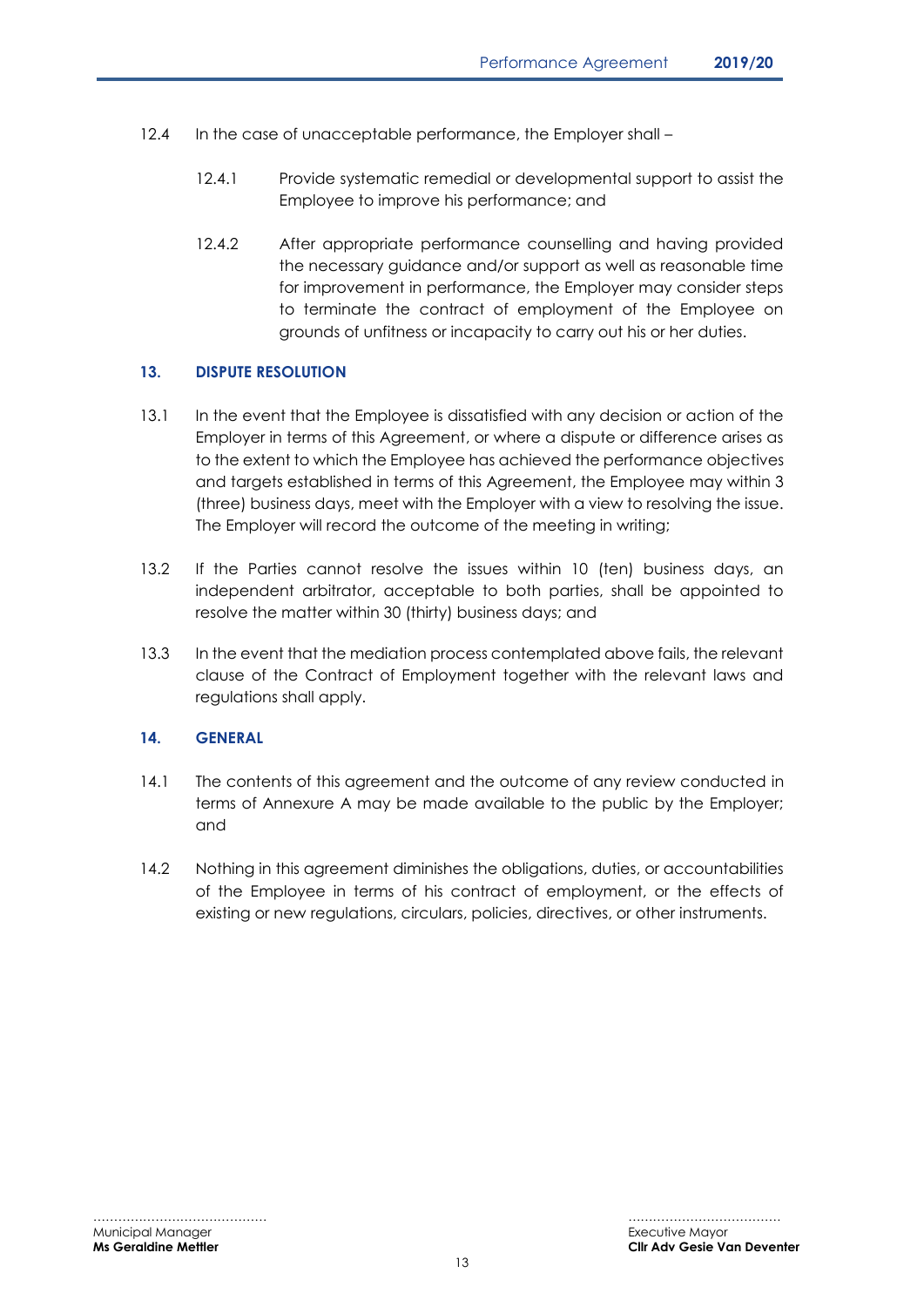Thus, done and signed at stallenbosch on the 30th day of 2019

 $\mathbb{I}$ 

 $\sim$ 

AL MANAGER **NICIE** M

AS WITNESSES:

1.  $2.$ 

Thus, done and signed at Stellen book h. on the 30<sup>th</sup> day of 2019.

**EXECUTIVE MAYOR** 

AS WITNESSES:  $1.$  $\overline{2}$ .

14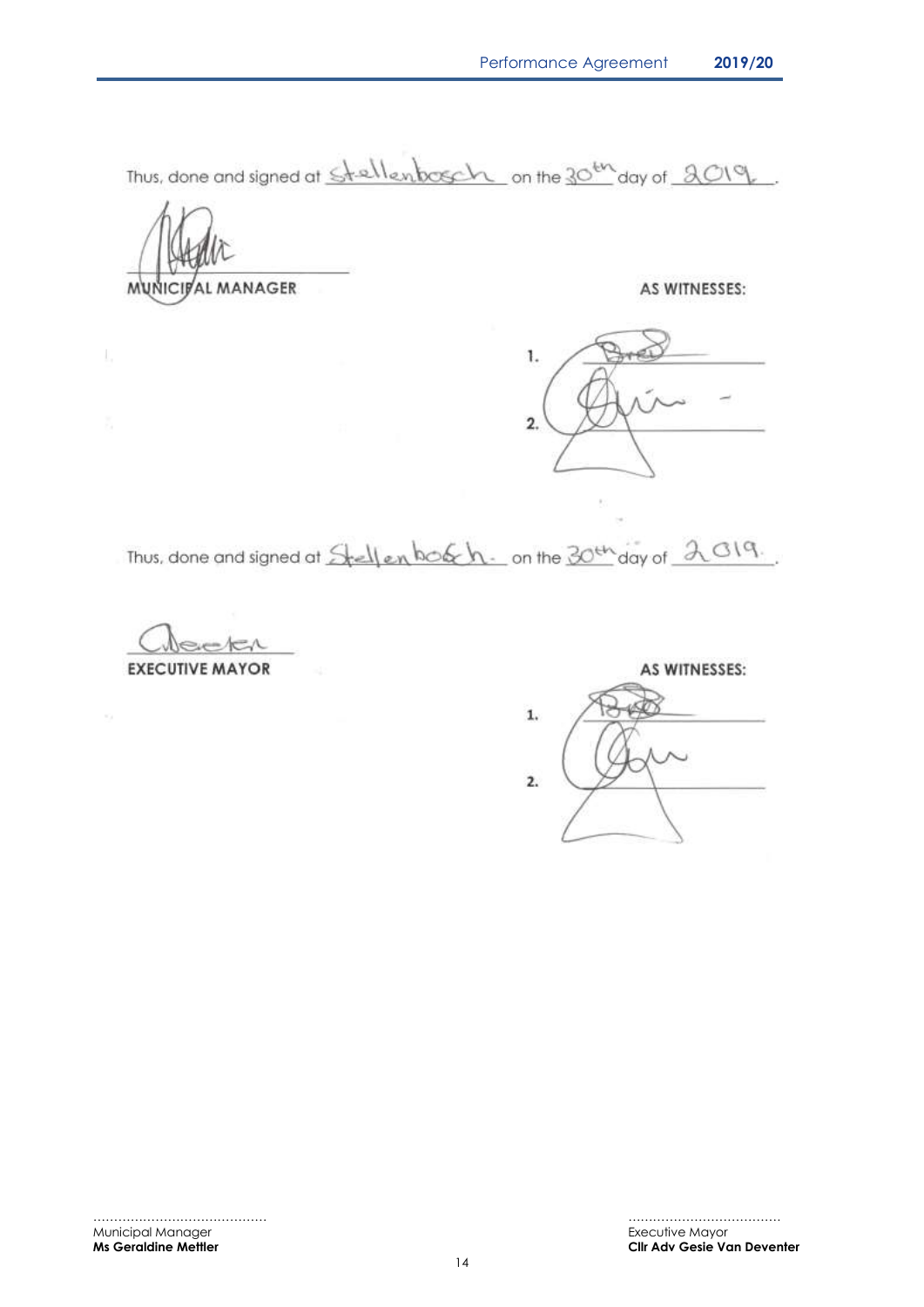

# **Annexure A Performance Plan**

# **MUNICIPAL MANAGER**

Municipal Manager **Ms Geraldine Mettler**

………………………………………

 ………………………………. Executive Mayor **Cllr Adv Gesie Van Deventer**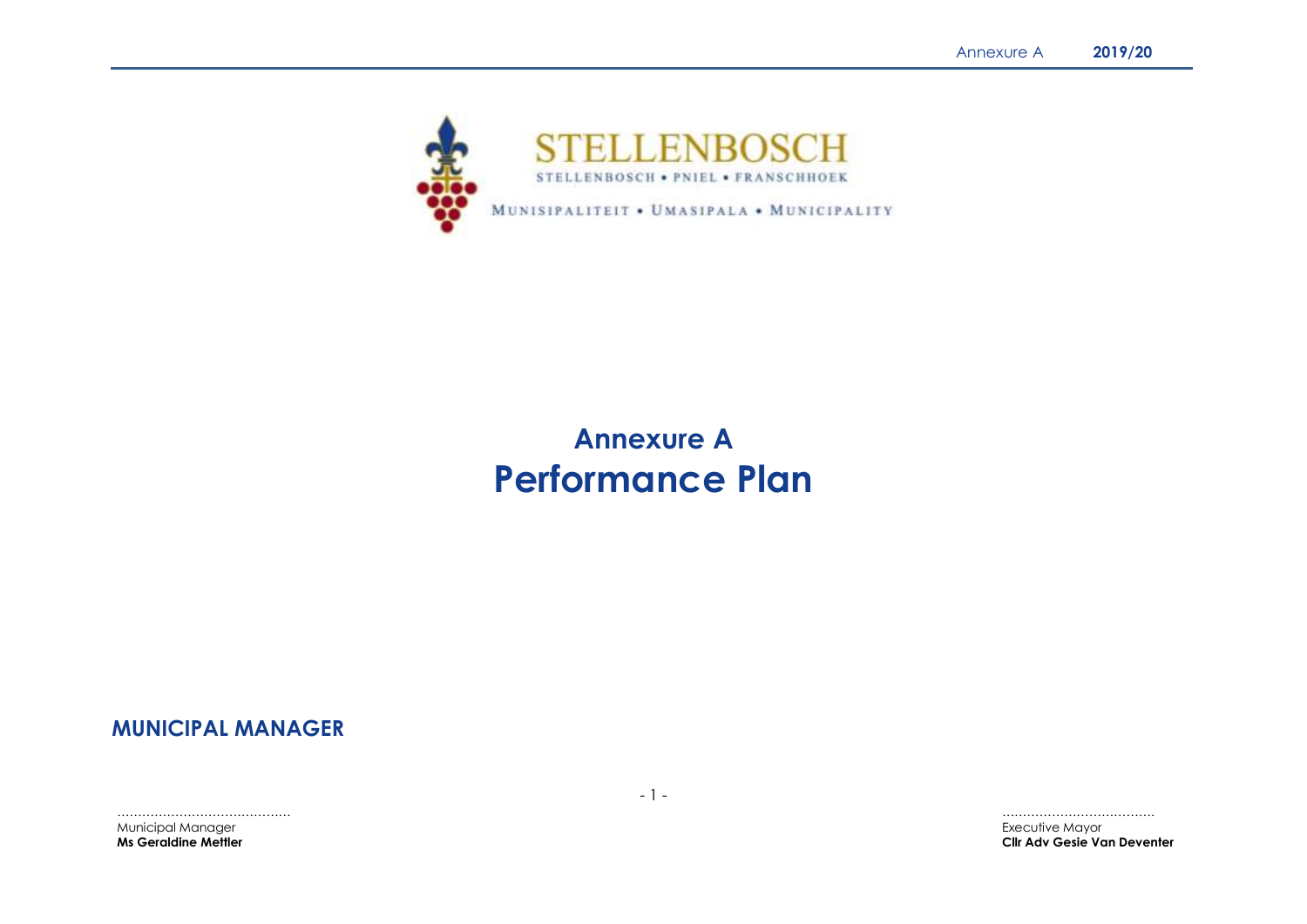#### **The Performance Plan sets out:**

- a) Key Performance Areas that the employee should focus on, performance objectives, key performance indicators and targets that must be met within a specific timeframe; and
- b) The Competencies required from employees prescribed in the Regulations on the appointment and conditions of employment of senior managers, R21 of 2014.

### **KEY PERFORMANCE INDICATORS**

The key performance areas, the performance objectives, key performance indicators and targets that must be met within the agreed timeframe are described below. The assessment of these performance indicators will account for 80% (**eighty percent)** of the total employee assessment score.

### **Part 1: Implementation of Service Delivery and Budget Implementation Plan (80%)**

|                    |                                      |                                                                                             |                                                                                                         |                | <b>MUNICIPAL MANAGER</b>   |                  |         |                                |                      |     |                                                                  |                 |                |               |
|--------------------|--------------------------------------|---------------------------------------------------------------------------------------------|---------------------------------------------------------------------------------------------------------|----------------|----------------------------|------------------|---------|--------------------------------|----------------------|-----|------------------------------------------------------------------|-----------------|----------------|---------------|
| IDP/<br>Ref<br>No. | <b>Strategic Focus</b><br>Area (SFA) | <b>Indicator</b><br>(Activity/Project/<br>Programme/Key Initiative)                         | <b>Unit of Measurement</b>                                                                              | Indicator type | <b>Baseline</b><br>(Actual | 5 Year<br>Target | 2019/20 | Portfolio of<br>evidence (POE) | ource<br>Ō.          |     | <b>Service Delivery and Budget</b><br><b>Implementation Plan</b> | (SDBIP 2019/20) |                | <b>Weight</b> |
|                    |                                      |                                                                                             |                                                                                                         |                | 2017/2018)                 |                  |         |                                | <b>unding</b>        | Q1  | Q2                                                               | Q <sub>3</sub>  | Q <sub>4</sub> |               |
| <b>TBC</b>         | Good governance<br>and Compliance    | Effective Management and<br>Functional Supervision of the<br>Director: Corporate Services   | Percentage of<br>indicators of the<br>Director: Corporate<br>Services achieved,<br>measured quarterly   | Outcome        | New<br>indicator           | 90% per<br>annum | 90%     | Ignite dashboard<br>report     | $\tilde{\mathbf{s}}$ | 90% | 90%                                                              | 90%             | 90%            |               |
| <b>TBC</b>         | Good governance<br>and Compliance    | Effective Management and<br>Functional Supervision of the<br><b>Chief Financial Officer</b> | Percentage of<br>indicators of the Chief<br><b>Financial Officer</b><br>achieved, measured<br>quarterly | Outcome        | New<br>indicator           | 90% per<br>annum | 90%     | Ignite dashboard<br>report     | $\mathbf{\tilde{s}}$ | 90% | 90%                                                              | 90%             | 90%            | $\bullet$     |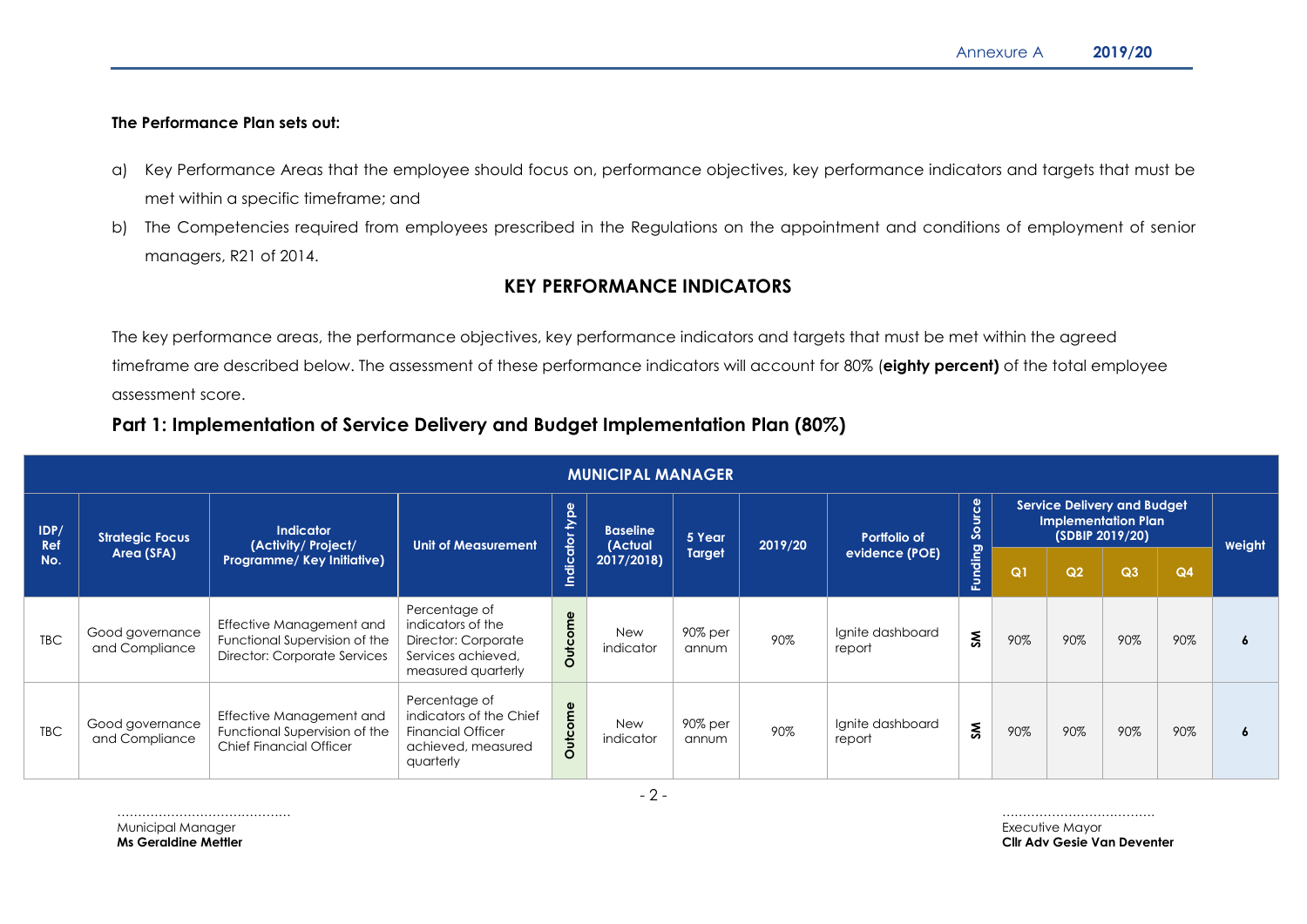|             | <b>MUNICIPAL MANAGER</b>          |                                                                                                                    |                                                                                                                            |                |                            |                  |         |                            |                       |     |                                                                                     |     |     |                  |
|-------------|-----------------------------------|--------------------------------------------------------------------------------------------------------------------|----------------------------------------------------------------------------------------------------------------------------|----------------|----------------------------|------------------|---------|----------------------------|-----------------------|-----|-------------------------------------------------------------------------------------|-----|-----|------------------|
| IDP/<br>Ref | <b>Strategic Focus</b>            | Indicator<br>(Activity/Project/                                                                                    | <b>Unit of Measurement</b>                                                                                                 | Indicator type | <b>Baseline</b><br>(Actual | 5 Year           | 2019/20 | Portfolio of               | <b>Funding Source</b> |     | <b>Service Delivery and Budget</b><br><b>Implementation Plan</b><br>(SDBIP 2019/20) |     |     | weight           |
| No.         | Area (SFA)                        | Programme/ Key Initiative)                                                                                         |                                                                                                                            |                | 2017/2018)                 | Target           |         | evidence (POE)             |                       | Q1  | Q2                                                                                  | Q3  | Q4  |                  |
| <b>TBC</b>  | Good governance<br>and Compliance | <b>Effective Management and</b><br>Functional Supervision of the<br>Director: Planning and<br>Economic Development | Percentage of<br>indicators of the<br>Director: Planning and<br>Economic<br>Development<br>achieved, measured<br>quarterly | Outcome        | <b>New</b><br>indicator    | 90% per<br>annum | 90%     | Ignite dashboard<br>report | $\mathbf{\tilde{s}}$  | 90% | 90%                                                                                 | 90% | 90% | $\boldsymbol{6}$ |
| <b>TBC</b>  | Good governance<br>and Compliance | <b>Effective Management and</b><br>Functional Supervision of the<br>Director: Infrastructure<br>Services           | Percentage of<br>indicators of the<br>Director: Infrastructure<br>Services achieved.<br>measured quarterly                 | Outcome        | <b>New</b><br>indicator    | 90% per<br>annum | 90%     | Ignite dashboard<br>report | $\tilde{\mathbf{s}}$  | 90% | 90%                                                                                 | 90% | 90% | $\boldsymbol{6}$ |
| <b>TBC</b>  | Good governance<br>and Compliance | Effective Management and<br>Functional Supervision of the<br>Director: Community and<br><b>Protection Services</b> | Percentage of<br>indicators of the<br>Director: Community<br>and Protection<br>Services achieved,<br>measured auarterly    | Outcome        | <b>New</b><br>indicator    | 90% per<br>annum | 90%     | Ignite dashboard<br>report | $\mathbf{\tilde{s}}$  | 90% | 90%                                                                                 | 90% | 90% | $\boldsymbol{6}$ |
| <b>TBC</b>  | Good governance<br>and Compliance | <b>Effective Management and</b><br>Functional Supervision of the<br>Chief Audit Executive                          | Percentage of<br>indicators of the Chief<br>Audit Executive<br>achieved, measured<br>quarterly                             | Outcome        | <b>New</b><br>indicator    | 90% per<br>annum | 90%     | Ignite dashboard<br>report | $\mathbf{\tilde{s}}$  | 90% | 90%                                                                                 | 90% | 90% | $\mathbf{3}$     |
| <b>TBC</b>  | Good governance<br>and Compliance | <b>Effective Management and</b><br>Functional Supervision of the<br>Senior Manager:<br>Governance                  | Percentage of<br>indicators of the Senior<br>Manager:<br>Governance<br>achieved, measured<br>quarterly                     | Outcome        | <b>New</b><br>indicator    | 90% per<br>annum | 90%     | Ignite dashboard<br>report | $\mathbf{\tilde{s}}$  | 90% | 90%                                                                                 | 90% | 90% | 3                |

…………………………………… Municipal Manager **Ms Geraldine Mettler**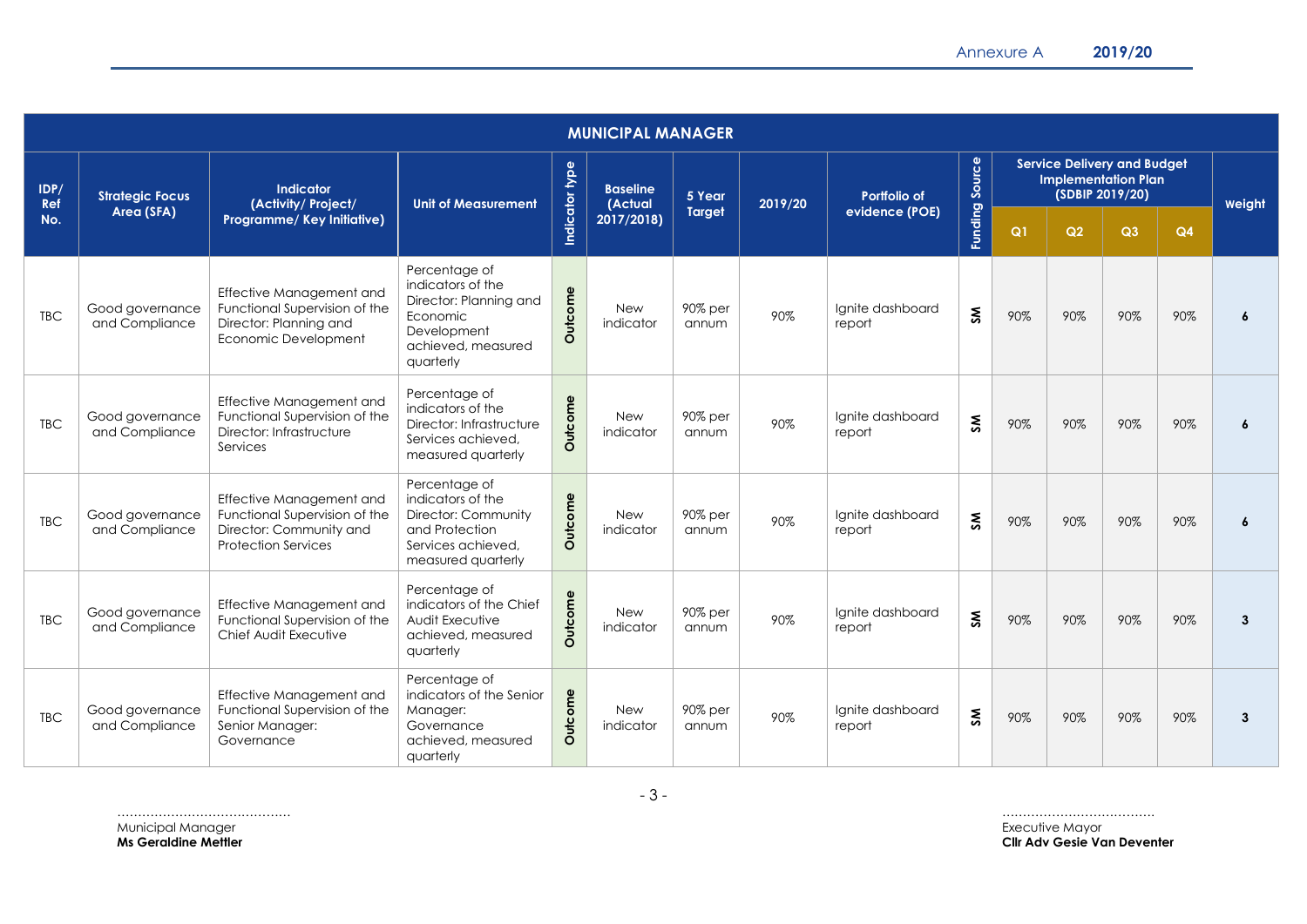|               | <b>MUNICIPAL MANAGER</b>          |                                                                                                                     |                                                                                                                                                                 |                |                            |                  |         |                                                                         |                          |                                                                                     |     |     |     |                  |
|---------------|-----------------------------------|---------------------------------------------------------------------------------------------------------------------|-----------------------------------------------------------------------------------------------------------------------------------------------------------------|----------------|----------------------------|------------------|---------|-------------------------------------------------------------------------|--------------------------|-------------------------------------------------------------------------------------|-----|-----|-----|------------------|
| IDP/<br>Ref   | <b>Strategic Focus</b>            | Indicator<br>(Activity/Project/                                                                                     | <b>Unit of Measurement</b>                                                                                                                                      | Indicator type | <b>Baseline</b><br>(Actual | 5 Year           | 2019/20 | Portfolio of                                                            | Funding Source           | <b>Service Delivery and Budget</b><br><b>Implementation Plan</b><br>(SDBIP 2019/20) |     |     |     | Weight           |
| No.           | Area (SFA)                        | Programme/Key Initiative)                                                                                           |                                                                                                                                                                 |                | 2017/2018)                 | <b>Target</b>    |         | evidence (POE)                                                          |                          | Q1                                                                                  | Q2  | Q3  | Q4  |                  |
| <b>KPI058</b> | Good governance<br>and Compliance | Employment equity<br>appointments made within<br>the financial year in the<br>three highest levels of<br>management | Percentage of<br>employment equity<br>appointments made<br>within the financial<br>vear in the three<br>highest levels of<br>management,<br>measured by 30 June | Outcome        | 50%                        | 75% per<br>annum | 75%     | <b>Employment Equity</b><br>Report                                      | $\mathbf{\tilde{s}}$     | N/A                                                                                 | N/A | N/A | 75% | $\overline{2}$   |
| <b>KPI062</b> | Good governance<br>and Compliance | Revised Risk-Based Audit<br>Plan (RBAP) submitted to<br>the Audit Committee                                         | Number of Revised<br>RBAPs submitted to<br>the Audit Committee<br>by 30 June                                                                                    | Output         |                            | per<br>annum     |         | Proof of submission<br>of the RBAP to the<br>Audit Committee            | $\mathsf{\underline{s}}$ | N/A                                                                                 | N/A | N/A |     | 4                |
| <b>KPI063</b> | Good governance<br>and Compliance | Audit Action Plan (AAP)<br>submitted to the Audit<br>Committee                                                      | Number of Audit<br><b>Action Plans</b><br>submitted to the Audit<br>Committee by 28<br>February                                                                 | Output         |                            | per<br>annum     |         | Proof of submission<br>of the AAP to the<br>Audit Committee             | $\tilde{\mathbf{s}}$     | N/A                                                                                 | N/A |     | N/A | $\boldsymbol{4}$ |
| <b>KPI064</b> | Good governance<br>and Compliance | Revised Risk Register (RR)<br>submitted to the Risk<br>Management Committee                                         | Number of Revised<br><b>Risk Registers</b><br>submitted to the Risk<br>Management<br>Committee by 30<br>June                                                    | Output         |                            | per<br>annum     |         | Proof of submission<br>of the RR to the<br>Risk Management<br>Committee | $\mathsf{\underline{s}}$ | N/A                                                                                 | N/A | N/A |     | 4                |
| <b>KPI067</b> | Good governance<br>and Compliance | Draft Integrated<br>Development Plan (IDP)<br>submitted to Council                                                  | Number of Draft IDPs<br>submitted to Council<br>by 31 March                                                                                                     | Output         |                            | per<br>annum     |         | Proof of submission<br>of the Draft IDP to<br>Council                   | $\mathbf{\tilde{s}}$     | N/A                                                                                 | N/A |     | N/A | 4                |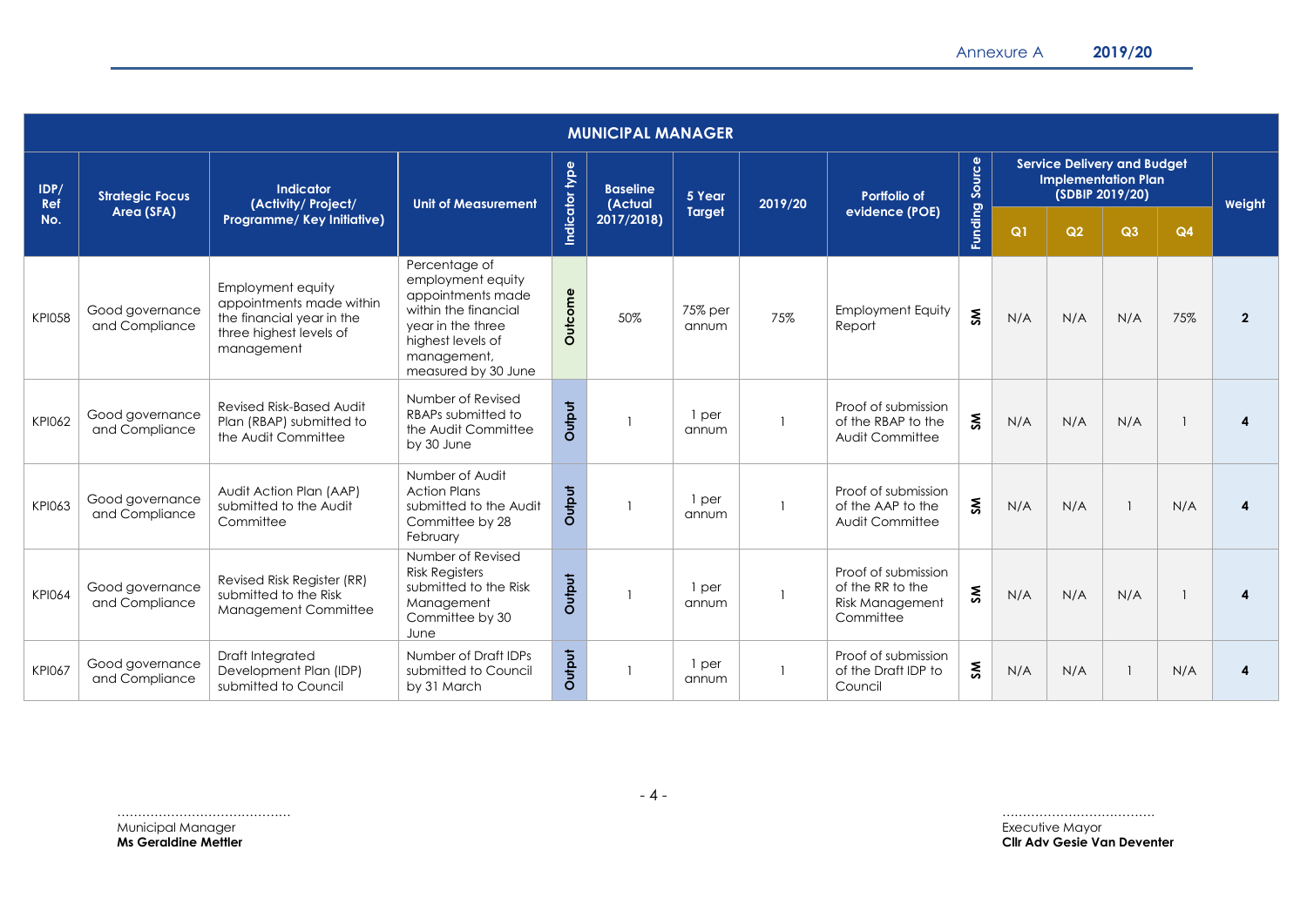|               | <b>MUNICIPAL MANAGER</b>          |                                                                            |                                                                                                            |                |                            |                 |                |                                                                                                   |                       |                |                                                                                     |     |                        |                  |
|---------------|-----------------------------------|----------------------------------------------------------------------------|------------------------------------------------------------------------------------------------------------|----------------|----------------------------|-----------------|----------------|---------------------------------------------------------------------------------------------------|-----------------------|----------------|-------------------------------------------------------------------------------------|-----|------------------------|------------------|
| IDP/<br>Ref   | <b>Strategic Focus</b>            | <b>Indicator</b><br>(Activity/Project/                                     | <b>Unit of Measurement</b>                                                                                 | Indicator type | <b>Baseline</b><br>(Actual | 5 Year          | 2019/20        | Portfolio of                                                                                      | <b>Funding Source</b> |                | <b>Service Delivery and Budget</b><br><b>Implementation Plan</b><br>(SDBIP 2019/20) |     |                        | <b>Weight</b>    |
| No.           | Area (SFA)                        | Programme/Key Initiative)                                                  |                                                                                                            |                | 2017/2018)                 | <b>Target</b>   |                | evidence (POE)                                                                                    |                       | Q1             | Q2                                                                                  | Q3  | Q4                     |                  |
| <b>KPI070</b> | Good governance<br>and Compliance | IDP / Budget / SDF time<br>schedule (process plan)<br>submitted to Council | Number of IDP /<br>Budget / SDF time<br>schedules (process<br>plan) submitted to<br>Council by 31 August   | Output         |                            | 1 per<br>annum  |                | Proof of submission<br>of the IDP / Budget<br>/ SDF time<br>schedule (process<br>plan) to Council | ŠΜ                    |                | N/A                                                                                 | N/A | N/A                    | $\boldsymbol{A}$ |
| <b>TBC</b>    | Good governance<br>and Compliance | Performance agreements<br>signed with all identified<br>personnel          | Number of<br>performance<br>agreements signed<br>by 31 August                                              | Output         | 100%                       | 7 per<br>annum  | $\overline{7}$ | Signed<br>performance<br>agreements<br>submitted to the<br>PMS Unit                               | $\mathbf{\tilde{s}}$  | $\overline{7}$ | N/A                                                                                 | N/A | N/A                    | $\boldsymbol{4}$ |
| <b>TBC</b>    | Good governance<br>and Compliance | Conduct formal<br>performance evaluations<br>with all identified personnel | Number of formal<br>performance<br>evaluations<br>conducted with all<br>identified personnel<br>by 30 June | Output         | 100%                       | 14 per<br>annum | 14             | lanite<br>performance<br>evaluations reports                                                      | $\tilde{s}$           | N/A            | $\overline{7}$<br>(7)                                                               | N/A | $\overline{7}$<br>(14) | 3                |
| <b>TBC</b>    | Good governance<br>and Compliance | Facilitation of strategic<br>management meetings                           | Number of Strategic<br>Management<br>Meetings facilitated<br>per month                                     | Output         | <b>New</b><br>Indicator    | 20 per<br>annum | 20             | Minutes of<br><b>Strategic Meetings</b>                                                           | $\tilde{\mathbf{s}}$  | 5              | 5                                                                                   | 5   | 5                      | $\overline{2}$   |
| <b>TBC</b>    | Good governance<br>and Compliance | Develop Annual<br>Departmental Risk Register                               | Number of Annual Risk<br>Registers developed<br>by 31 July                                                 | Output         | <b>New</b><br>indicator    | 1 per<br>annum  |                | Annual<br>Departmental Risk<br>Register submitted<br>to the Risk<br>Management Unit               | $\tilde{\mathbf{s}}$  |                | N/A                                                                                 | N/A | N/A                    | $\boldsymbol{A}$ |
| <b>TBC</b>    | Good governance<br>and Compliance | Evaluation of the<br>Departmental Risk Register                            | Number of<br>Departmental Risk<br>Registers evaluated by<br>31 May                                         | Output         | <b>New</b><br>indicator    | 2 per<br>annum  | $\overline{2}$ | Proof of risk<br>evaluations<br>submitted to the<br><b>Risk Management</b><br>Unit                | Š                     | N/A            | $\overline{\phantom{a}}$<br>(1)                                                     | N/A | (2)                    | $\boldsymbol{4}$ |

…………………………………… Municipal Manager **Ms Geraldine Mettler**

- 5 -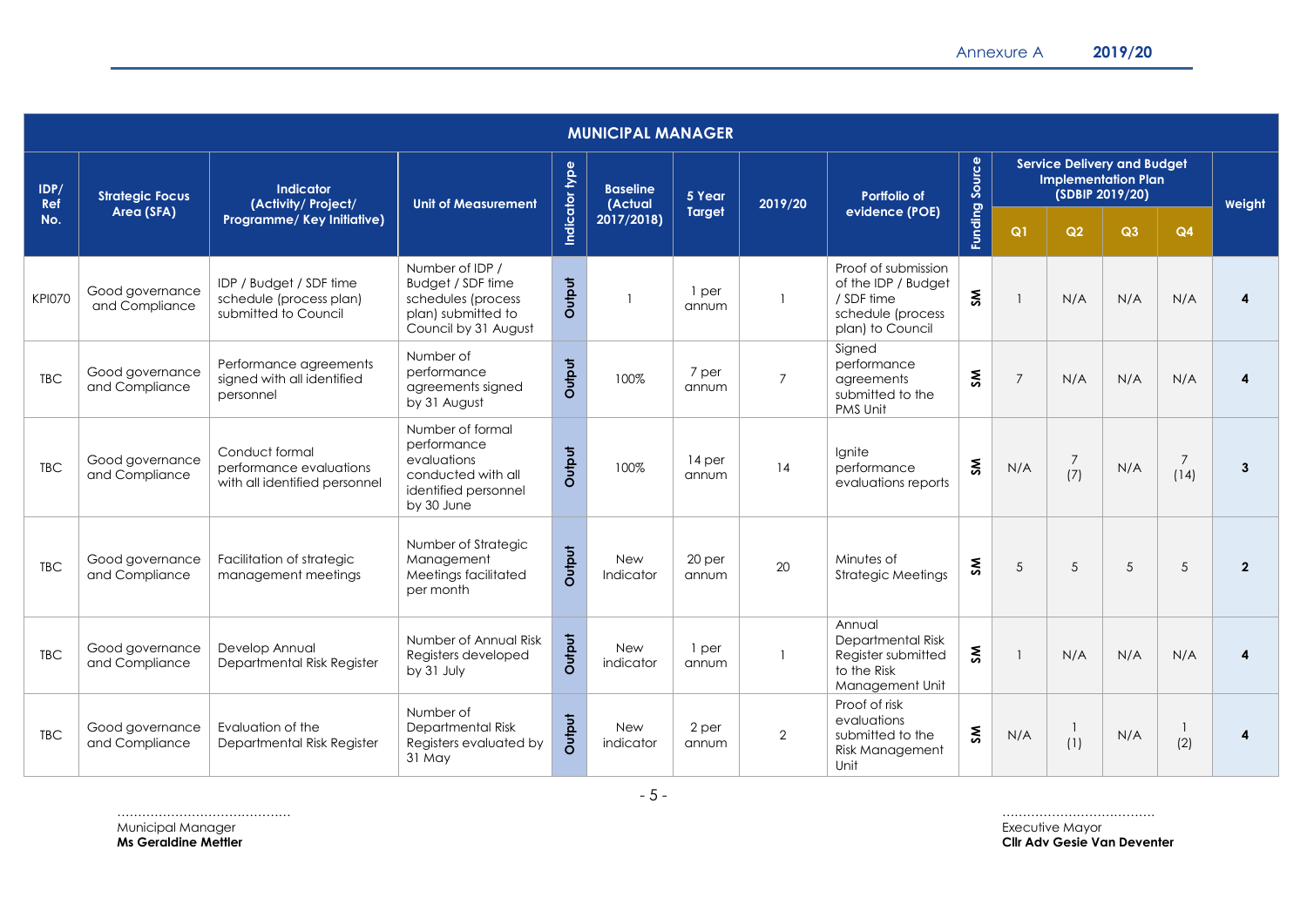|             | <b>MUNICIPAL MANAGER</b>          |                                                                           |                                                                                |                |                            |                  |         |                                |                      |     |                                                                  |                 |                |        |
|-------------|-----------------------------------|---------------------------------------------------------------------------|--------------------------------------------------------------------------------|----------------|----------------------------|------------------|---------|--------------------------------|----------------------|-----|------------------------------------------------------------------|-----------------|----------------|--------|
| IDP/<br>Ref | <b>Strategic Focus</b>            | <b>Indicator</b><br>(Activity/ Project/                                   | <b>Unit of Measurement</b>                                                     | Indicator type | <b>Baseline</b><br>(Actual | 5 Year           | 2019/20 | <b>Portfolio of</b>            | Source               |     | <b>Service Delivery and Budget</b><br><b>Implementation Plan</b> | (SDBIP 2019/20) |                | Weight |
| No.         | Area (SFA)                        | <b>Programme/Key Initiative)</b>                                          |                                                                                |                | 2017/2018)                 | <b>Target</b>    |         | evidence (POE)                 | <b>Funding</b>       | Q1  | Q2                                                               | Q <sub>3</sub>  | Q <sub>4</sub> |        |
| TBC         | Good governance<br>and Compliance | Implementation of Council<br>resolutions                                  | Percentage of<br>resolutions<br>implemented<br>measured quarterly              | Output         | 70%                        | 70% per<br>annum | 100%    | Council Resolution<br>Register | $\mathbf{\tilde{s}}$ | 70% | 70%                                                              | 70%             | 70%            | 3      |
| TBC         | Good governance<br>and Compliance | Attendance of quarterly<br>Occupation Health and<br>Safety (OHS) meetings | Number of quarterly<br>OHS meetings<br>attended by the<br>Director or secondee | Output         | New<br>indicator           | 4 per<br>annum   |         | OHS attendance<br>registers    | ξ<br>n               | (1) | (2)                                                              | (3)             | (4)            | 2      |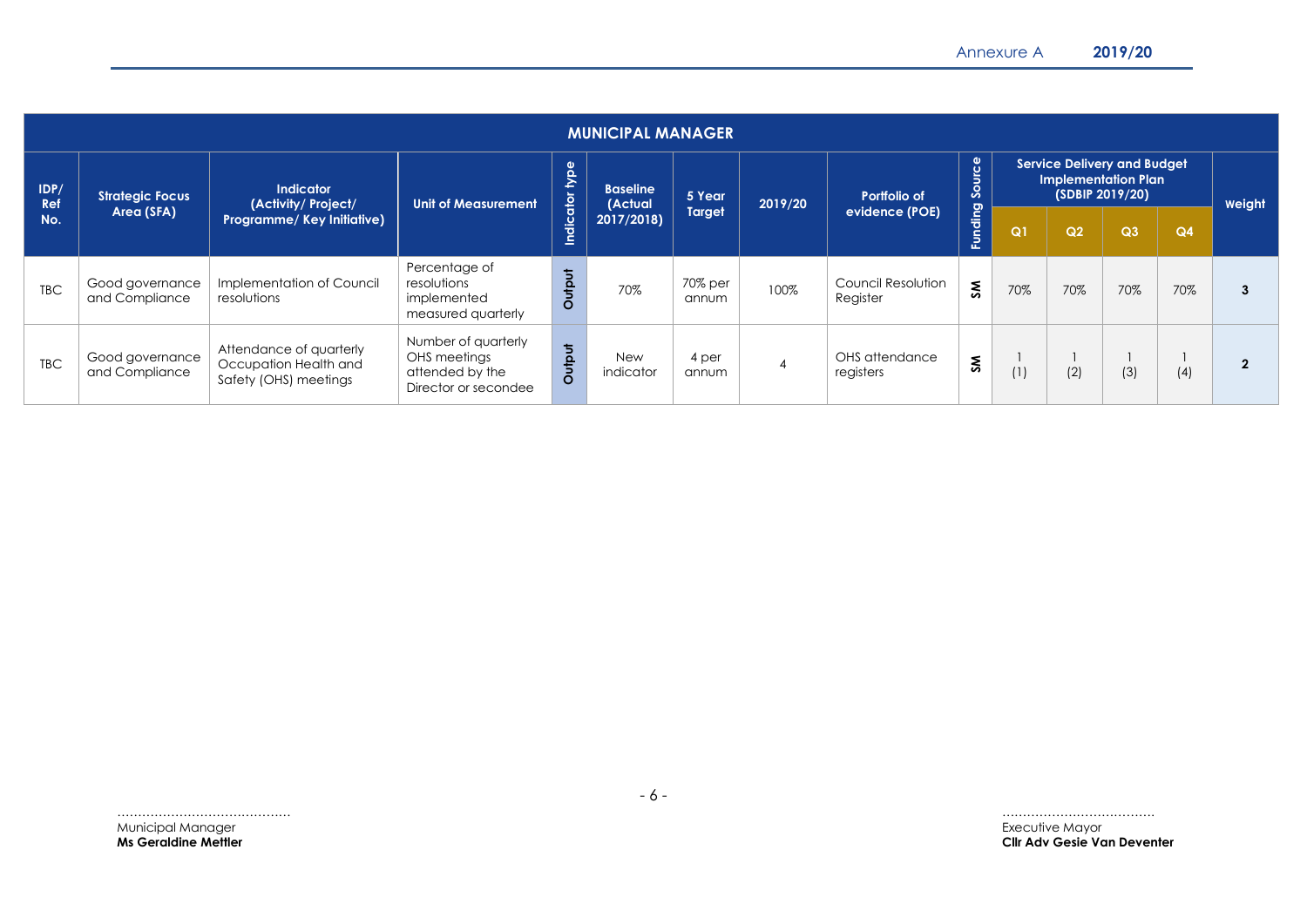# **Part 2: Competency Requirements (20%)**

| Ref          | <b>Leading and Core</b><br><b>Competencies</b> | (January)<br>1 <sup>st</sup> Assessment | (July)<br><b>Final Assessment</b> | <b>Weights</b> | <b>Comments</b> |
|--------------|------------------------------------------------|-----------------------------------------|-----------------------------------|----------------|-----------------|
| 2.1          | <b>Strategic direction and</b><br>leadership   |                                         |                                   | 1.66%          |                 |
| $2.2\,$      | People management                              |                                         |                                   | 1.66%          |                 |
| 2.3          | Programme and project<br>management            |                                         |                                   | 1.66%          |                 |
| 2.4          | <b>Financial management</b>                    |                                         |                                   | 1.66%          |                 |
| 2.5          | <b>Change leadership</b>                       |                                         |                                   | 1.67%          |                 |
| 2.6          | <b>Governance leadership</b>                   |                                         |                                   | 1.67%          |                 |
| 2.7          | Moral competence                               |                                         |                                   | 1.67%          |                 |
| 2.8          | <b>Planning and organising</b>                 |                                         |                                   | 1.67%          |                 |
| 2.9          | <b>Analysis and innovation</b>                 |                                         |                                   | 1.67%          |                 |
| 2.10         | Knowledge and information<br>management        |                                         |                                   | 1.67%          |                 |
| 2.11         | Communication                                  |                                         |                                   | 1.67%          |                 |
| 2.12         | <b>Results and quality focus</b>               |                                         |                                   | 1.67%          |                 |
| <b>Total</b> |                                                |                                         | 20%                               |                |                 |

…………………………………… Municipal Manager **Ms Geraldine Mettler**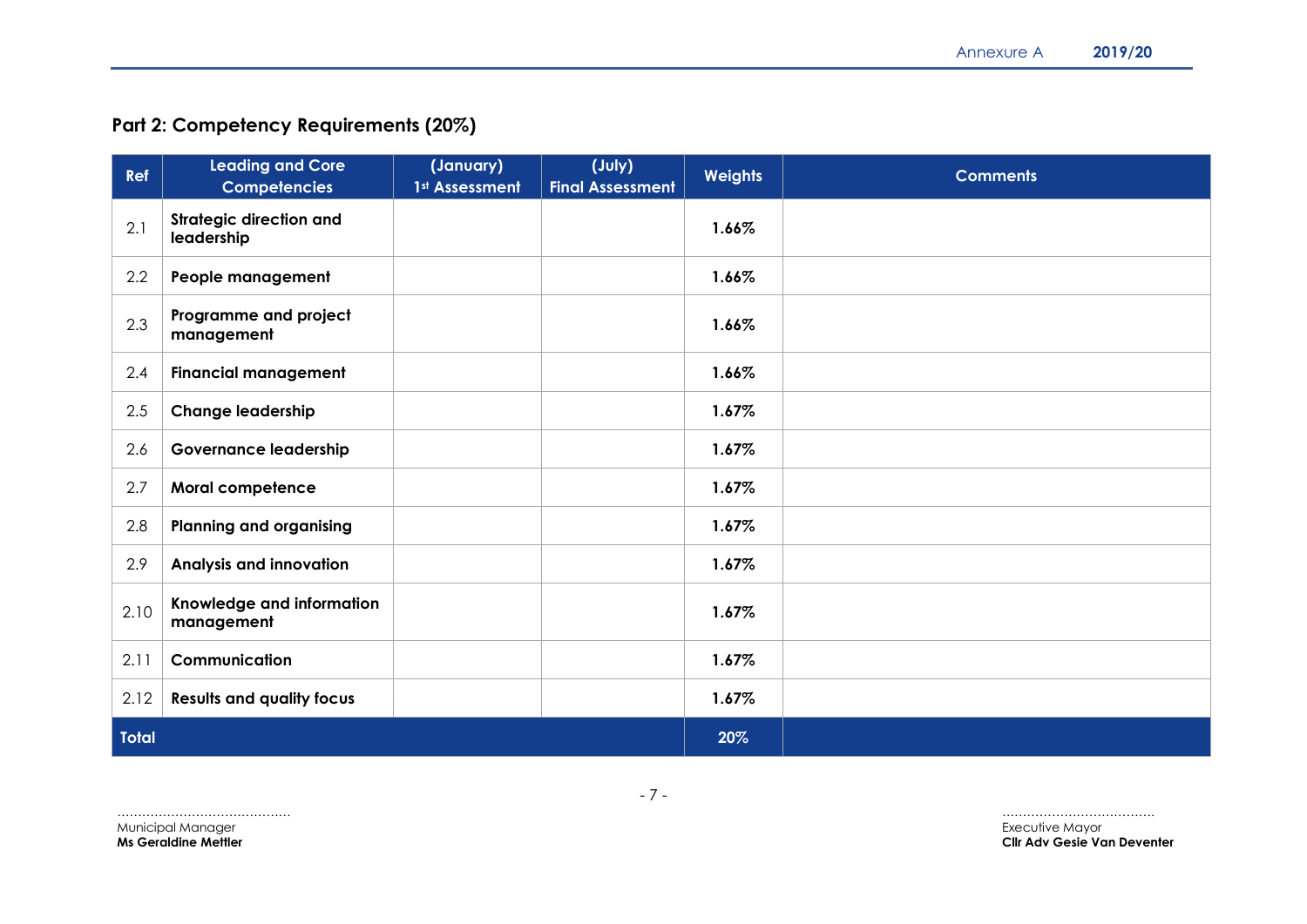| Annexure A 2019/20 |  |
|--------------------|--|
|--------------------|--|

Municipal Manager **Ms Geraldine Mettler**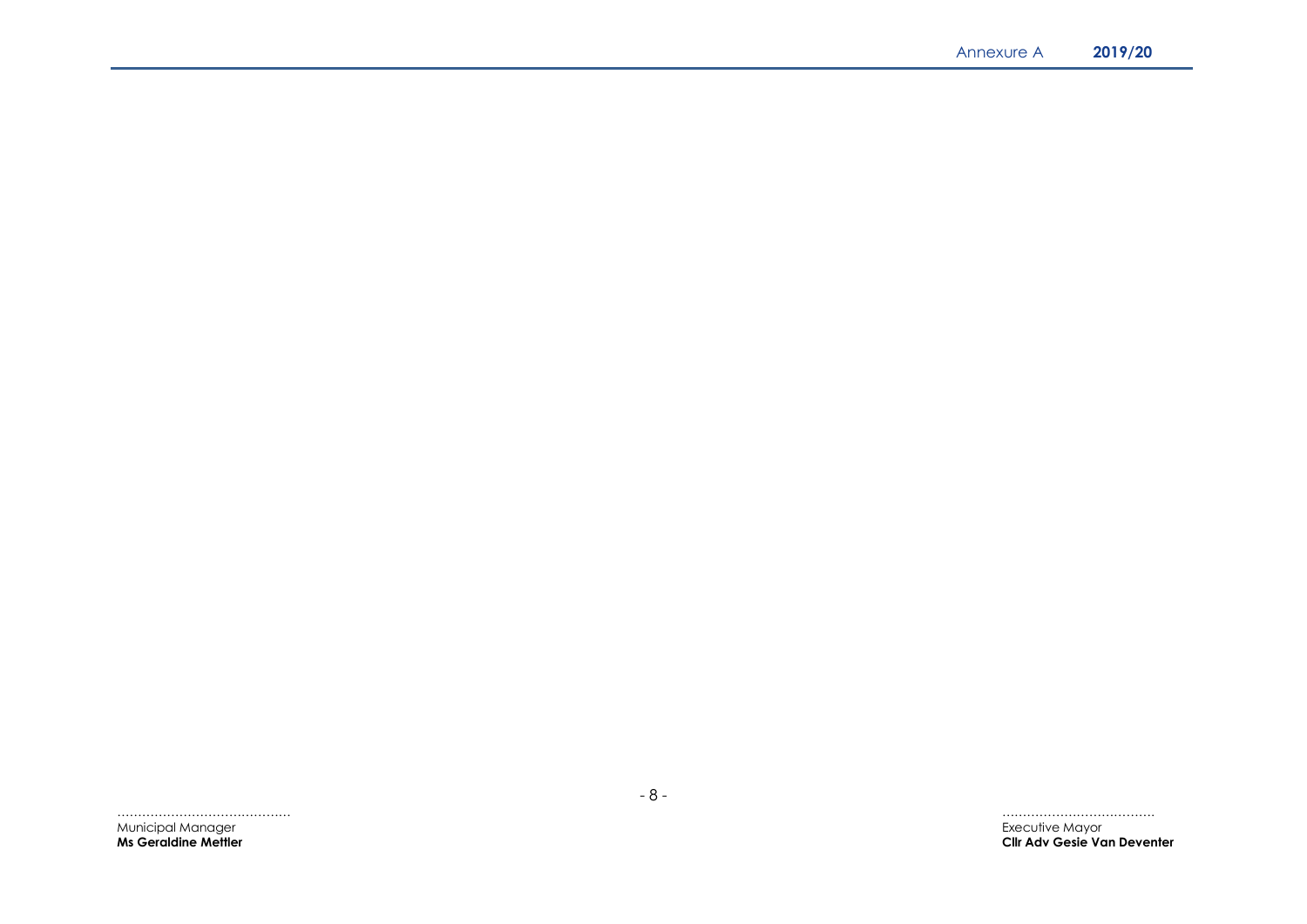

# **Annexure B Competency Framework**

**MUNICIPAL MANAGER**

………………………………………… Municipal Manager **Ms Geraldine Mettler**

 ………………………………. Executive Mayor **Cllr Adv Gesie Van Deventer**

1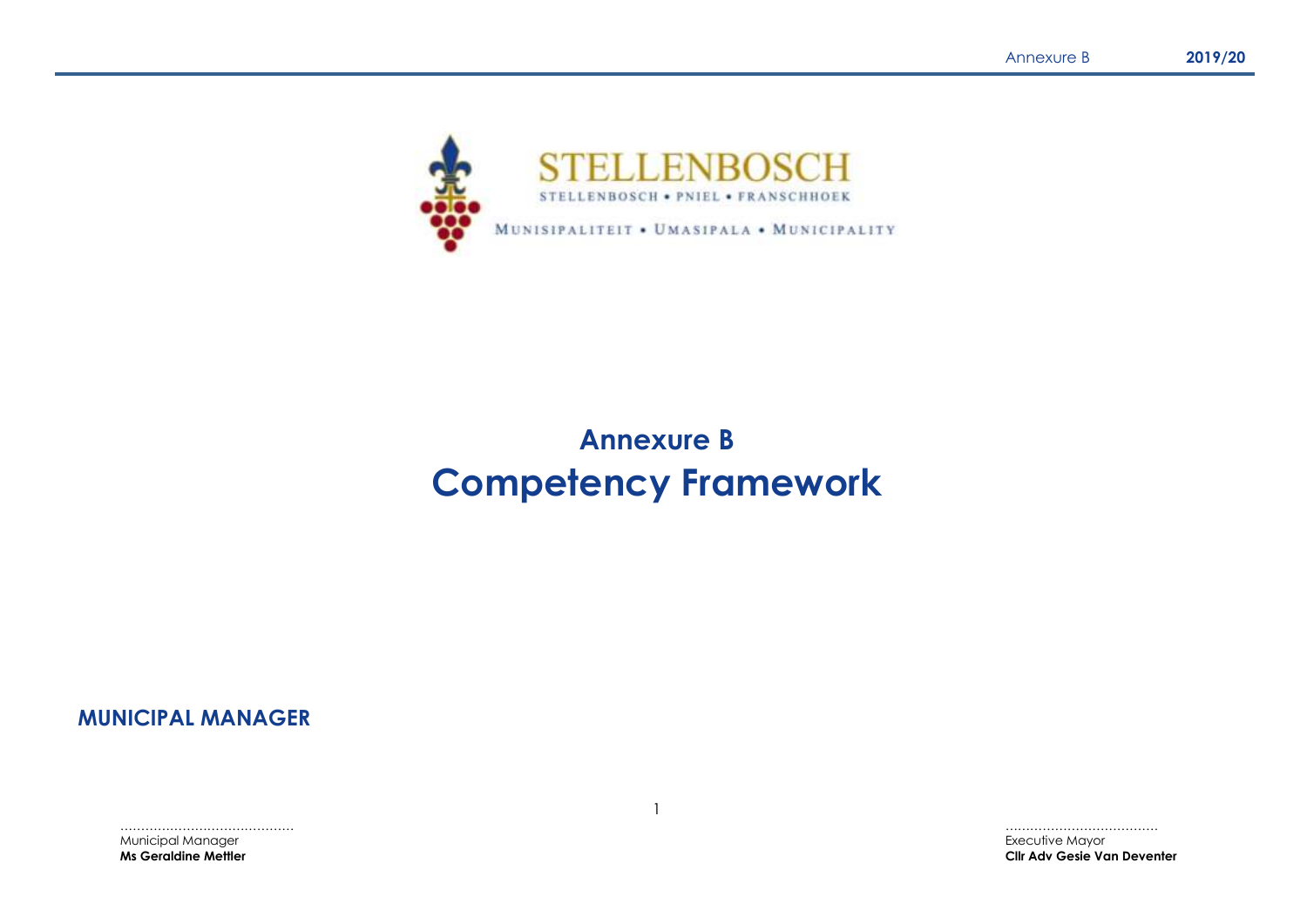| <b>CLUSTER:</b><br><b>LEADING COMPETENCIES</b>                                                                                                                                |                                                                                                          |                                                                                                                                                                                                                                          |                                                                                                                                              |  |  |  |  |  |
|-------------------------------------------------------------------------------------------------------------------------------------------------------------------------------|----------------------------------------------------------------------------------------------------------|------------------------------------------------------------------------------------------------------------------------------------------------------------------------------------------------------------------------------------------|----------------------------------------------------------------------------------------------------------------------------------------------|--|--|--|--|--|
| <b>COMPETENCY NAME:</b>                                                                                                                                                       | <b>Strategic Direction and Leadership</b>                                                                |                                                                                                                                                                                                                                          |                                                                                                                                              |  |  |  |  |  |
| <b>COMPETENCY DEFINITION:</b><br>Provide and direct a vision for the institution, and inspire and deploy others to deliver on the strategic institutional mandate.            |                                                                                                          |                                                                                                                                                                                                                                          |                                                                                                                                              |  |  |  |  |  |
| <b>ACHIEVEMENT LEVELS</b>                                                                                                                                                     |                                                                                                          |                                                                                                                                                                                                                                          |                                                                                                                                              |  |  |  |  |  |
| <b>BASIC</b>                                                                                                                                                                  | <b>COMPETENT</b>                                                                                         | <b>ADVANCED</b>                                                                                                                                                                                                                          | <b>SUPERIOR</b>                                                                                                                              |  |  |  |  |  |
| • Understand Institutional and<br>departmental strategic objectives, but<br>• lacks the ability to inspire others to<br>achieve set mandate.                                  | • Give direction to a team in realising the<br>institution's strategic mandate and set<br>objectives.    | • Evaluate all activities to determine value<br>and alignment to strategic intent.                                                                                                                                                       | • Structure and position the institution to local<br>government priorities.                                                                  |  |  |  |  |  |
| • Describe how specific tasks link to<br>institutional strategies but has limited<br>influence in directing a strategy.                                                       | • Has a positive impact and influence on<br>the morale, engagement and<br>participation of team members. | • Display in-depth knowledge and<br>understanding of strategic planning.                                                                                                                                                                 | • Actively use in-depth knowledge and understanding<br>to develop and implement a comprehensive<br>institutional framework.                  |  |  |  |  |  |
| • Has a basic understanding of institutional<br>performance management, but lacks<br>the ability to integrate systems into a<br>collective whole.                             | • Develop action plans to execute and<br>guide strategy.                                                 | • Align strategy and goals across all<br>functional areas.                                                                                                                                                                               | • Hold self-accountable for strategy execution and<br>results.                                                                               |  |  |  |  |  |
| • Assist in defining performance measures<br>• Demonstrate basic understanding of key<br>to monitor the progress and effectiveness<br>decision makers.<br>of the institution. |                                                                                                          | • Actively define performance measures to<br>monitor the progress and effectiveness of<br>the institution.                                                                                                                               | • Provide impact and influence through building and<br>maintaining strategic relationships.                                                  |  |  |  |  |  |
|                                                                                                                                                                               | • Displays an awareness of institutional<br>structures and political factors.                            | • Consistently challenge strategic plans to<br>ensure relevance.                                                                                                                                                                         | • Create an environment that facilitates loyalty and<br>innovation. Display a superior level of self-discipline and<br>integrity in actions. |  |  |  |  |  |
|                                                                                                                                                                               | • Effectively communicate barriers to<br>execution to relevant parties.                                  | • Understand institutional structures and<br>political factors, and the consequences<br>of actions.                                                                                                                                      | • Integrate various systems into a collective whole to<br>optimise institutional performance management.                                     |  |  |  |  |  |
| • Provide guidance to all stakeholders in<br>the achievement of the strategic<br>mandate.                                                                                     |                                                                                                          | • Empower others to follow the strategic<br>direction and deal with complex<br>situations.                                                                                                                                               | • Uses understanding of competing interests to<br>maneuver successfully to a win/win outcome.                                                |  |  |  |  |  |
|                                                                                                                                                                               | • Understand the aim and objectives of the<br>institution and relate it to own work.                     | • Guide the institution through complex<br>and ambiguous concern.<br>• Use understanding of power relationships<br>and dynamic tensions among key players<br>to frame communications and develop<br>strategies, positions and alliances. |                                                                                                                                              |  |  |  |  |  |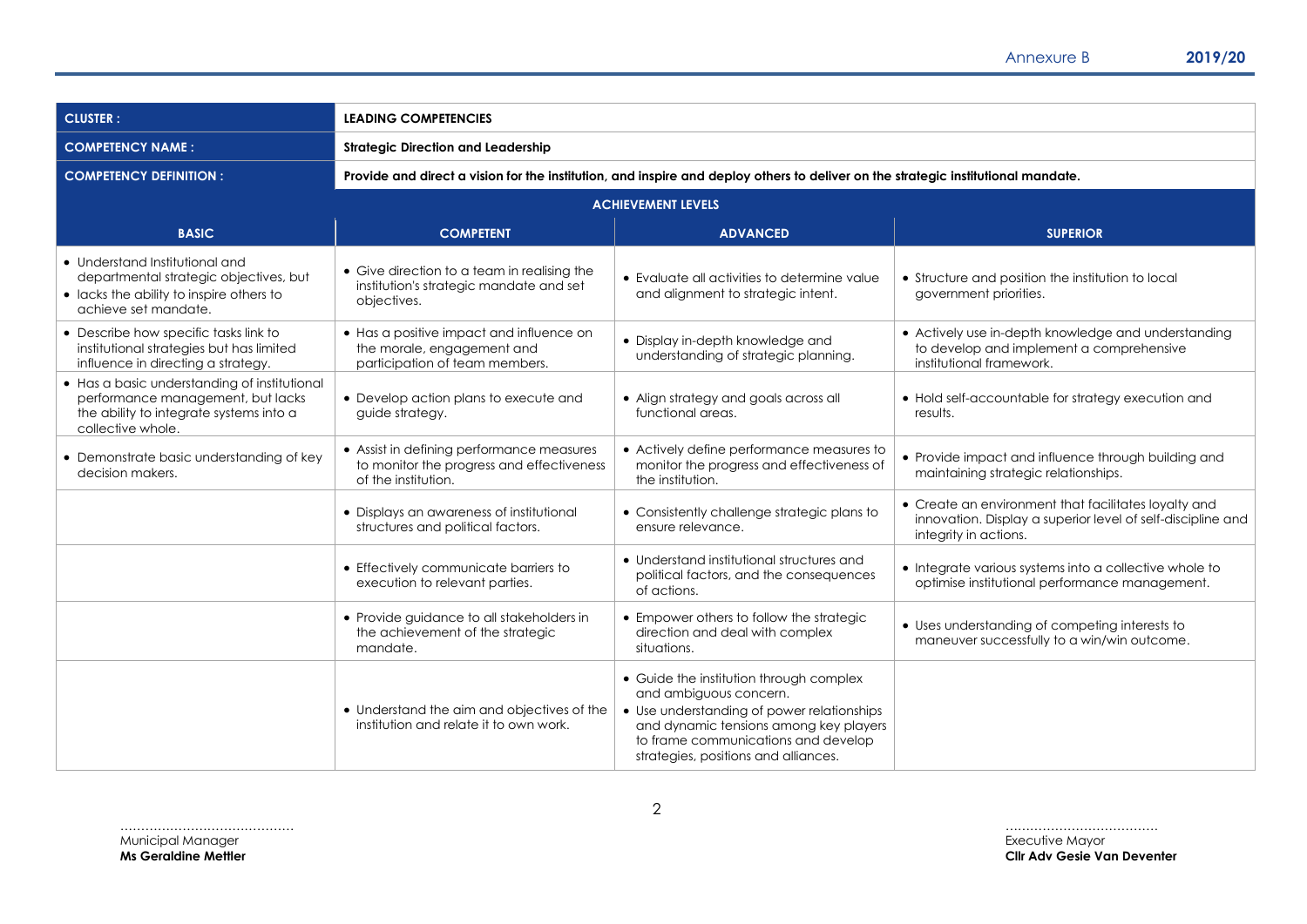| <b>CLUSTER:</b>                                                                                                     | <b>LEADING COMPETENCIES</b>                                                                                                                                               |                                                                                                                                                                                                                                                                                 |                                                                                                                                                                                                    |  |  |  |  |  |  |
|---------------------------------------------------------------------------------------------------------------------|---------------------------------------------------------------------------------------------------------------------------------------------------------------------------|---------------------------------------------------------------------------------------------------------------------------------------------------------------------------------------------------------------------------------------------------------------------------------|----------------------------------------------------------------------------------------------------------------------------------------------------------------------------------------------------|--|--|--|--|--|--|
| <b>COMPETENCY NAME:</b>                                                                                             | <b>People Management</b>                                                                                                                                                  |                                                                                                                                                                                                                                                                                 |                                                                                                                                                                                                    |  |  |  |  |  |  |
| <b>COMPETENCY DEFINITION:</b>                                                                                       | Effectively manage, inspire and encourage people, respect diversity, optimise talent and build and nurture relationships in order to achieve<br>institutional objectives. |                                                                                                                                                                                                                                                                                 |                                                                                                                                                                                                    |  |  |  |  |  |  |
|                                                                                                                     |                                                                                                                                                                           | <b>ACHIEVEMENT LEVELS</b>                                                                                                                                                                                                                                                       |                                                                                                                                                                                                    |  |  |  |  |  |  |
| <b>BASIC</b>                                                                                                        | <b>COMPETENT</b>                                                                                                                                                          | <b>ADVANCED</b>                                                                                                                                                                                                                                                                 | <b>SUPERIOR</b>                                                                                                                                                                                    |  |  |  |  |  |  |
| • Participate in team goalsetting and<br>problem solving.                                                           | • Seek opportunities to increase team<br>contribution and responsibility.                                                                                                 | • Identify ineffective team and work<br>processes and recommend remedial<br>interventions.                                                                                                                                                                                      | • Develop and incorporate best practice people<br>management processes, approaches and tools across<br>the institution.<br>• Foster a culture of discipline, responsibility and<br>accountability. |  |  |  |  |  |  |
| • Interact and collaborate with people of<br>diverse backgrounds.                                                   | • Respect and support the diverse nature of<br>others and be aware of the benefits of a<br>diverse approach.                                                              | • Recognise and reward effective and<br>desired behavior.                                                                                                                                                                                                                       |                                                                                                                                                                                                    |  |  |  |  |  |  |
| • Aware of guidelines for employee<br>development, but requires support in<br>implementing development initiatives. | • Effectively delegate tasks and empower<br>others to increase contribution and<br>execute functions optimally.                                                           | • Provide mentoring and guidance to<br>others in order to increase personal<br>effectiveness.                                                                                                                                                                                   | • Understand the impact of diversity in performance and<br>actively incorporate a diversity strategy in the<br>institution.                                                                        |  |  |  |  |  |  |
|                                                                                                                     | • Apply relevant employee legislation fairly<br>and consistently.                                                                                                         | • Identify development and learning needs<br>within the team.                                                                                                                                                                                                                   | • Develop comprehensive integrated strategies and<br>approaches to human capital development and<br>management.                                                                                    |  |  |  |  |  |  |
|                                                                                                                     | • Effectively identify capacity requirements<br>to fulfill the strategic mandate.                                                                                         | • Inspire a culture of performance<br>excellence by giving positive and<br>constructive feedback to the team.<br>• Achieve agreement or consensus in<br>adversarial environments.<br>• Lead and unite diverse teams across<br>divisions to achieve institutional<br>objectives. | • Actively identify trends and predict capacity<br>requirements to facilitate unified transition and<br>performance management.                                                                    |  |  |  |  |  |  |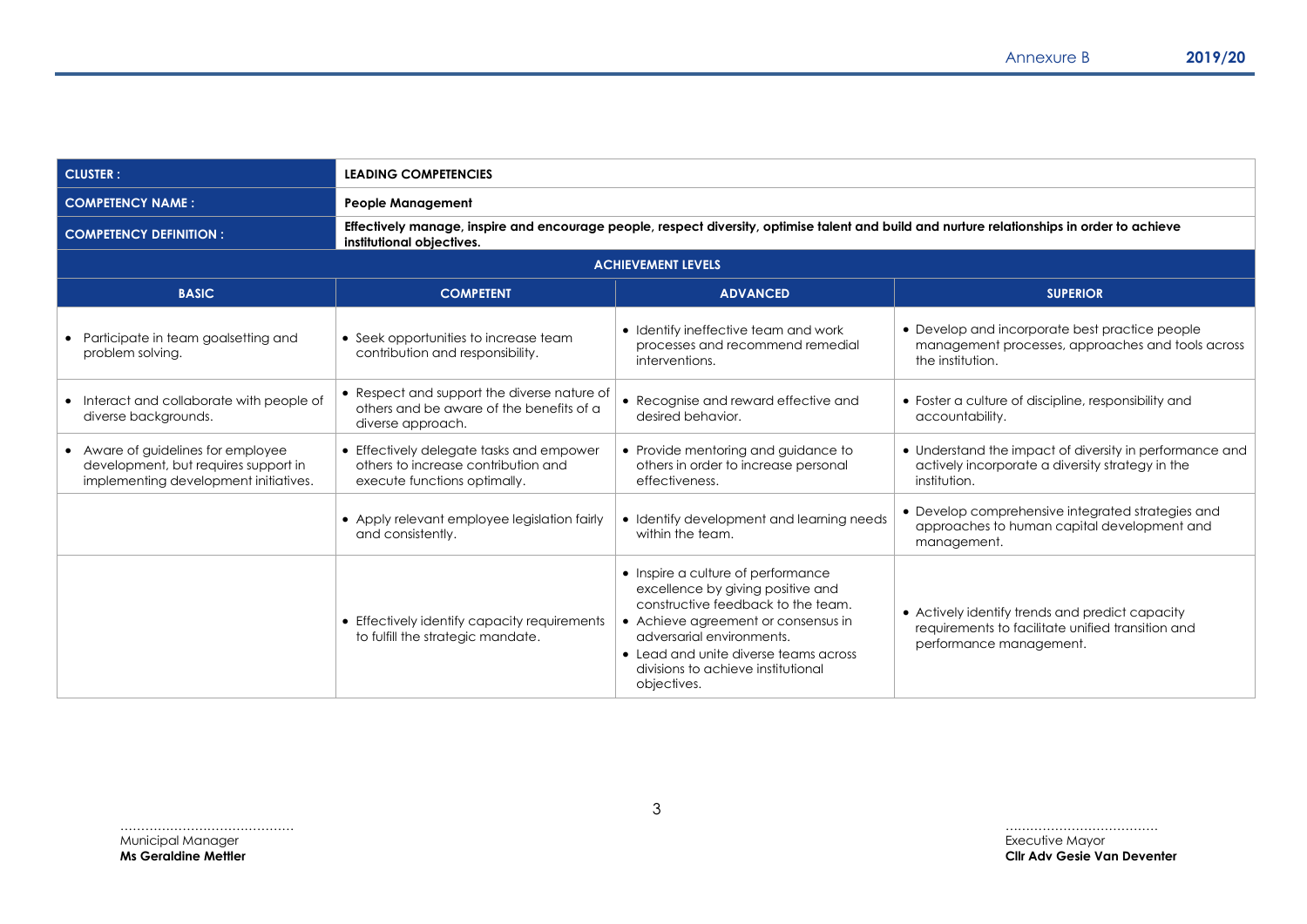Annexure **B** 

|--|

| <b>CLUSTER:</b>                                                                                                                      | <b>LEADING COMPETENCIES</b>                                                                                                                                                                                  |                                                                                                                                                                                                                           |                                                                                                                                          |  |  |  |  |  |  |
|--------------------------------------------------------------------------------------------------------------------------------------|--------------------------------------------------------------------------------------------------------------------------------------------------------------------------------------------------------------|---------------------------------------------------------------------------------------------------------------------------------------------------------------------------------------------------------------------------|------------------------------------------------------------------------------------------------------------------------------------------|--|--|--|--|--|--|
| <b>COMPETENCY NAME:</b>                                                                                                              | <b>Program and Project Management</b>                                                                                                                                                                        |                                                                                                                                                                                                                           |                                                                                                                                          |  |  |  |  |  |  |
| <b>COMPETENCY DEFINITION:</b>                                                                                                        | Able to understand program and project management methodology; plan, manage, monitor and evaluate specific activities in order to deliver on set<br>objectives.                                              |                                                                                                                                                                                                                           |                                                                                                                                          |  |  |  |  |  |  |
|                                                                                                                                      |                                                                                                                                                                                                              | <b>ACHIEVEMENT LEVELS</b>                                                                                                                                                                                                 |                                                                                                                                          |  |  |  |  |  |  |
| <b>BASIC</b>                                                                                                                         | <b>COMPETENT</b>                                                                                                                                                                                             | <b>ADVANCED</b>                                                                                                                                                                                                           | <b>SUPERIOR</b>                                                                                                                          |  |  |  |  |  |  |
| • Initiate projects after approval from<br>higher authorities.                                                                       | • Establish broad stakeholder involvement<br>and communicate the project status and<br>key milestones.                                                                                                       | Manage multiple programs and<br>balance priorities and conflicts<br>according to institutional goals.                                                                                                                     | • Understand and conceptualize the long-term<br>implications of desired project outcomes.                                                |  |  |  |  |  |  |
| Understand procedures of program and<br>$\bullet$<br>project management methodology,<br>implications and stakeholder<br>involvement. | • Define the roles and responsibilities of the<br>project team and create clarity around<br>expectations.                                                                                                    | Apply effective risk management<br>strategies through impact assessment<br>and resource requirements.                                                                                                                     | • Direct a comprehensive strategic macro and micro<br>analysis and scope projects accordingly to realize<br>institutional objectives.    |  |  |  |  |  |  |
| • Understand the rational of projects in<br>relation to the institution's strategic<br>objectives.                                   | • Find a balance between project<br>deadline and the quality of deliverables.                                                                                                                                | Modify project scope and budget when<br>required without compromising the<br>quality and objectives of the project.                                                                                                       | • Influence people in positions of authority to implement<br>outcomes of projects                                                        |  |  |  |  |  |  |
| Document and communicate factors<br>and risk associated with own work.                                                               | • Identify appropriate project resources to<br>facilitate the effective completion of the<br>deliverables.                                                                                                   | Involve top-level authorities and relevant<br>stakeholders in seeking project buy-in.                                                                                                                                     | • Lead and direct translation of policy into workable<br>action plans                                                                    |  |  |  |  |  |  |
| • Use results and approaches of successful<br>project implementation as guide.                                                       | • Comply with statutory requirements and<br>apply policies in a consistent manner.<br>• Monitor progress and use of resources<br>and make needed adjustments to<br>timelines, steps and resource allocation. | Identify and apply contemporary<br>project management methodology<br>• Influence and motivate project team to<br>deliver exceptional results.<br>• Monitor policy implementation and<br>apply procedures to manage risks. | • Ensures that programs are monitored to track progress<br>and optimal resource utilization, and that adjustments<br>are made as needed. |  |  |  |  |  |  |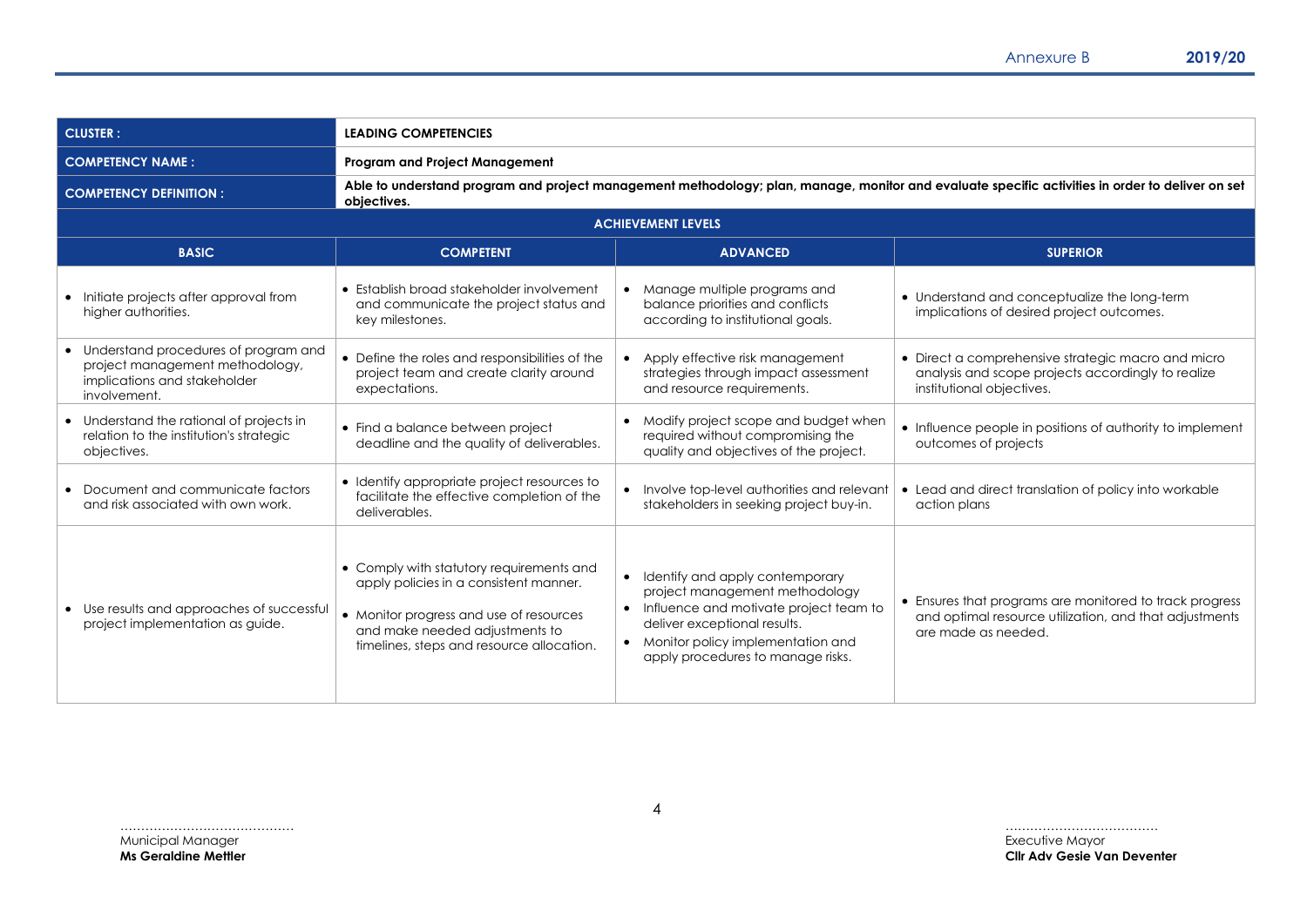| <b>CLUSTER:</b>               |                                                                                                                      |  | <b>LEADING COMPETENCIES</b>                                                                                                                                                                            |                                                                                                                                                                                                                                                                          |           |                                                                                                               |  |  |  |  |  |
|-------------------------------|----------------------------------------------------------------------------------------------------------------------|--|--------------------------------------------------------------------------------------------------------------------------------------------------------------------------------------------------------|--------------------------------------------------------------------------------------------------------------------------------------------------------------------------------------------------------------------------------------------------------------------------|-----------|---------------------------------------------------------------------------------------------------------------|--|--|--|--|--|
| <b>COMPETENCY NAME:</b>       |                                                                                                                      |  | <b>Change Leadership</b>                                                                                                                                                                               |                                                                                                                                                                                                                                                                          |           |                                                                                                               |  |  |  |  |  |
| <b>COMPETENCY DEFINITION:</b> |                                                                                                                      |  | Able to direct and initiate institutional transformation on all levels in order to successfully drive and implement new initiatives and deliver professional<br>and quality services to the community. |                                                                                                                                                                                                                                                                          |           |                                                                                                               |  |  |  |  |  |
|                               |                                                                                                                      |  |                                                                                                                                                                                                        | <b>ACHIEVEMENT LEVELS</b>                                                                                                                                                                                                                                                |           |                                                                                                               |  |  |  |  |  |
|                               | <b>BASIC</b>                                                                                                         |  | <b>COMPETENT</b>                                                                                                                                                                                       | <b>ADVANCED</b>                                                                                                                                                                                                                                                          |           | <b>SUPERIOR</b>                                                                                               |  |  |  |  |  |
|                               | Display an awareness of change<br>interventions and the benefits of<br>transformation initiatives.                   |  | • Perform an analysis of the change<br>impact on the social, political and<br>economic environment.                                                                                                    | • Actively monitor change impact and<br>results and convey progress to relevant<br>stakeholders.                                                                                                                                                                         |           | Sponsor change agents and create a network of<br>change leaders who support the interventions.                |  |  |  |  |  |
|                               | • Able to identify basic needs for change.                                                                           |  | • Maintain calm and focus during<br>change.                                                                                                                                                            | • Secure buy-in and sponsorship for<br>change initiatives.                                                                                                                                                                                                               | $\bullet$ | Actively adapt current structures and processes to<br>incorporate the change interventions.                   |  |  |  |  |  |
|                               | Identify gaps between the current and<br>desired state.                                                              |  | Able to assist team members during<br>change and keep them focused on the<br>deliverables.                                                                                                             | • Continuously evaluate change strategy<br>and design and introduce new<br>approaches to enhance the institution's<br>effectiveness.                                                                                                                                     |           | Mentor and guide team members on the effects of<br>change, resistance factors and how to integrate<br>change. |  |  |  |  |  |
| $\bullet$                     | Identify potential risk and challenges to<br>transformation, including resistance to<br>change factors.              |  | • Volunteer to lead change efforts outside<br>of own work team.                                                                                                                                        | • Build and nurture relationships with<br>various stakeholders to establish strategic<br>alliance in facilitating change.                                                                                                                                                |           | • Motivate and inspire others around change initiatives.                                                      |  |  |  |  |  |
|                               | Participate in change programs and<br>piloting change interventions.                                                 |  | • Able to gain buy-in and approval for<br>change from relevant stakeholders.                                                                                                                           | • Take the lead in impactful change<br>programs.                                                                                                                                                                                                                         |           |                                                                                                               |  |  |  |  |  |
|                               | Understand the impact of change<br>interventions on the institution within the<br>broader scope of local government. |  | • Identify change readiness levels and<br>assist in resolving resistance to change<br>factors.                                                                                                         | • Benchmark change interventions against<br>best change practices.                                                                                                                                                                                                       |           |                                                                                                               |  |  |  |  |  |
|                               |                                                                                                                      |  | • Design change interventions that are<br>aligned with the institution's strategic<br>objectives and goals.                                                                                            | • Understand the impact and psychology<br>of change and put remedial<br>interventions in place to facilitate<br>effective transformation.<br>• Take calculated risk and seek new ideas<br>from best practice scenarios and identify<br>the potential for implementation. |           |                                                                                                               |  |  |  |  |  |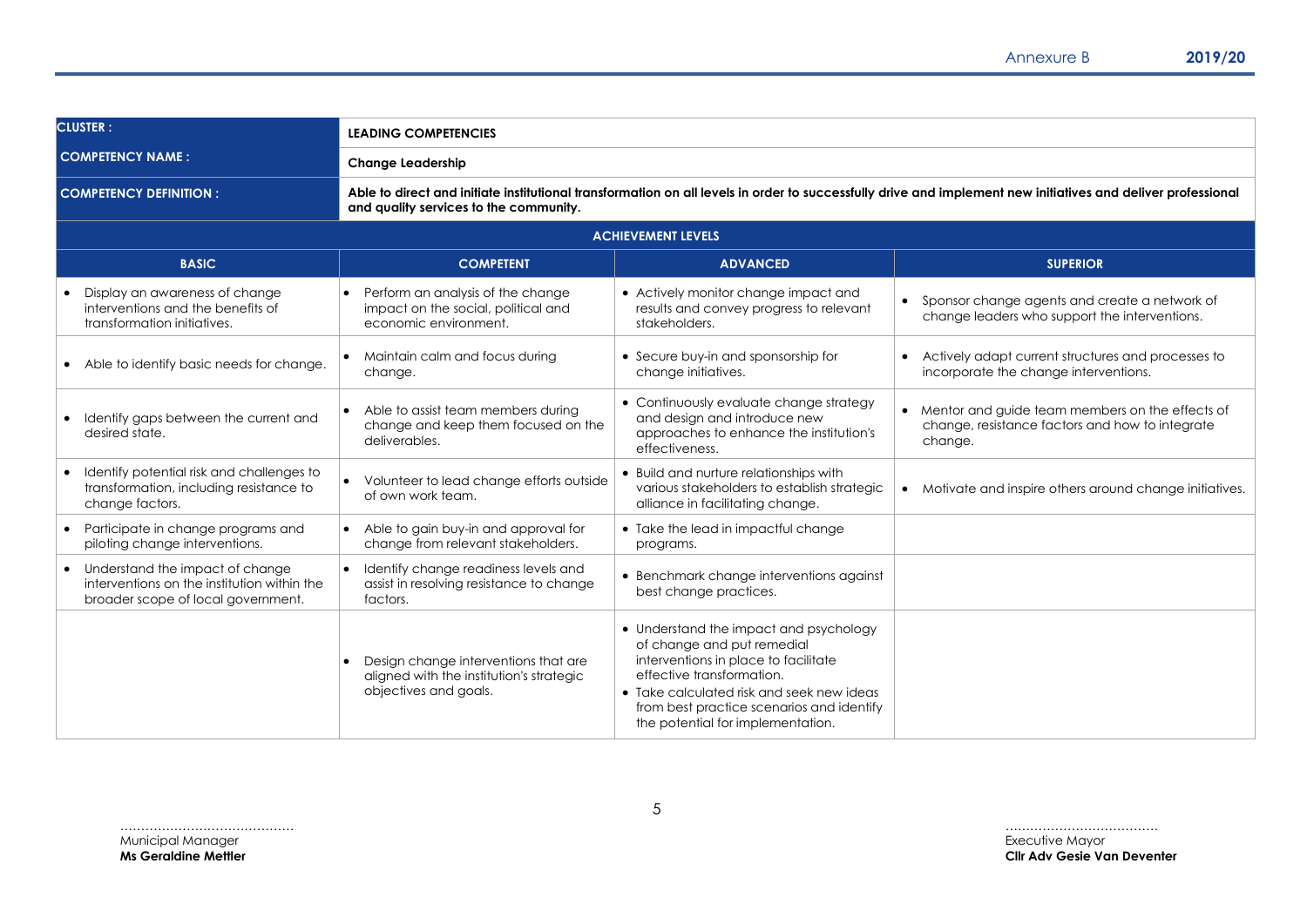| <b>CLUSTER:</b>                                                                                                                          | <b>LEADING COMPETENCIES</b>                                                                                                                                                                                                                                                    |                                                                                                                                                       |                                                                                                    |  |  |  |  |  |  |
|------------------------------------------------------------------------------------------------------------------------------------------|--------------------------------------------------------------------------------------------------------------------------------------------------------------------------------------------------------------------------------------------------------------------------------|-------------------------------------------------------------------------------------------------------------------------------------------------------|----------------------------------------------------------------------------------------------------|--|--|--|--|--|--|
| <b>COMPETENCY NAME:</b>                                                                                                                  | <b>Financial Management</b>                                                                                                                                                                                                                                                    |                                                                                                                                                       |                                                                                                    |  |  |  |  |  |  |
| <b>COMPETENCY DEFINITION:</b>                                                                                                            | Able to compile, plan and manage budgets, control cash flow, institute financial risk management and administer procurement processes in<br>accordance with recognized financial practices. Further to ensure that all financial transactions are managed in an ethical manner |                                                                                                                                                       |                                                                                                    |  |  |  |  |  |  |
|                                                                                                                                          |                                                                                                                                                                                                                                                                                | <b>ACHIEVEMENT LEVELS</b>                                                                                                                             |                                                                                                    |  |  |  |  |  |  |
| <b>BASIC</b>                                                                                                                             | <b>COMPETENT</b>                                                                                                                                                                                                                                                               | <b>ADVANCED</b>                                                                                                                                       | <b>SUPERIOR</b>                                                                                    |  |  |  |  |  |  |
| Understand basic financial concepts<br>and methods as they relate to<br>institutional processes and activities                           | Exhibit knowledge of general financial<br>concepts, planning, budgeting and<br>forecasting and how they interrelate                                                                                                                                                            | • Take active ownership of planning,<br>budgeting and forecasting processes<br>and provides credible answers to queries<br>within own responsibility. | • Develop planning tools to assist in evaluating and<br>monitoring future expenditure trends.      |  |  |  |  |  |  |
| Display awareness into the various<br>sources of financial data, reporting<br>mechanisms, financial governance,<br>processes and systems | Assess, identify and manage financial<br>$\bullet$<br>risks.                                                                                                                                                                                                                   | • Prepare budgets that are aligned to the<br>strategic objectives of the institution.                                                                 | • Set budget frameworks for the institution.                                                       |  |  |  |  |  |  |
| Understand the importance of financial<br>accountability                                                                                 | Assume a cost-saving approach to<br>financial management.                                                                                                                                                                                                                      | • Address complex budgeting and<br>financial management concerns.                                                                                     | • Set strategic direction for the institution on expenditure<br>and other financial processes.     |  |  |  |  |  |  |
| • Understand the importance of asset<br>control.                                                                                         | Prepare financial reports based on<br>specified formats.                                                                                                                                                                                                                       | • Put systems and processes in place to<br>enhance the quality and integrity of<br>financial management practices.                                    | • Build and nurture partnerships to improve financial<br>management and achieve financial savings. |  |  |  |  |  |  |
|                                                                                                                                          | Consider and understand the financial<br>implications of decisions and<br>suggestions.                                                                                                                                                                                         | • Advise on policies and procedures<br>regarding asset control.                                                                                       | • Actively identify and implement new methods to<br>improve asset control.                         |  |  |  |  |  |  |
|                                                                                                                                          | Ensure that delegation and instructions<br>as required by National Treasury<br>guidelines are reviewed and updated.<br>Identify and implement proper<br>$\bullet$<br>monitoring and evaluation practices to<br>ensure appropriate spending against<br>budget.                  | • Promote National Treasury's regulatory<br>framework for Financial Management.                                                                       | • Display professionalism in dealing with financial data<br>and processes.                         |  |  |  |  |  |  |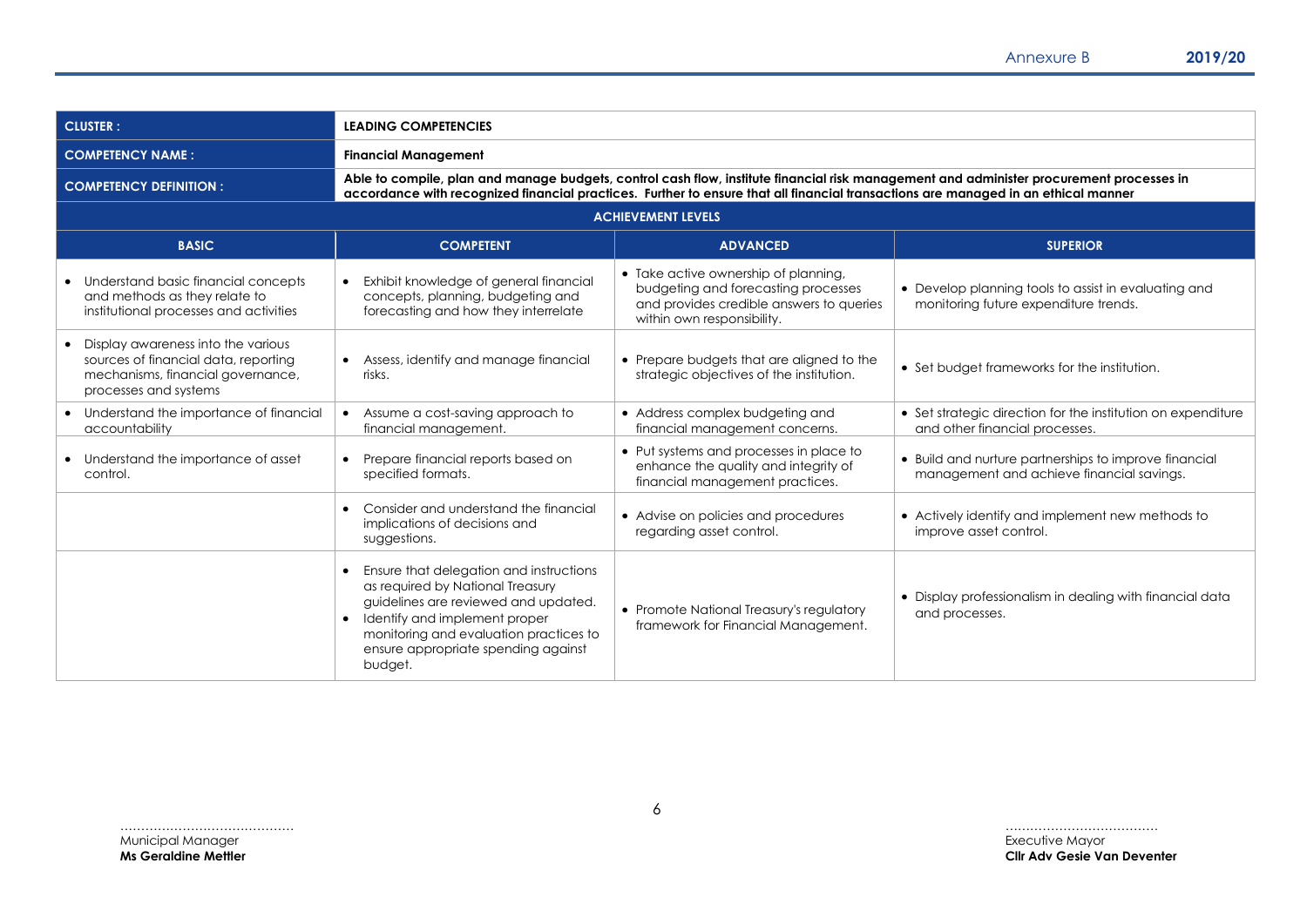| <b>CLUSTER:</b>                                                                                                                                         | <b>LEADING COMPETENCIES</b>                                                                                                                                                                                                                                                                           |                                                                                                                                                                                                                                                                       |                                                                                                                                          |  |  |  |  |  |  |
|---------------------------------------------------------------------------------------------------------------------------------------------------------|-------------------------------------------------------------------------------------------------------------------------------------------------------------------------------------------------------------------------------------------------------------------------------------------------------|-----------------------------------------------------------------------------------------------------------------------------------------------------------------------------------------------------------------------------------------------------------------------|------------------------------------------------------------------------------------------------------------------------------------------|--|--|--|--|--|--|
| <b>COMPETENCY NAME:</b>                                                                                                                                 | <b>Governance Leadership</b>                                                                                                                                                                                                                                                                          |                                                                                                                                                                                                                                                                       |                                                                                                                                          |  |  |  |  |  |  |
| <b>COMPETENCY DEFINITION:</b>                                                                                                                           | Able to promote, direct and apply professionalism in managing risk and compliance requirements and apply a thorough understanding of<br>governance practices and obligations. Further, able to direct the conceptualization of relevant policies and enhance cooperative governance<br>relationships. |                                                                                                                                                                                                                                                                       |                                                                                                                                          |  |  |  |  |  |  |
|                                                                                                                                                         |                                                                                                                                                                                                                                                                                                       | <b>ACHIEVEMENT LEVELS</b>                                                                                                                                                                                                                                             |                                                                                                                                          |  |  |  |  |  |  |
| <b>BASIC</b>                                                                                                                                            | <b>COMPETENT</b>                                                                                                                                                                                                                                                                                      | <b>ADVANCED</b>                                                                                                                                                                                                                                                       | <b>SUPERIOR</b>                                                                                                                          |  |  |  |  |  |  |
| · Display a basic awareness of risk,<br>compliance and governance factors<br>but require guidance and development<br>in implementing such requirements. | • Display a thorough understanding of<br>governance and risk and compliance<br>factors and implement plans to address<br>these.                                                                                                                                                                       | • Able to link risk initiatives into key<br>institutional objectives and drivers.                                                                                                                                                                                     | • Demonstrate a high level of commitment in complying<br>with governance requirements.                                                   |  |  |  |  |  |  |
| • Understand the structure of cooperative<br>government but requires guidance on<br>fostering workable relationships<br>between stakeholders.           | • Demonstrate understanding of the<br>techniques and processes for optimising<br>risk taking decisions within the institution.                                                                                                                                                                        | · Identify, analyse and measure risk, create<br>valid risk forecasts and map risk profiles.                                                                                                                                                                           | • Implement governance and compliance strategy to<br>ensure achievement of institutional objectives within<br>the legislative framework. |  |  |  |  |  |  |
| • Provide input into policy formulation.                                                                                                                | • Actively drive policy formulation within<br>the institution to ensure the achievement<br>of objectives.                                                                                                                                                                                             | • Apply risk control methodology and<br>approaches to prevent and reduce risk<br>that impede on the achievement of<br>institutional objectives.                                                                                                                       | • Able to advise local government on risk management,<br>best practice interventions and compliance<br>management.                       |  |  |  |  |  |  |
|                                                                                                                                                         |                                                                                                                                                                                                                                                                                                       | • Demonstrate a thorough understanding<br>of risk retention plans.                                                                                                                                                                                                    | • Able to forge positive relationships on cooperative<br>governance level to enhance the effectiveness of<br>local government.t          |  |  |  |  |  |  |
|                                                                                                                                                         |                                                                                                                                                                                                                                                                                                       | • Identify and implement comprehensive<br>risk management systems and processes.<br>• Implement and monitor the formulation<br>of policies, identify and analyse<br>constraints and challenges with<br>implementation and provide<br>recommendations for improvement. | • Able to shape, direct and drive the formulation of<br>policies on a macro level.                                                       |  |  |  |  |  |  |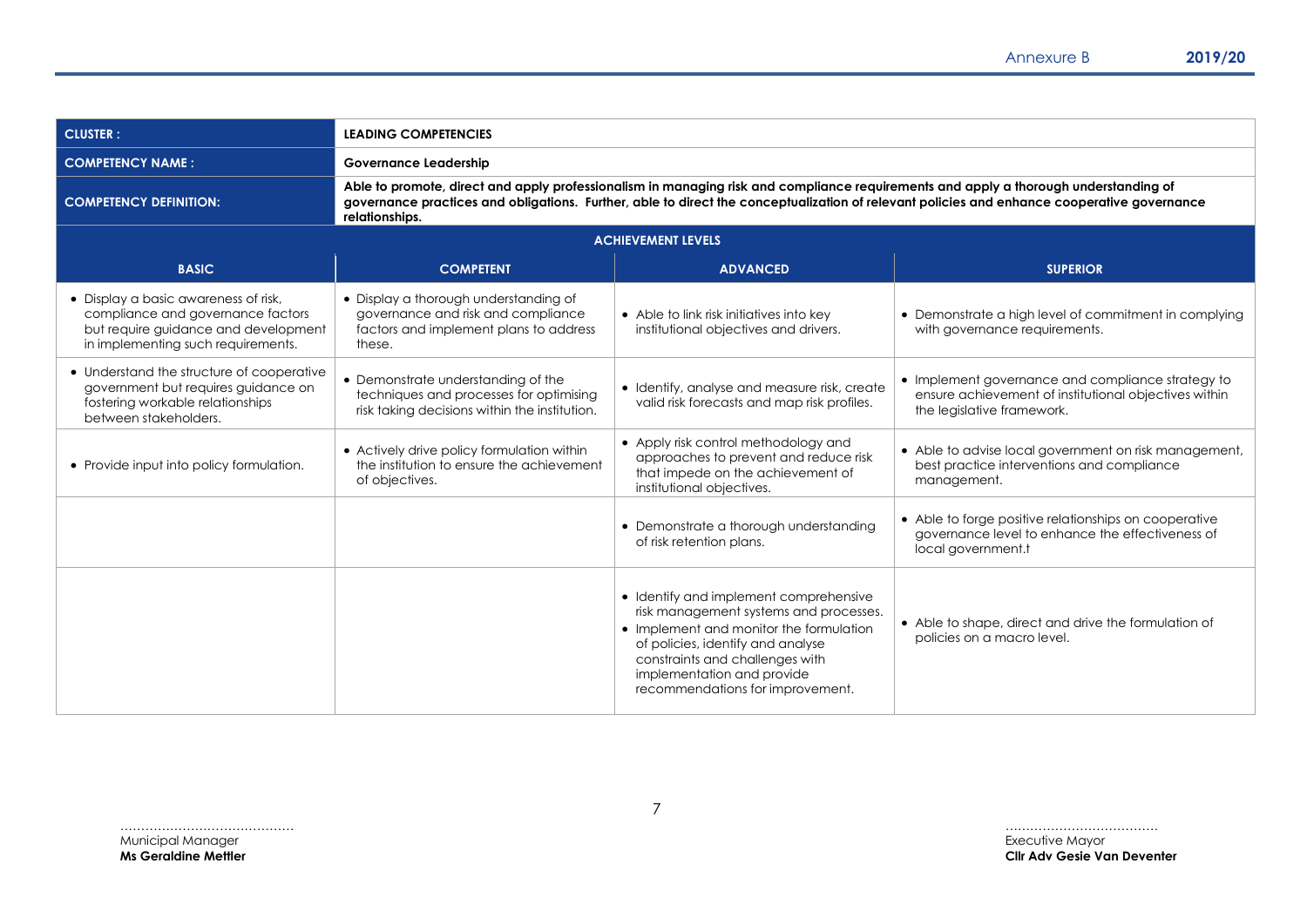| <b>CLUSTER:</b> |                                                                                                                                           | <b>CORE COMPETENCIES</b>                                                                                                                              |                        |                                                                                                                                                                                                                                                                                                                             |                 |                                                                                                                                        |  |  |  |  |
|-----------------|-------------------------------------------------------------------------------------------------------------------------------------------|-------------------------------------------------------------------------------------------------------------------------------------------------------|------------------------|-----------------------------------------------------------------------------------------------------------------------------------------------------------------------------------------------------------------------------------------------------------------------------------------------------------------------------|-----------------|----------------------------------------------------------------------------------------------------------------------------------------|--|--|--|--|
|                 | <b>COMPETENCY NAME:</b>                                                                                                                   | <b>Moral Competence</b>                                                                                                                               |                        |                                                                                                                                                                                                                                                                                                                             |                 |                                                                                                                                        |  |  |  |  |
|                 | <b>COMPETENCY DEFINITION:</b>                                                                                                             | Able to identify moral triggers, apply reasoning that promotes honesty and integrity and consistently display behavior that reflects moral competence |                        |                                                                                                                                                                                                                                                                                                                             |                 |                                                                                                                                        |  |  |  |  |
|                 |                                                                                                                                           |                                                                                                                                                       |                        | <b>ACHIEVEMENT LEVELS</b>                                                                                                                                                                                                                                                                                                   |                 |                                                                                                                                        |  |  |  |  |
|                 | <b>BASIC</b>                                                                                                                              | <b>COMPETENT</b>                                                                                                                                      |                        | <b>ADVANCED</b>                                                                                                                                                                                                                                                                                                             | <b>SUPERIOR</b> |                                                                                                                                        |  |  |  |  |
|                 | Realise the impact of acting with<br>integrity, but requires guidance and<br>development in implementing principles.                      | • Conduct self in alignment with the values<br>of local government and the institution.                                                               |                        | Identify, develop and apply measures of<br>self-correction.                                                                                                                                                                                                                                                                 |                 | Create an environment conducive of moral<br>practices.                                                                                 |  |  |  |  |
|                 | Follow basic rules and regulations of the<br>institution.                                                                                 | • Able to openly admit own mistakes and<br>weaknesses and seek assistance from<br>others when unable to deliver.                                      |                        | • Able to gain trust and respect through<br>aligning actions with commitments.                                                                                                                                                                                                                                              |                 | • Actively develop and implement measures to<br>combat fraud and corruption.                                                           |  |  |  |  |
|                 | Able to identify basic moral situations,<br>but requires guidance and<br>development in understanding and<br>reasoning with moral intent. | • Actively report fraudulent activity and<br>corruption with local government.                                                                        |                        | Make proposals and recommendations<br>that are transparent and gain the<br>approval of relevant stakeholders.                                                                                                                                                                                                               |                 | Set integrity standards and shared accountability<br>measures across the institution to support the<br>objectives of local government. |  |  |  |  |
|                 |                                                                                                                                           | • Understand and honor the confidential<br>nature of matters without seeking<br>personal gain.                                                        | $\bullet$              | Present values, beliefs and ideas that<br>are congruent with the institution's rules<br>and regulations.                                                                                                                                                                                                                    |                 | • Take responsibility for own actions and decisions, even<br>if the consequences are unfavorable.                                      |  |  |  |  |
|                 |                                                                                                                                           | • Able to deal with situations of conflict of<br>interest promptly and in the best interest<br>of local government.                                   | $\bullet$<br>$\bullet$ | Takes an active stance against<br>corruption and dishonesty when noted.<br>Actively promote the value of the<br>institution to internal and external<br>stakeholders.<br>• Able to work in unity with a team and<br>not seek personal gain.<br>Apply universal moral principles<br>consistently to achieve moral decisions. |                 |                                                                                                                                        |  |  |  |  |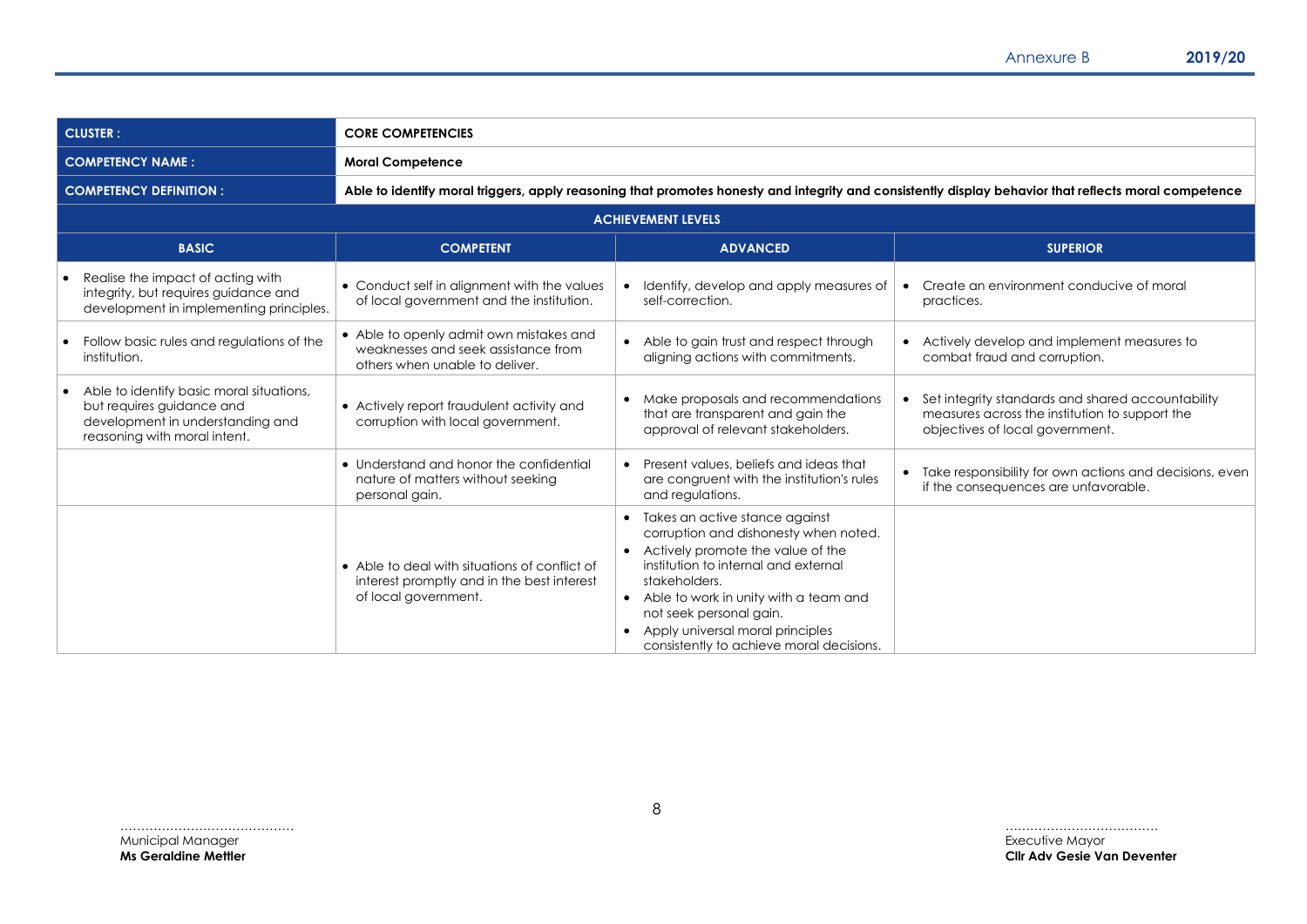| <b>CLUSTER:</b>               |                                                                                                                                                 | <b>CORE COMPETENCIES</b>                                                                                                                                                       |                 |                                                                                                                                                                                                                                              |  |                                                                                                                      |  |
|-------------------------------|-------------------------------------------------------------------------------------------------------------------------------------------------|--------------------------------------------------------------------------------------------------------------------------------------------------------------------------------|-----------------|----------------------------------------------------------------------------------------------------------------------------------------------------------------------------------------------------------------------------------------------|--|----------------------------------------------------------------------------------------------------------------------|--|
| <b>COMPETENCY NAME:</b>       |                                                                                                                                                 | <b>Planning and Organising</b>                                                                                                                                                 |                 |                                                                                                                                                                                                                                              |  |                                                                                                                      |  |
| <b>COMPETENCY DEFINITION:</b> |                                                                                                                                                 | Able to plan, prioritise and organise information and resources effectively to ensure the quality of service delivery and build efficient contingency<br>plans to manage risk. |                 |                                                                                                                                                                                                                                              |  |                                                                                                                      |  |
|                               | <b>ACHIEVEMENT LEVELS</b>                                                                                                                       |                                                                                                                                                                                |                 |                                                                                                                                                                                                                                              |  |                                                                                                                      |  |
| <b>BASIC</b>                  |                                                                                                                                                 | <b>COMPETENT</b>                                                                                                                                                               | <b>ADVANCED</b> |                                                                                                                                                                                                                                              |  | <b>SUPERIOR</b>                                                                                                      |  |
|                               | Able to follow basic plans and organise<br>tasks around set objectives.                                                                         | • Actively and appropriately organise<br>information and resources required for a<br>task.                                                                                     |                 | • Able to define institutional objectives,<br>develop comprehensive plans,<br>integrate and coordinate activities and<br>assign appropriate resources for<br>successful implementation.                                                      |  | • Focus on broad strategies and initiatives when<br>developing plans and actions.                                    |  |
| $\bullet$                     | Understand the process of planning and<br>organising but requires guidance and<br>development in providing detailed and<br>comprehensive plans. | • Recognise the urgency and importance<br>of tasks.                                                                                                                            |                 | Identify in advance required stages and<br>actions to complete tasks.                                                                                                                                                                        |  | Able to protect and forecast short, medium and long<br>term requirements of the institution and local<br>government. |  |
| $\bullet$                     | Able to follow existing plans and ensure<br>that objectives are met.                                                                            | • Balance short and long-term plans and<br>goals and incorporate into the team's<br>performance objectives.                                                                    |                 | • Schedule realistic timelines, objectives<br>and milestones for tasks and projects.                                                                                                                                                         |  | • Translate policy into relevant projects to facilitate the<br>achievement of institutional objectives.              |  |
|                               | • Focus on short-term objectives in<br>developing plans and action.s                                                                            | • Schedule tasks to ensure they are<br>performed within budget and with<br>efficient use of time and resources.                                                                |                 | • Produce clear, detailed and<br>comprehensive plans to achieve<br>institutional objectives.                                                                                                                                                 |  |                                                                                                                      |  |
|                               | Arrange information and resources<br>required for a task, but require further<br>structure and organization.                                    | • Measures progress and monitor<br>performance results.                                                                                                                        |                 | • Identify possible risk factors and design<br>and implement appropriate<br>contingency plans.<br>Adapt plans in light of changing<br>circumstances.<br>Prioritise tasks and projects according to<br>their relevant urgency and importance. |  |                                                                                                                      |  |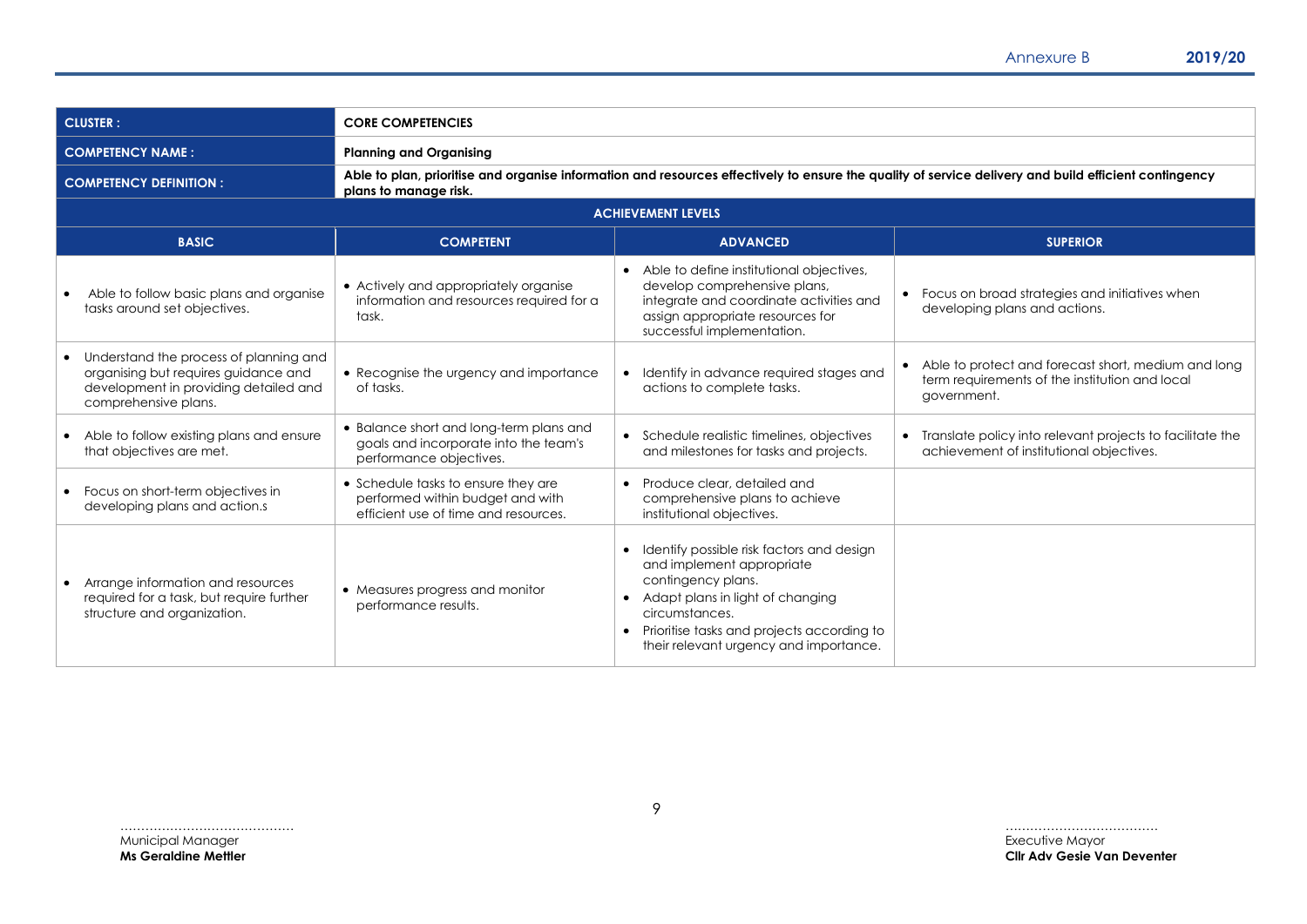| <b>CLUSTER:</b>                                                                                                       | <b>CORE COMPETENCIES</b>                                                                                                                                                                                             |                                                                                                                 |                                                                                                                                                    |  |  |  |
|-----------------------------------------------------------------------------------------------------------------------|----------------------------------------------------------------------------------------------------------------------------------------------------------------------------------------------------------------------|-----------------------------------------------------------------------------------------------------------------|----------------------------------------------------------------------------------------------------------------------------------------------------|--|--|--|
| <b>COMPETENCY NAME:</b>                                                                                               | <b>Analysis and Innovation</b>                                                                                                                                                                                       |                                                                                                                 |                                                                                                                                                    |  |  |  |
| <b>COMPETENCY DEFINITION:</b>                                                                                         | Able to critically analyse information, challenges and trends to establish and implement fact-based solutions that are innovative to improve<br>institutional processes in order to achieve key strategic objectives |                                                                                                                 |                                                                                                                                                    |  |  |  |
| <b>ACHIEVEMENT LEVELS</b>                                                                                             |                                                                                                                                                                                                                      |                                                                                                                 |                                                                                                                                                    |  |  |  |
| <b>BASIC</b>                                                                                                          | <b>COMPETENT</b>                                                                                                                                                                                                     | <b>ADVANCED</b>                                                                                                 | <b>SUPERIOR</b>                                                                                                                                    |  |  |  |
| • Understand the basic operation of<br>analysis, but lack detail and<br>thoroughness.                                 | • Demonstrate logical problem solving<br>techniques and approaches and provide<br>rationale for recommendations.                                                                                                     | Coaches team members on analytical<br>and innovative approaches and<br>techniques.                              | • Demonstrate complex analytical and problem solving<br>approaches and techniques.                                                                 |  |  |  |
| • Able to balance independent analysis<br>with requesting assistance from others.                                     | • Demonstrate objectivity, insight and<br>thoroughness when analysing problems.                                                                                                                                      | Engage with appropriate individuals in<br>analysing and resolving complex<br>problems.                          | • Create an environment conducive to analytical and<br>fact-based problem solving.                                                                 |  |  |  |
| • Recommend new ways to perform tasks<br>within own function.                                                         | • Able to break down complex problems<br>into manageable parts and identify<br>solutions.                                                                                                                            | Identify solutions on various areas in the<br>institution.                                                      | • Analyse, recommend solutions and monitor trends in<br>key challenges to prevent and manage occurrence.                                           |  |  |  |
| • Propose simple remedial interventions<br>that marginally challenges the status<br>quo.                              | • Consult internal and external stakeholders<br>on opportunities to improve processes<br>and service delivery.                                                                                                       | Formulate and implement new ideas<br>throughout the institution.                                                | • Create an environment that fosters innovative thinking<br>and follows a learning organisation approach.                                          |  |  |  |
| • Listen to the ideas and perspectives of<br>others and explore opportunities to<br>enhance such innovative thinking. | • Clearly communicate the benefits of new<br>opportunities and innovative solutions<br>and stakeholders.                                                                                                             | Able to gain approval and buy-in for<br>proposed interventions from relevant<br>stakeholders.                   | • Be a thought leader on innovative customer service<br>delivery and process optimization.                                                         |  |  |  |
|                                                                                                                       | • Continuously identify opportunities to<br>enhance internal processes.                                                                                                                                              | Identify trends and best practices in<br>process and service delivery and<br>propose institutional application. | • Play an active role in sharing best practice solutions<br>and engage in national and international local<br>government seminars and conferences. |  |  |  |
|                                                                                                                       | • Identify and analyse opportunities<br>conducive to innovative approaches and<br>propose remedial intervention.                                                                                                     | Continuously engage in research to<br>identify client needs.                                                    |                                                                                                                                                    |  |  |  |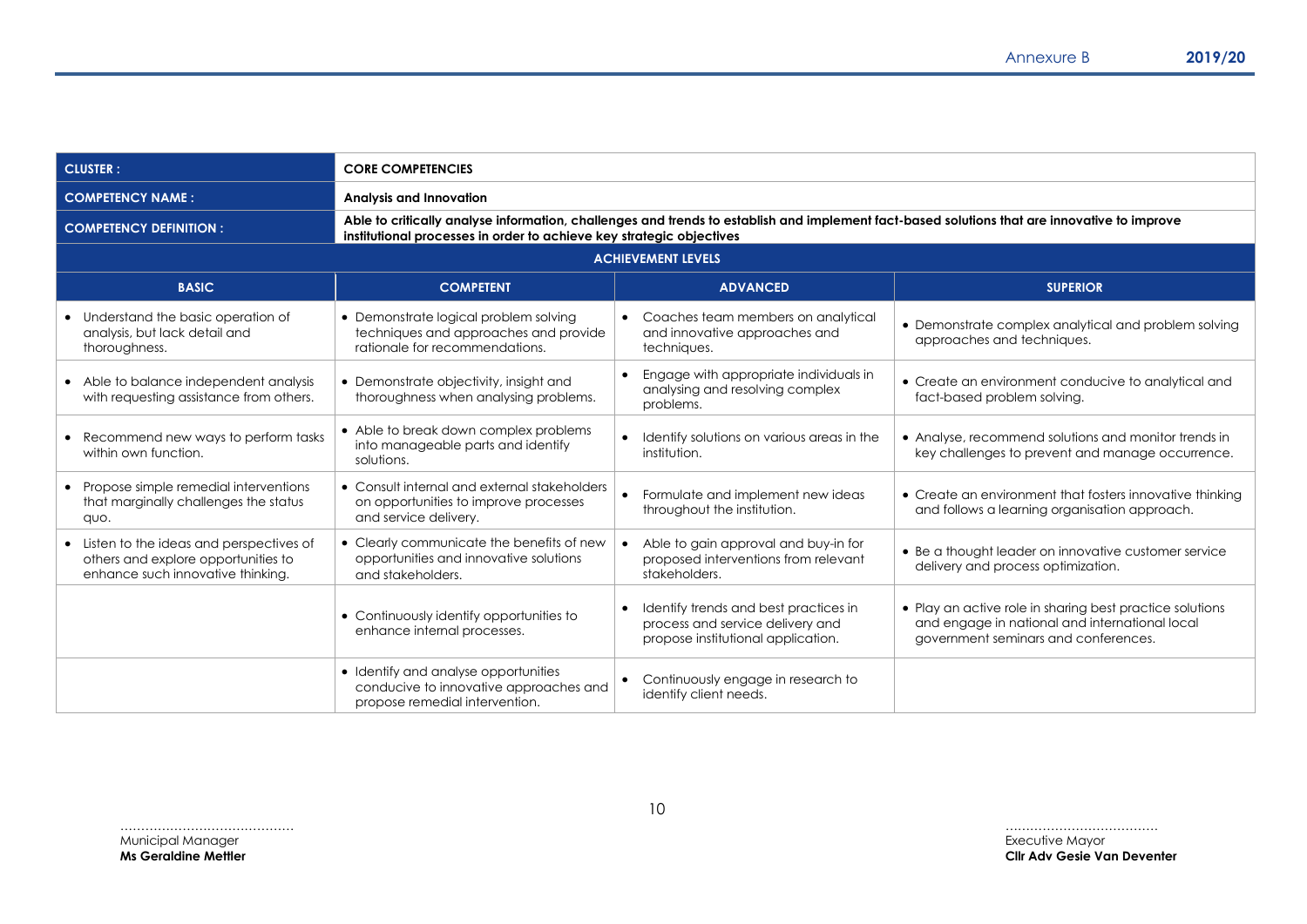| <b>CLUSTER:</b>                                     |                                                                                                    | <b>CORE COMPETENCIES</b>                                                                                                                                                              |                                                                                                                                                                                                                                                                                                       |                                                                                                                                   |  |  |  |  |
|-----------------------------------------------------|----------------------------------------------------------------------------------------------------|---------------------------------------------------------------------------------------------------------------------------------------------------------------------------------------|-------------------------------------------------------------------------------------------------------------------------------------------------------------------------------------------------------------------------------------------------------------------------------------------------------|-----------------------------------------------------------------------------------------------------------------------------------|--|--|--|--|
| <b>COMPETENCY NAME:</b>                             |                                                                                                    | Knowledge and Information Management                                                                                                                                                  |                                                                                                                                                                                                                                                                                                       |                                                                                                                                   |  |  |  |  |
| <b>COMPETENCY DEFINITION:</b>                       |                                                                                                    | Able to promote the generation and sharing of knowledge and information through various processes and media, in order to enhance the collective<br>knowledge base of local government |                                                                                                                                                                                                                                                                                                       |                                                                                                                                   |  |  |  |  |
|                                                     | <b>ACHIEVEMENT LEVELS</b>                                                                          |                                                                                                                                                                                       |                                                                                                                                                                                                                                                                                                       |                                                                                                                                   |  |  |  |  |
| <b>BASIC</b><br><b>COMPETENT</b><br><b>ADVANCED</b> |                                                                                                    |                                                                                                                                                                                       |                                                                                                                                                                                                                                                                                                       | <b>SUPERIOR</b>                                                                                                                   |  |  |  |  |
|                                                     | Collect, categorise and track relevant<br>information required for specific tasks<br>and projects. | • Use appropriate information systems and<br>technology to manage institutional<br>knowledge and information sharing.                                                                 | • Effectively predict future information and<br>knowledge management requirements<br>and systems.                                                                                                                                                                                                     | Create and support a vision and culture where team<br>members are empowered to seek, gain and share<br>knowledge and information. |  |  |  |  |
|                                                     | Analyse and interpret information to<br>draw conclusions.                                          | • Evaluate data from various sources and<br>use information effectively to influence<br>decisions and provide solutions.                                                              | • Develop standards and processes to<br>meet future knowledge management<br>needs.                                                                                                                                                                                                                    | Establish partnerships across local government<br>to facilitate knowledge management.                                             |  |  |  |  |
|                                                     | Seek new sources of information to<br>increase the knowledge base.                                 | • Actively create mechanisms and structures<br>for sharing information.                                                                                                               | • Share and promote best-practice<br>knowledge management across various<br>institutions.                                                                                                                                                                                                             | • Demonstrate a mature approach.                                                                                                  |  |  |  |  |
|                                                     | Regularly share information and<br>knowledge with internal stakeholders<br>and team members.       | • Use external and internal resources to<br>research and provide relevant and<br>cutting-edge knowledge to enhance<br>institutional effectiveness and efficiency.                     | • Establish accurate measures and<br>monitoring systems for knowledge and<br>information management.<br>• Create a culture conducive of learning<br>and knowledge sharing.<br>• Hold regular knowledge and information<br>sharing sessions to elicit new ideas and<br>share best practice approaches. | Recognise and exploit knowledge points in<br>interactions with internal and external stakeholders.                                |  |  |  |  |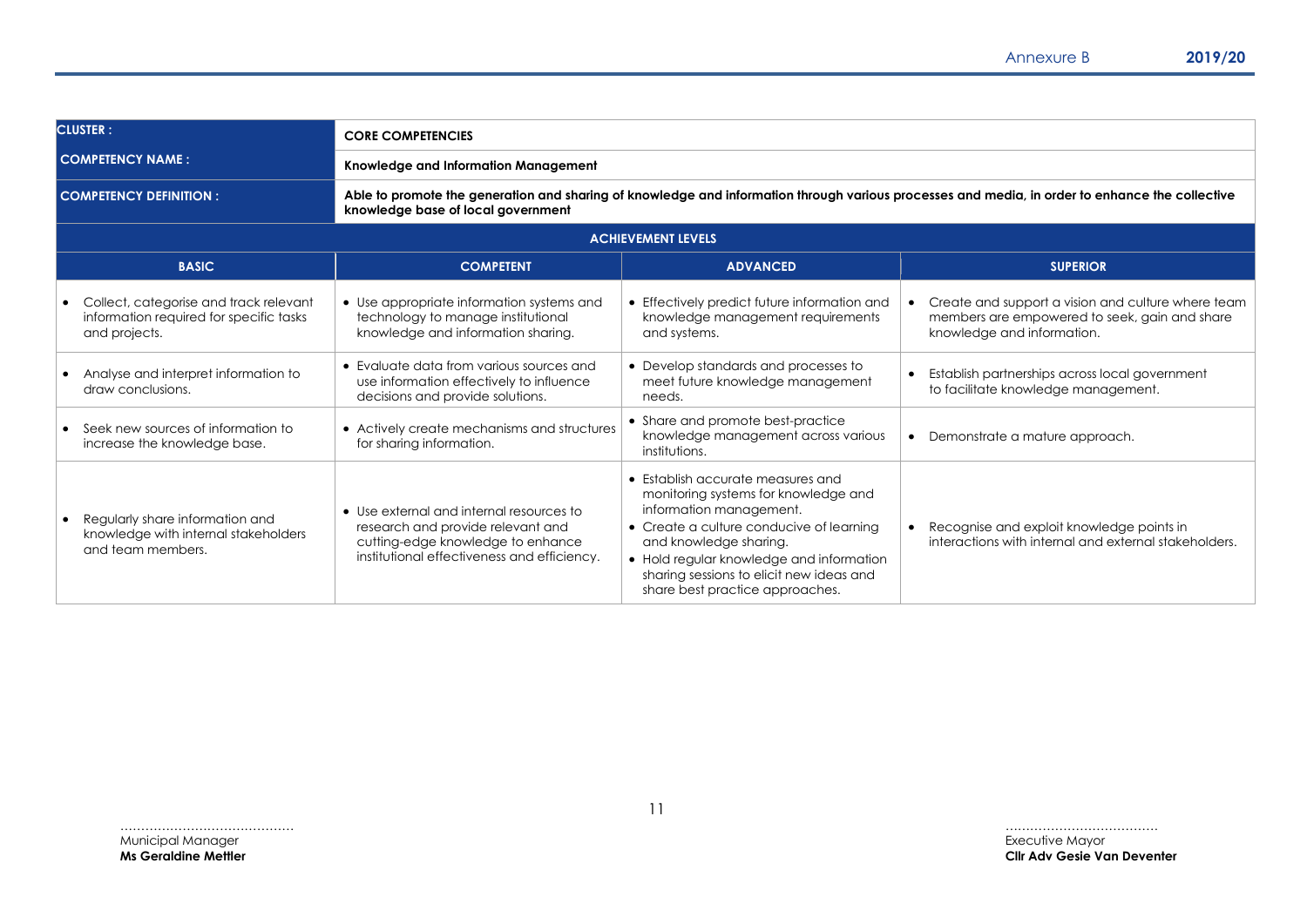| <b>CLUSTER:</b>                                                                                                                                         | <b>CORE COMPETENCIES</b>                                                                                                                                                                                                  |                                                                                                                                                                                                                                |                                                                                                                             |  |  |  |
|---------------------------------------------------------------------------------------------------------------------------------------------------------|---------------------------------------------------------------------------------------------------------------------------------------------------------------------------------------------------------------------------|--------------------------------------------------------------------------------------------------------------------------------------------------------------------------------------------------------------------------------|-----------------------------------------------------------------------------------------------------------------------------|--|--|--|
| <b>COMPETENCY NAME:</b>                                                                                                                                 | Communication                                                                                                                                                                                                             |                                                                                                                                                                                                                                |                                                                                                                             |  |  |  |
| <b>COMPETENCY DEFINITION:</b>                                                                                                                           | Able to share information, knowledge and ideas in a clear, focused and concise manner appropriate for the audience in order to effectively convey,<br>persuade and influence stakeholders to achieve the desired outcome. |                                                                                                                                                                                                                                |                                                                                                                             |  |  |  |
| <b>ACHIEVEMENT LEVELS</b>                                                                                                                               |                                                                                                                                                                                                                           |                                                                                                                                                                                                                                |                                                                                                                             |  |  |  |
| <b>BASIC</b>                                                                                                                                            | <b>COMPETENT</b>                                                                                                                                                                                                          | <b>ADVANCED</b>                                                                                                                                                                                                                | <b>SUPERIOR</b>                                                                                                             |  |  |  |
| • Demonstrate an understanding for<br>communication levers and tools<br>appropriate for the audience, but<br>requires guidance in utilising such tools. | • Express ideas to individuals and groups in<br>formal and informal settings in a manner<br>that is interesting and motivating.                                                                                           | Effectively communicate high-risk and<br>sensitive matters to relevant<br>stakeholders.                                                                                                                                        | Regarded as a specialist in negotiations and<br>representing the institution.                                               |  |  |  |
| • Express ideas in a clear and focused<br>manner, but does not always take the<br>audience into consideration.                                          | • Able to understand, tolerate and<br>appreciate diverse perspectives, attitudes<br>and beliefs.                                                                                                                          | Develop a well-defined communication<br>strategy.                                                                                                                                                                              | Able to inspire and motivate others through positive<br>communication that is impactful and relevant.                       |  |  |  |
| • Disseminate and convey information<br>and knowledge adequately.                                                                                       | • Adapt communication content and style<br>to suit the audience and facilitate<br>optimal information transfer.                                                                                                           | Balance political perspectives with<br>institutional needs when communicating<br>viewpoints on complex issues.                                                                                                                 | • Creates an environment conducive to transparent<br>and productive communication and critical<br>appreciate conversations. |  |  |  |
|                                                                                                                                                         | • Deliver content in a manner that gains<br>support, commitment and agreement<br>from relevant stakeholders.                                                                                                              | Able to effectively direct negotiations<br>around complex.                                                                                                                                                                     | • Able to coordinate negotiations at different levels<br>within local government and externally.                            |  |  |  |
|                                                                                                                                                         | • Compile clear, focused, concise and<br>well-structured written documents.                                                                                                                                               | Market and promote the institution to<br>external stakeholders and seek to<br>enhance a positive image of the<br>institution.<br>Able to communicate with the media<br>with high levels of moral competence<br>and discipline. |                                                                                                                             |  |  |  |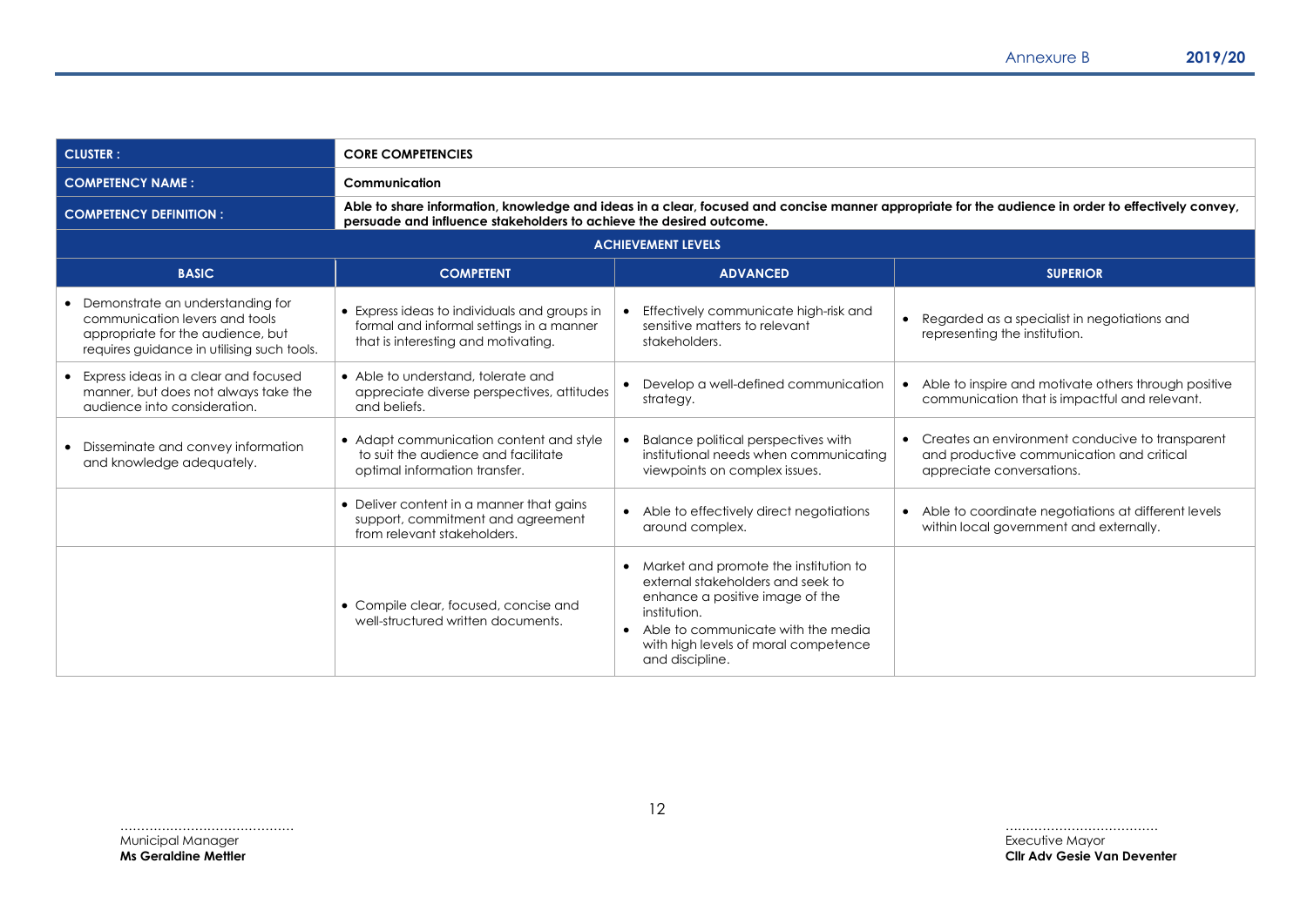| <b>CLUSTER:</b>                                                                                         | <b>CORE COMPETENCIES</b>                                                                                                                                                                                                                                                             |                                                                                                                                                                                                                         |                                                                                                                                         |  |  |  |  |
|---------------------------------------------------------------------------------------------------------|--------------------------------------------------------------------------------------------------------------------------------------------------------------------------------------------------------------------------------------------------------------------------------------|-------------------------------------------------------------------------------------------------------------------------------------------------------------------------------------------------------------------------|-----------------------------------------------------------------------------------------------------------------------------------------|--|--|--|--|
| <b>COMPETENCY NAME:</b>                                                                                 | <b>Results and Quality Focus</b>                                                                                                                                                                                                                                                     |                                                                                                                                                                                                                         |                                                                                                                                         |  |  |  |  |
| <b>COMPETENCY DEFINITION:</b>                                                                           | Able to maintain high quality standards, focus on achieving results and objectives while consistently striving to exceed expectations and encourage<br>others to meet quality standards. Further, to actively monitor and measure results and quality against identified objectives. |                                                                                                                                                                                                                         |                                                                                                                                         |  |  |  |  |
| <b>ACHIEVEMENT LEVELS</b>                                                                               |                                                                                                                                                                                                                                                                                      |                                                                                                                                                                                                                         |                                                                                                                                         |  |  |  |  |
| <b>BASIC</b>                                                                                            | <b>COMPETENT</b>                                                                                                                                                                                                                                                                     | <b>ADVANCED</b>                                                                                                                                                                                                         | <b>SUPERIOR</b>                                                                                                                         |  |  |  |  |
| Understand quality of work but requires<br>guidance in attending to important<br>matters.               | • Focus on high-priority actions and does<br>not become distracted by lower-priority<br>activities.                                                                                                                                                                                  | Consistently verify own standards and<br>outcomes to ensure quality output.                                                                                                                                             | • Coach and guide others to exceed quality standards<br>and results.                                                                    |  |  |  |  |
| Show a basic commitment to achieving<br>the correct results.                                            | Display firm commitment and pride in<br>achieving the correct results.                                                                                                                                                                                                               | Focus on the end result and avoids<br>being distracted                                                                                                                                                                  | • Develop challenging, client-focused goals and sets<br>high standards for personal performance.                                        |  |  |  |  |
| Produce the minimum level of results<br>required in the role.                                           | • Set quality standards and design<br>processes and tasks around achieving<br>set standards.                                                                                                                                                                                         | Demonstrate a determined and<br>committed approach to achieving<br>results and quality standards.                                                                                                                       | • Commit to exceed the results and quality standards,<br>monitor own performance and implement remedial<br>interventions when required. |  |  |  |  |
| Produce outcomes that is of a good<br>standard.                                                         | • Produce output of high quality.                                                                                                                                                                                                                                                    | Follow task and projects through to<br>completion.                                                                                                                                                                      | • Work with team to set ambitious and challenging team<br>goals, communicating long- and short term<br>expectations.                    |  |  |  |  |
| Focus on the quantity of output but<br>requires development in incorporating<br>the quality of work.    | • Able to balance the quantity and<br>quality and quality of results in order to<br>achieve objectives.                                                                                                                                                                              | Set challenging goals and objectives to<br>self and team and display commitment<br>to achieving expectations.                                                                                                           | • Take appropriate risks to accomplish goals.                                                                                           |  |  |  |  |
| Produce quality work in general<br>circumstances, but fails to meet<br>expectation when under pressure. | • Monitors progress, quality of work and<br>use of resources; provide status updates<br>and make adjustments as needed.                                                                                                                                                              | Maintain a focus on quality outputs<br>$\bullet$<br>when placed under pressure.                                                                                                                                         | • Overcome setbacks and adjust action plans to realise<br>goals.                                                                        |  |  |  |  |
|                                                                                                         |                                                                                                                                                                                                                                                                                      | Establishing institutional systems for<br>$\bullet$<br>managing and assigning work, defining<br>responsibilities, tracking, monitoring and<br>measuring success, evaluating and<br>valuing the work of the institution. | • Focus people on critical activities that yield a high<br>impact.                                                                      |  |  |  |  |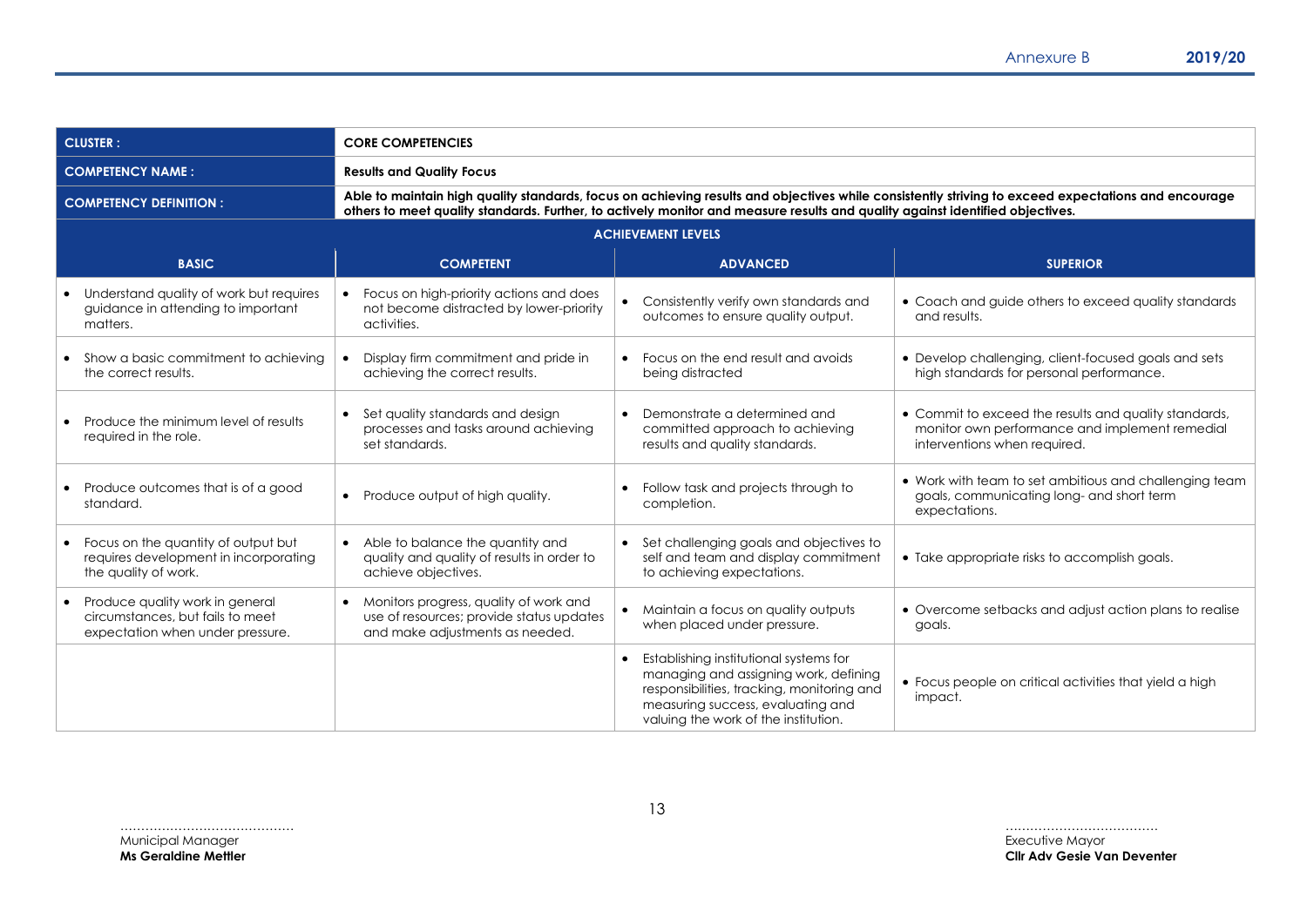

# **Annexure C Personal Development Plan**

**MUNICIPAL MANAGER**

Municipal Manager **Ms Geraldine Mettler**

……………………………………………

……………………………………… Executive Mayor **Cllr Adv Gesie Van Deventer**